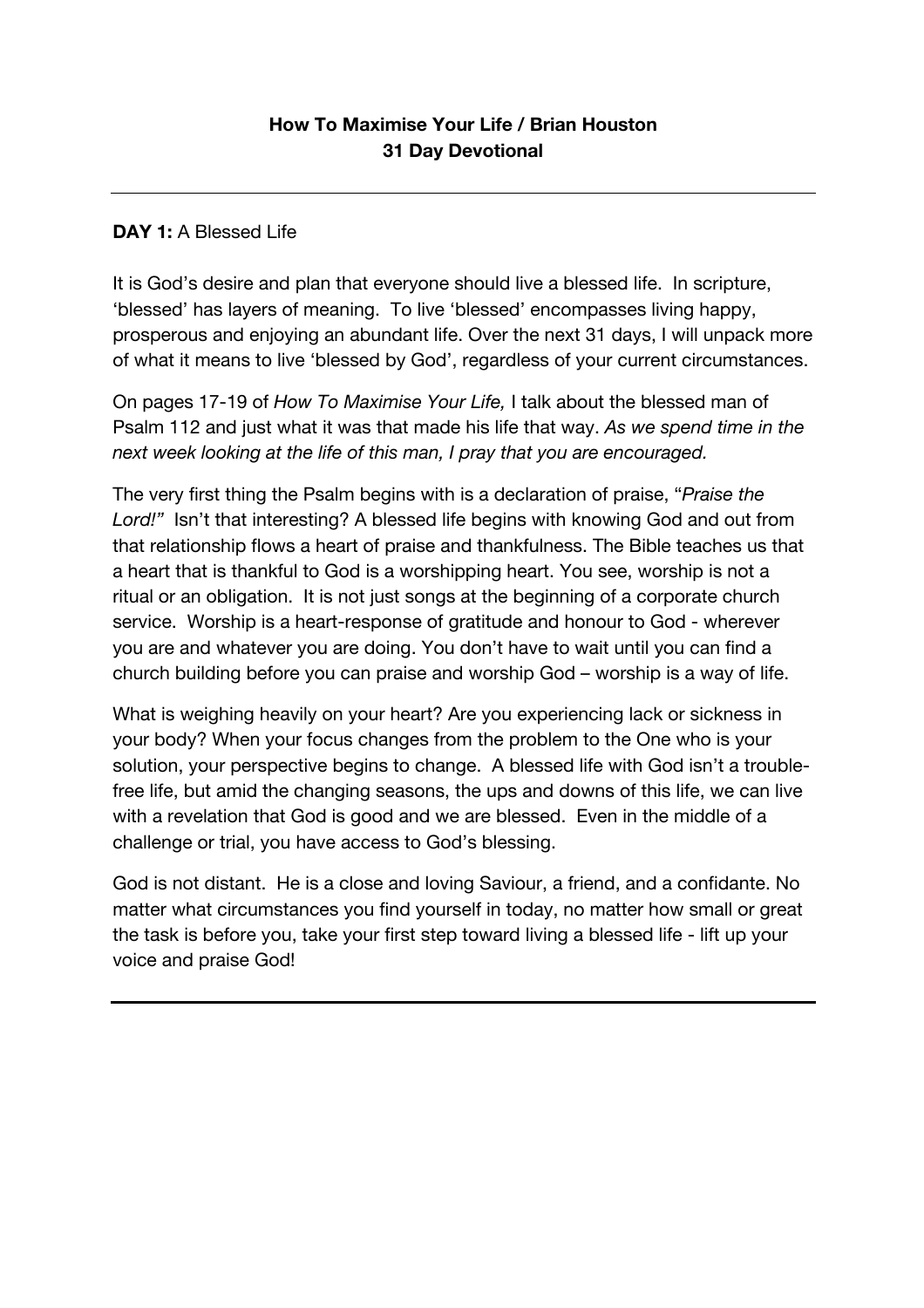## **SCRIPTURE REFERENCE:** Psalm 112:1 (NKJV)

*"Praise the Lord! Blessed is the man who fears the LORD, Who delights greatly in His commandments."*

**PRAYER:** Worthy are You, Lord! Thank you for this life. Thank you for Your Word and for Your constant care and concern for me. Open my eyes to see the blessings You have given me. May my heart be always thankful for Your provision, and may the words of my mouth and meditations of my heart be pleasing to You today.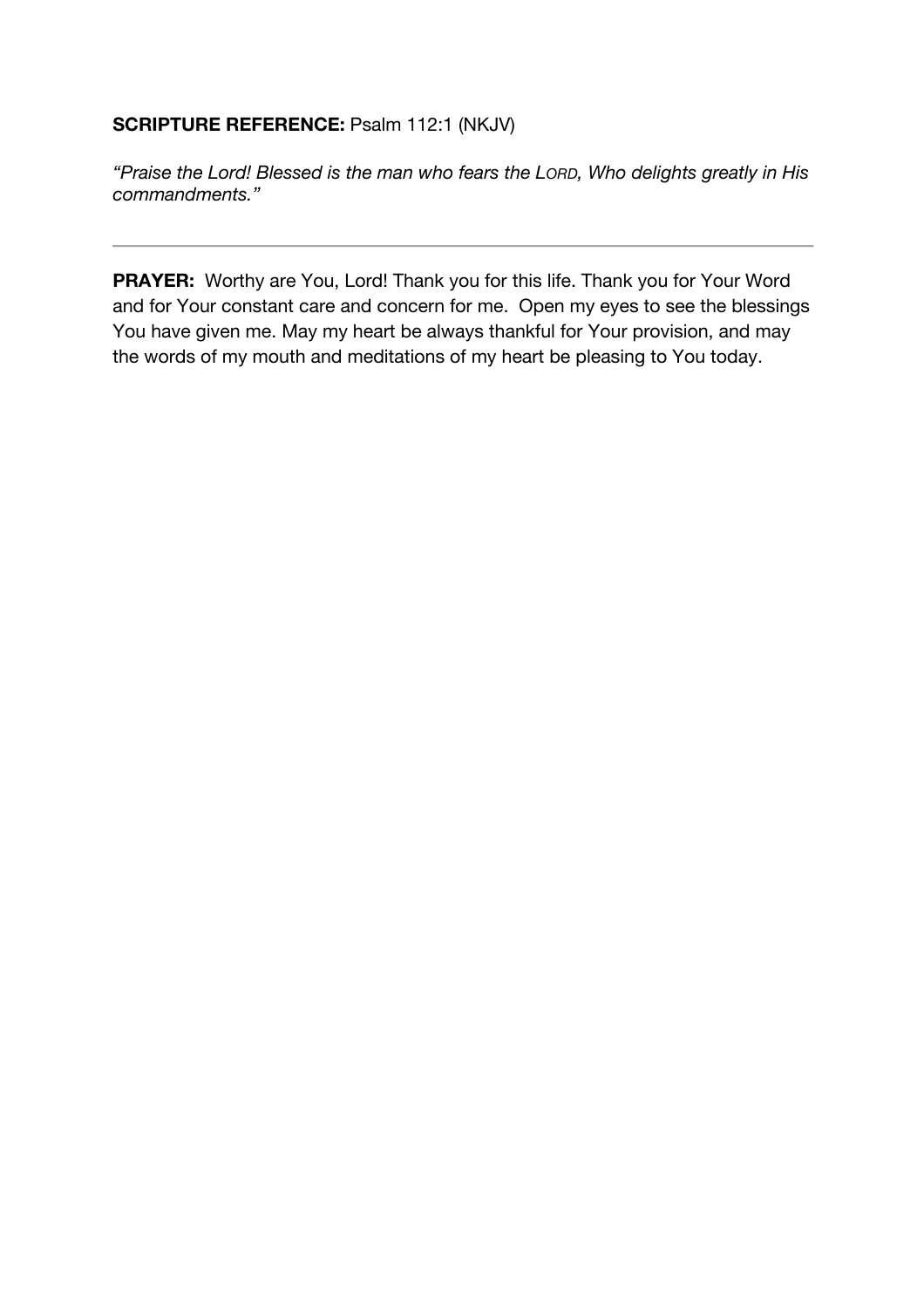**DAY 2:** Generations of Influence and Impact

Psalm 112:2 (NKJV) says: *"His descendants will be mighty on earth; the generation of the upright will be blessed."*

A blessed life has more impact and influence than we realise. You may think that you are an exception to that rule, however, every interraction we have with another has some kind of effect; a parent and child, a teacher and student, a friend, colleague or a neighbour...

I think most people would like to know that they have some degree of positive impact on other's lives – especially the ones close to them. So how can we ensure that we do?

Build your life according to God's principles, just like the blessed man described in Psalm 112 who finds great delight in His commands. Verse 2 says, *"His descendants will be mighty on earth".* This speaks of people who are strong, influential and making a positive difference in the world. The blessed man or woman will also be the means of blessing for the generations that follow them.

Think about your own life. What example are you setting for the generations that follow? Proverbs 13:22 reminds us that *a good man leaves an inheritance for his children's children.* You don't have to have children of your own to apply this verse to your life. What example are you giving to your family or your colleagues? What is it about your life that will cause them to stop and take notice?

If you feel disqualified from setting-up the next generation for blessing because of your upbringing or experiences, I have good news for you! Not so!

In my book *How to Maximise Your Life,* pages 22-23 talk more about the power of choice. When we make the decision to follow Christ, we can change the course of our future despite the road of those who went before us. When we turn from our old ways and live our lives according to God's principles, we are passing on blessing to future generations.

Today, keep the future in your sights. Make the decision right now to choose the pathway of blessing that God has laid out for you in the Bible, so that long after you have gone, your legacy of blessing will live on.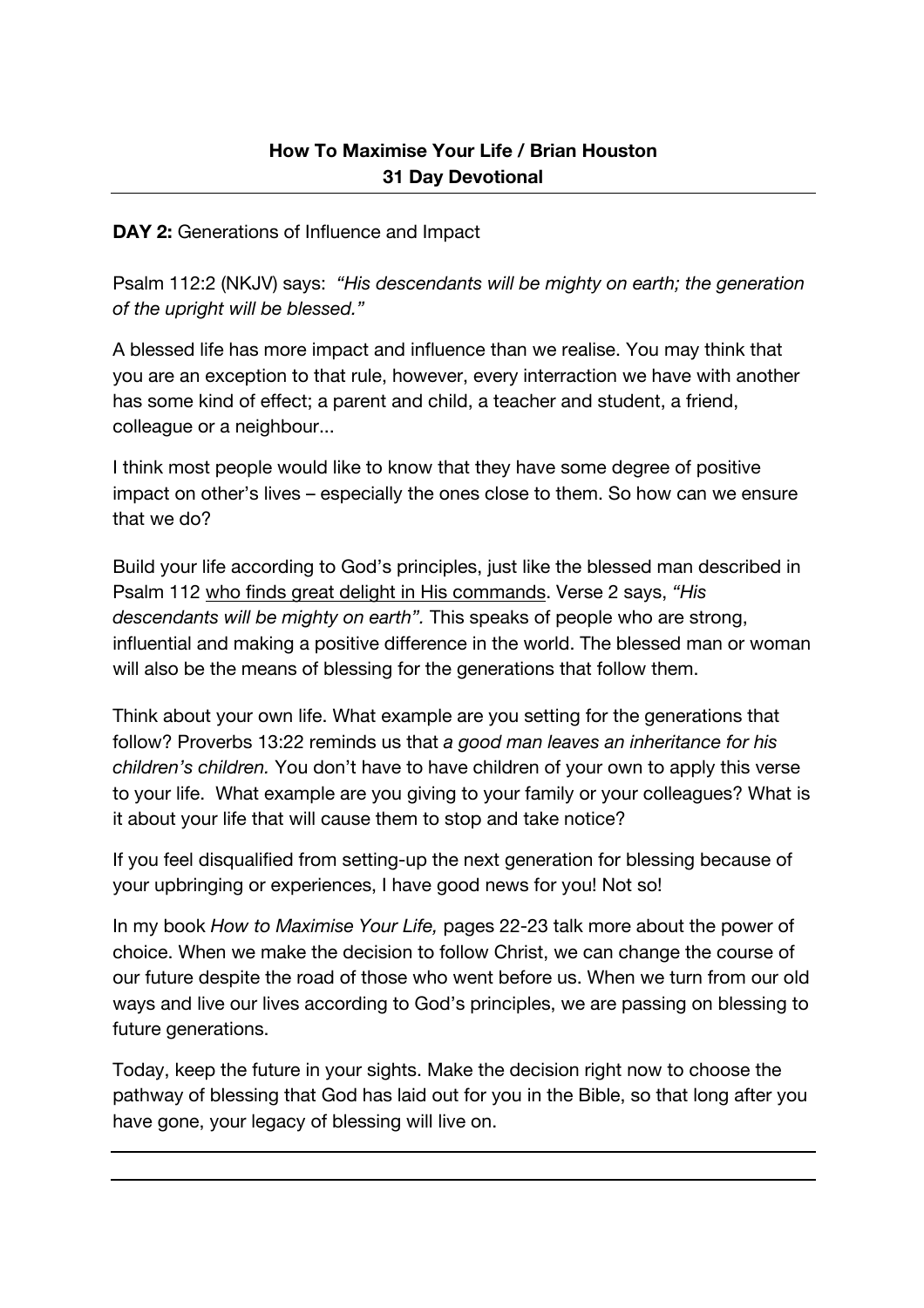### **SCRIPTURE**: Deuteronomy 28:12-14 (NIV)

*"The Lord will open the heavens, the storehouse of his bounty, to send rain on your land in season and to bless all the work of your hands. You will lend to many nations but will borrow from none. 13 The Lord will make you the head, not the tail. If you pay attention to the commands of the Lord your God that I give you this day and carefully follow them, you will always be at the top, never at the bottom. 14 Do not turn aside from any of the commands I give you today, to the right or to the left, following other gods and serving them."*

**PRAYER:** Lord God, I pray that I will always look to the future knowing you have gone before me. I ask for the grace to be a good steward of the blessings you have given me and for help to live well in order to be a blessing to the generations to come.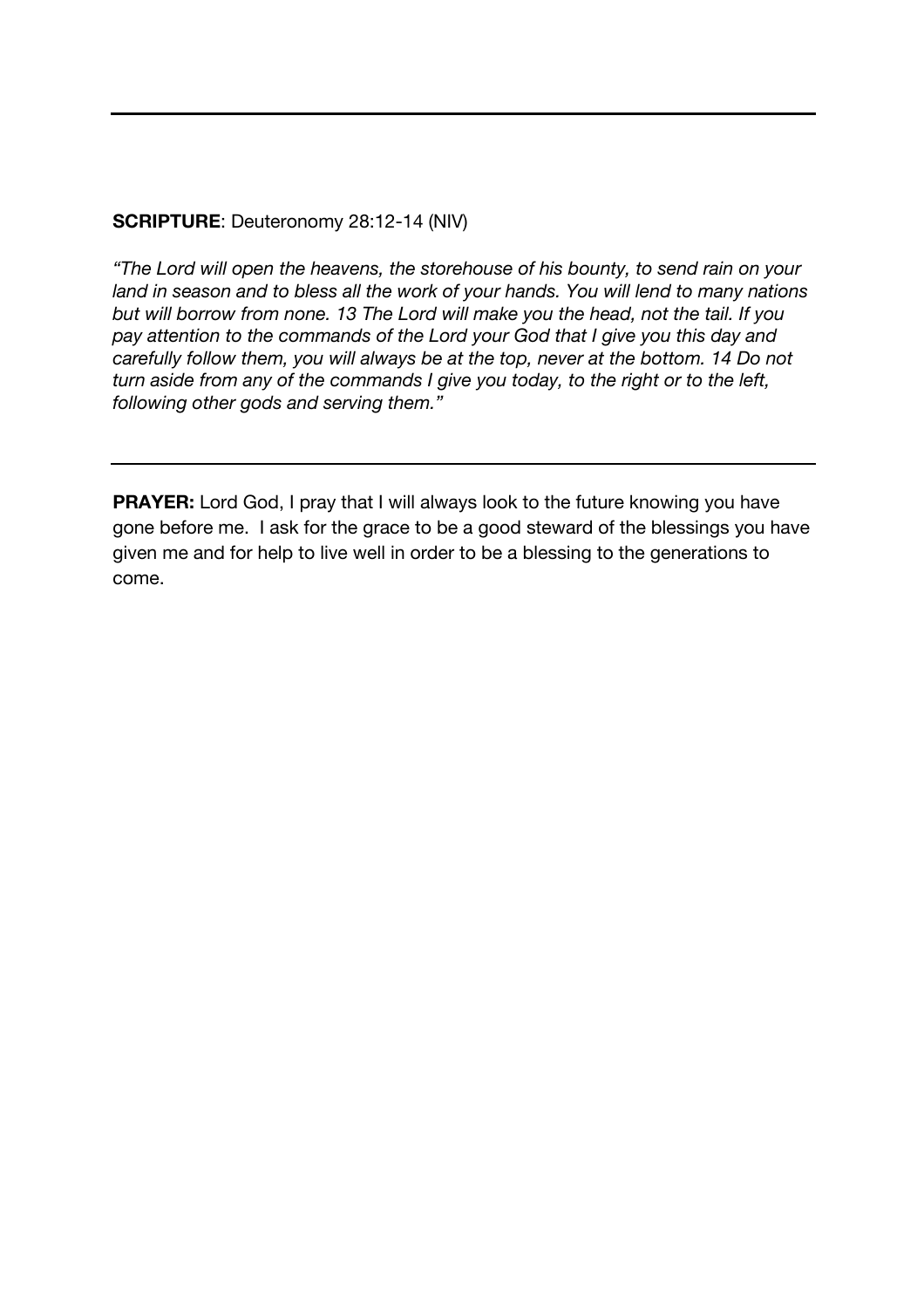## **DAY 3: Make Room for Blessing.**

There is a phrase I often use in our church - "We are blessed to be a blessing". I think this encapsulates God's whole purpose for blessing. Abundance and success were the very first covenant commandments He spoke to man. *Be fruitful, multiply, replenish, have dominion...* God wasn't only speaking about offspring, but of an entire life and environment of perpetual and generational blessing and increase. This blessing and increase had a purpose then that continues today. We are blessed in order to be a blessing to others and to display God's goodness in our lives.

If we are to be a blessing to others, our thinking must come into agreement with what the Bible teaches about living blessed.

In this way, our understanding of abundance and wealth is crucial. Unfortunately there are many Christians who don't realise that wealth and greed are not the same. The Bible handles these issues in different ways because they are not the same thing. Psalm 35:27 says, "Let the Lord be magnified, Who has pleasure in the prosperity of His servant."

God is our Father and like any loving parent He enjoys His children being blessed in every way, including financially. Simply put, it is God's desire to bless us because He loves us!

Also, our attitude toward money is equally important. The Bible consistently confronts our attitude toward money and possessions - not whether we have them or not. 1 Timothy 6:10 states that "the love of money is the root of all kinds of evil". The key to aligning your attitude with blessing is what you put FIRST in your life. "Seek FIRST His Kingdom and all these things will be added to you." (Matthew 6.33)

What you need to examine in your own heart is the issue of *why* you desire to live a prosperous and blessed life – what are the purposes of your heart? Make room to receive blessing in your life by determining to understand the truth about Godly prosperity and by putting His Kingdom first, every step of the way. Then, decide you are going to live your life blessed to be a blessing to others.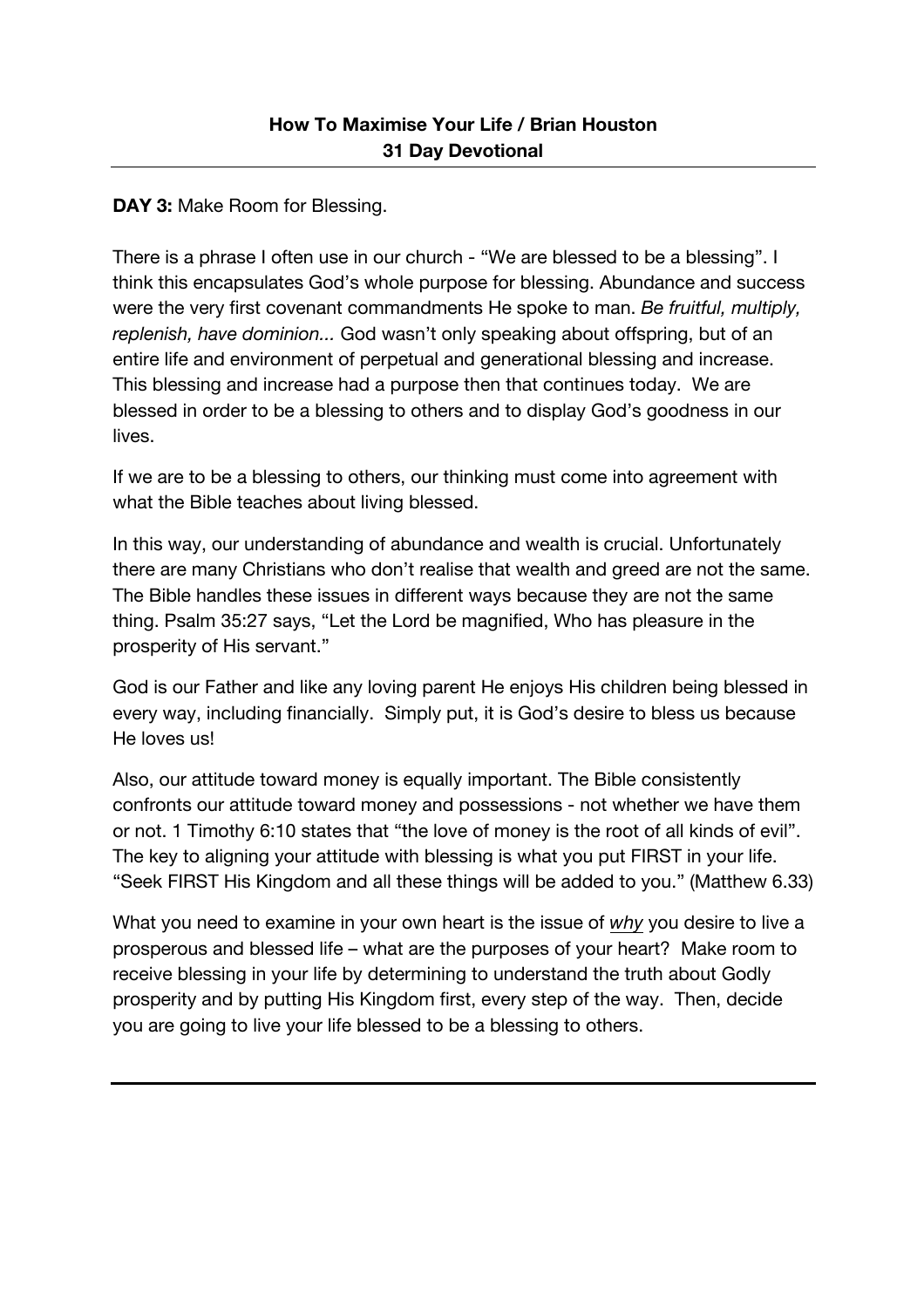# **SCRIPTURE REFERENCE:** Psalm 112:3 (NKJV)

*"Wealth and riches will be in his house: and his righteousness endureth forever"*

**PRAYER:** Dear God, I pray that you would speak to me about Your will and desire for me financially. Give me eyes to see and ears to hear of the need all around me. May I be Your hands and feet, ready and available to bless others.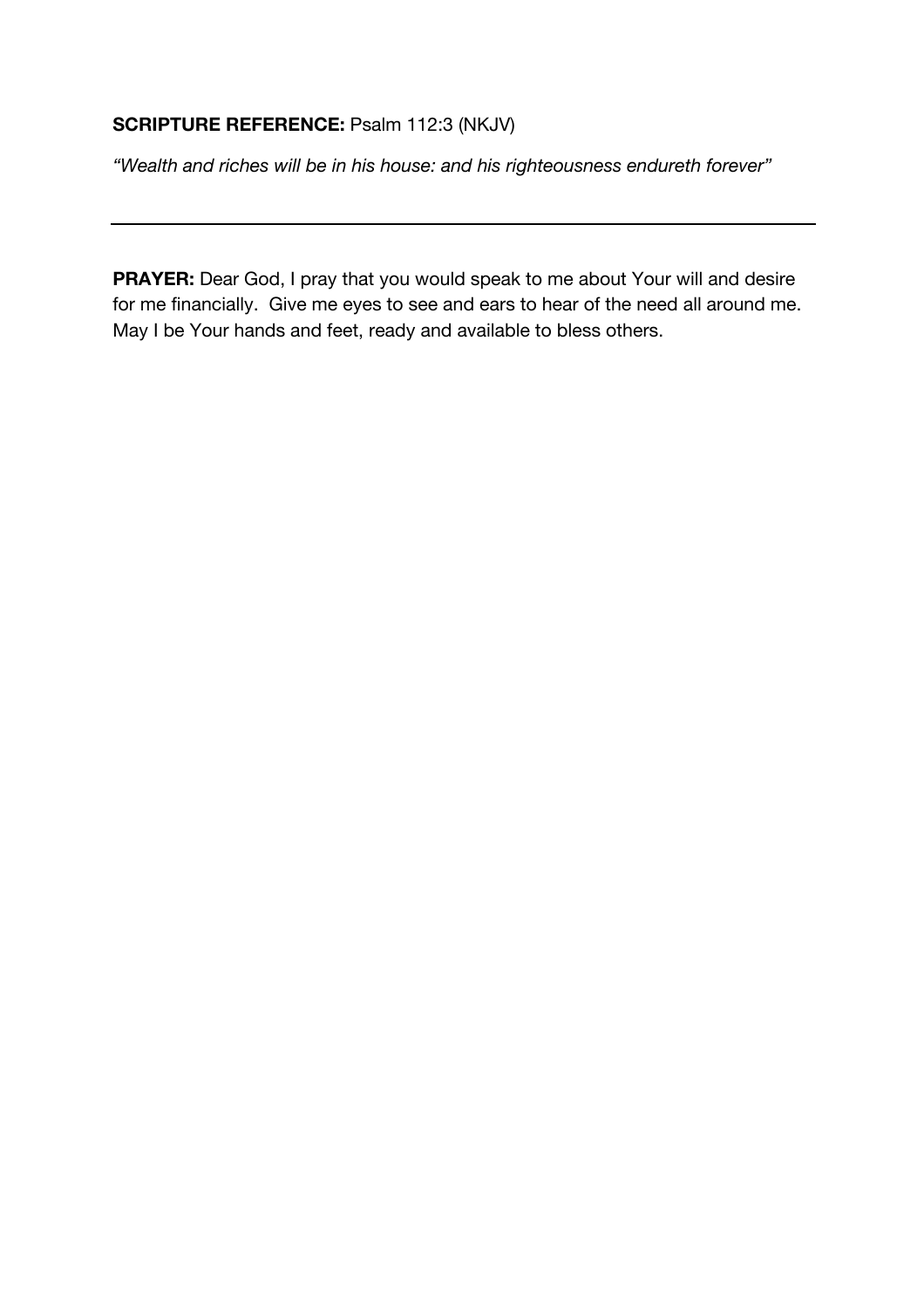### **DAY 4: Growing through Challenges.**

Ps 112:4, 6-7 says: *Unto the upright there arises light in the darkness; He is gracious, and full of compassion, and righteous... Surely he will never be shaken... He will not be afraid of evil tidings; His heart is steadfast, trusting in the LORD.*

How is it that some people come through incredible challenges the better for them, yet others are crushed by lesser things? How can we remain unshaken and unafraid of bad news like the person spoken about in Psalm 112?

James 1:2-4 in the Message says, *Consider it a sheer gift, friends, when tests and challenges come at you from all sides. You know that under pressure, your faith-life is forced into the open and shows its true colors. So don't try to get out of anything prematurely. Let it do its work so you become mature and well-developed, not deficient in any way.*

#### **Strong convictions strengthen.**

Growing through challenges has to do with your convictions - what you truly believe. How do you see God? Do you see Him as forgiving and loving? If so, you will be able to trust Him to sustain you through difficulties. But if you see God as a distant, harsh judge who waits for you to slip up so He can punish you, then you will run from Him in hard times because you'll see Him as the problem instead of the answer.

Worry and fear will rob you of faith and prevent you from moving forward. But when you trust God you will have a firm belief in His reliability and a confident expectation that He will carry you through anything that confronts you.

Maximising your life means taking every opportunity to learn and grow. No one escapes challenges and trials; the difference is in how you face them. Take James's advice and consider these 'a gift', then you'll approach any hardship from a position of strength and come through with increased confidence in God. If you live this way you are like the righteous man in Psalm 112 - you will increase in wisdom and discretion and continue to progress.

#### **Is your life anchored?**

Today, develop strong spiritual 'muscle' by spending time in His Word and taking it to heart. Determine to know God more intimately and through every storm, keep your hope anchored in Jesus.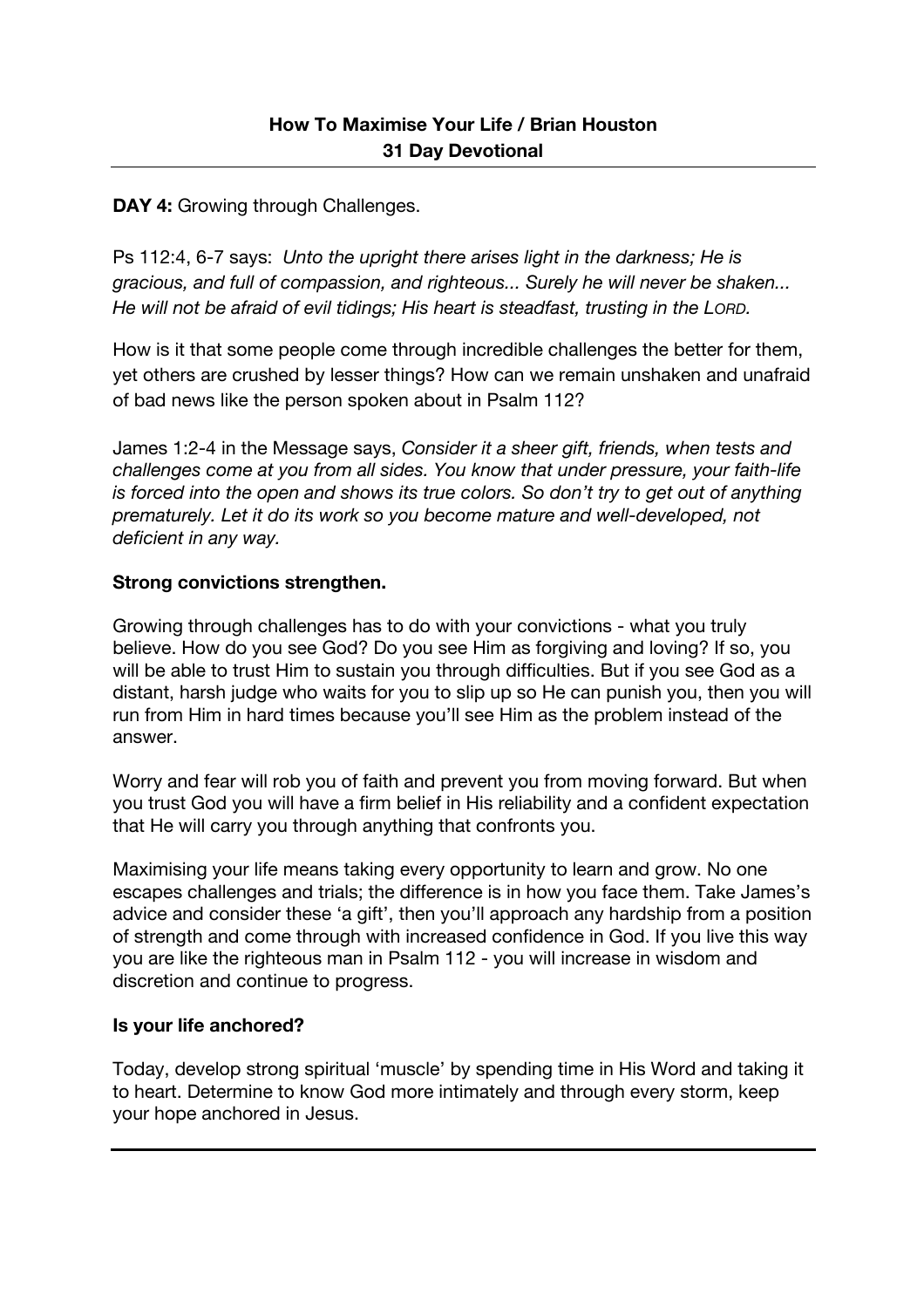PAGE REFERENCE: If you have my book *How To Maximise Your Life,* go to pages 30-33 and check out how you can unpack this principle more.

### **SCRIPTURE REFERENCE:** Hebrews 6:19 (NIV)

*We have this hope as an anchor for the soul, firm and secure. It enters the inner sanctuary behind the curtain...* 

**PRAYER:** Thank you Lord that my hope is anchored in You. No matter what comes my way, I choose to believe that You love me, You will provide for me and that my future is secure in Your hands.

\_\_\_\_\_\_\_\_\_\_\_\_\_\_\_\_\_\_\_\_\_\_\_\_\_\_\_\_\_\_\_\_\_\_\_\_\_\_\_\_\_\_\_\_\_\_\_\_\_\_\_\_\_\_\_\_\_\_\_\_\_\_\_\_\_\_\_\_\_\_\_\_\_\_\_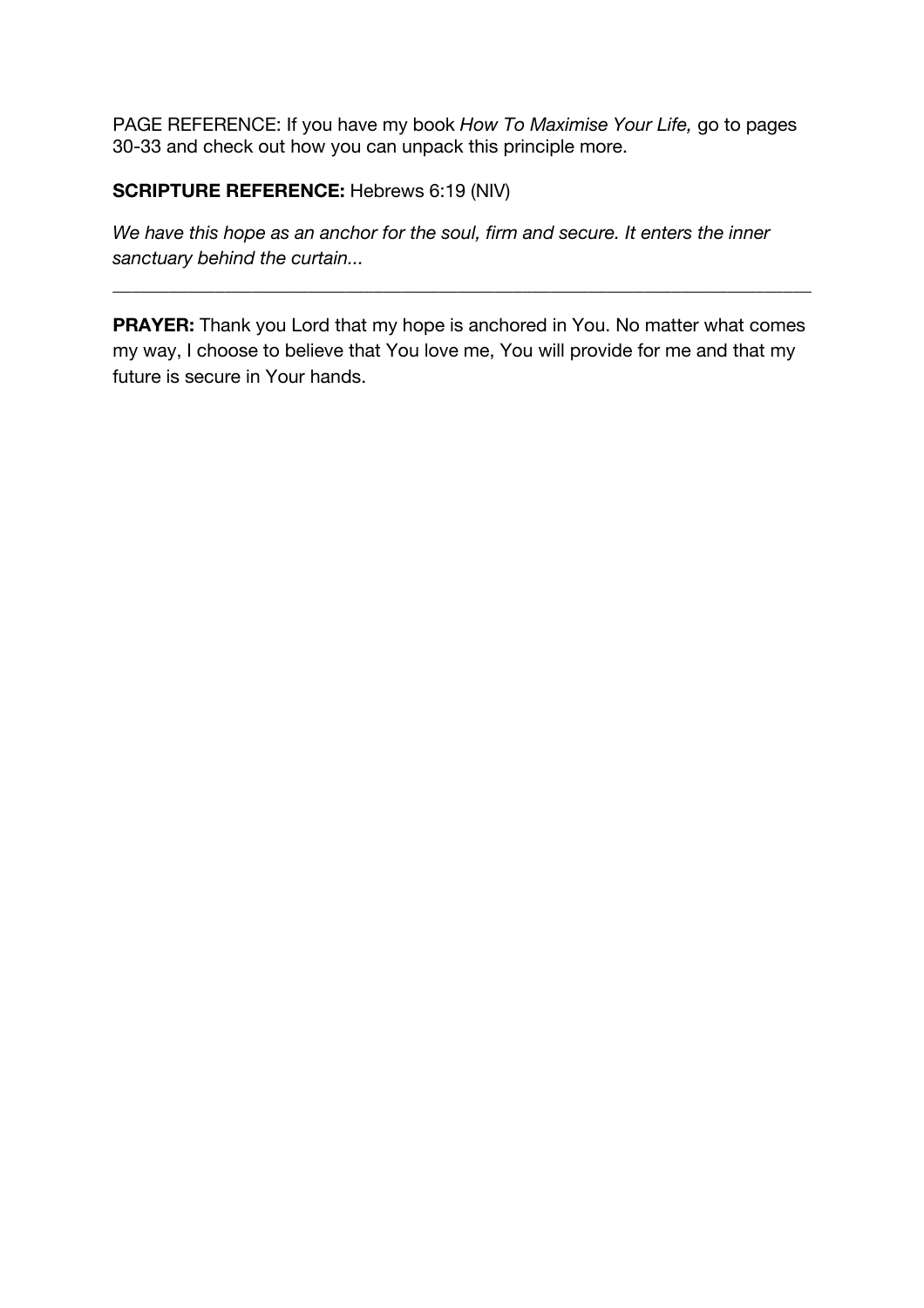**DAY 5: Dealing Wisely.** 

The blessed man in Psalm 112 guided his affairs with discretion – this includes dealing graciously, having integrity and using Godly wisdom.

Life is built line upon line, decision upon decision. That's why the foundation you begin with is so important. As we saw yesterday, the person who wants to live a successful life must live from a place of conviction and stability. When your life is set on solid foundations of belief in God and trust in His Word, your outlook is clearer and your direction established.

Just as the man who built his house upon the sand lost everything when storms came, if you build your life on anything apart from God, your reference point toward the future is unstable - eventually things begin to unravel. A wise person has firm foundation. They are the one to whom others look for guidance and direction.

If you always look to others to meet your needs, they can control you. Furthermore, you can't do much to help others when you consistently need help yourself – you cannot give what you do not own. But ownership puts you in a position to help others.

Life is full of choices and depending on which choices you make will determine the course your life takes. But God's way will always point you in the direction of His purpose and fulfilment.

Perhaps you think you've gone too far down the wrong road, made too many bad decisions to ever live a life of wisdom and discretion. Maybe you feel like you've completely lost your way and can't find the way out...

Don't despair! It's NEVER too late to make the change and choose God's path for your life. His way is Jesus (John 14:6) and His Word is the light that shows you the direction to go (Psalm 119:105). God's grace will begin to relocate you onto the right road and establish your life on a foundation that will stand in a time of storms and teach you how to make wise decisions for the future – a blessed life!

Look to the Bible for guidance and wisdom. Pray and talk with God every day, ask Him to reveal His purposes and direction for your life.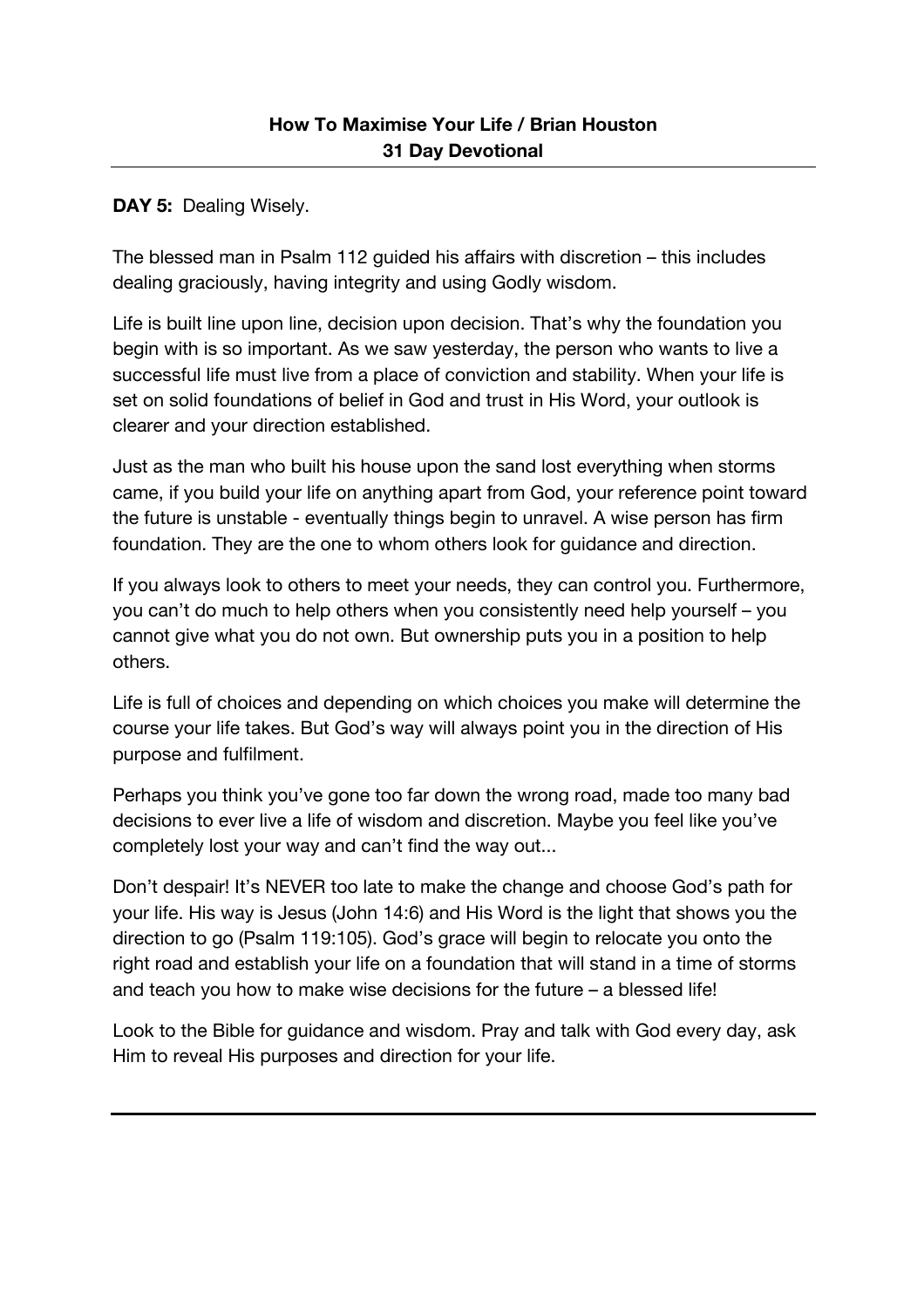## **SCRIPTURE REFERENCE:** Psalm 112:5

 $\overline{\phantom{a}}$ 

*"A good man deals graciously and lends; He will guide his affairs with discretion."*

\_\_\_\_\_\_\_\_\_\_\_\_\_\_\_\_\_\_\_\_\_\_\_\_\_\_\_\_\_\_\_\_\_\_\_\_\_\_\_\_\_\_\_\_\_\_\_\_\_\_\_\_\_\_\_\_\_\_\_\_\_\_\_\_\_\_\_\_\_\_\_\_\_\_\_

**PRAYER:** God, give me the discretion and wisdom to deal with everything life throws at me. May I hunger and thirst for your Word, so that when the storms come, I am firmly anchored and guided by Your wisdom.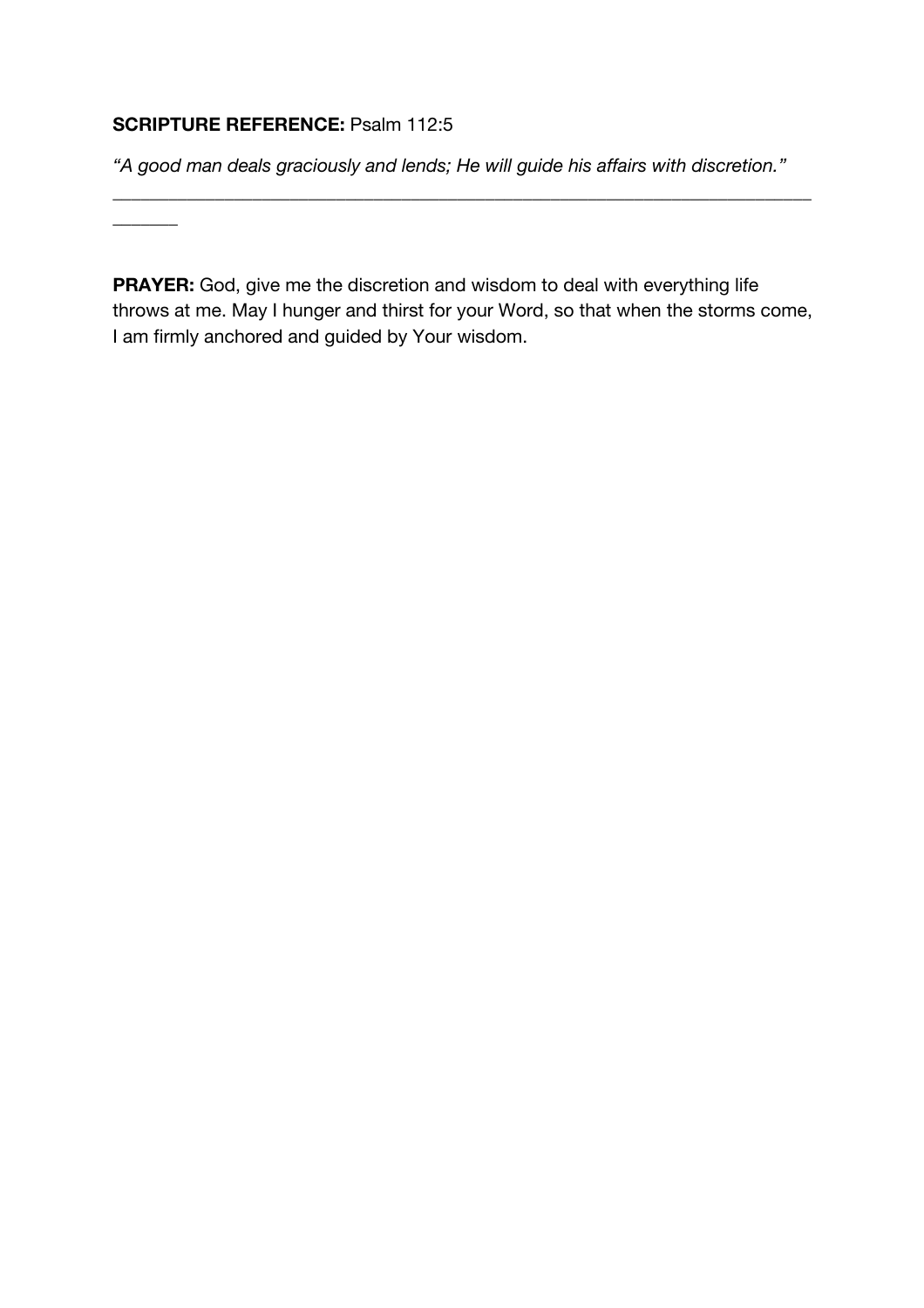**DAY 6:** The Pathway for Success.

A blessed life is one that will know success. Believe it or not, *success* is a Bible word.

In Joshua 1:8 God promises that meditating on His word and living by it will, *"...make your way prosperous, and then you will have good success."*

### **What does success look like to you?**

You may have heard the saying, "Success is a journey, not a destination; the doing is often more important than the outcome." (Arthur Ashe). This is true of the blessed man's life. Too many people have the idea that success is a formula. Books have been written promising to reveal the "secret of success" but the truth is, success is a pathway, a lifelong approach to living by God's principles.

Hebrews 6:12 tells us that the promises of God are accessed through faith and patience. Faith is believing, but patience is the decision to keep on believing until those promises are realised. Patience is faith's best friend and without it, your life quickly gets off-course and confused - especially when you want to follow God's plan for your life. Impatience will cause you to make unwise or rash decisions because you haven't factored in the element of time.

A successful farmer understands the value of time. He sows his seed according to the crop he wants to harvest but he doesn't expect the crop to grow overnight! It takes time for anything of value to develop, and the same is true in your life. Seed – time – harvest.

Of course, life has a way of throwing curve-balls while the 'seeds of success' are in the ground. But take a leaf out of the righteous man of Psalm 112's book:

- 1. *His heart is established* He is anchored. There is foundation in his life.
- 2. *He will not be afraid* he has confidence and faith in God to see him through challenges to the desired outcome.
- 3. *He has dispersed abroad, he has given to the poor* he is generous and lives for others.
- 4. *His horn will be exalted with honour* he lives with eternity in his heart and the generations in his sights.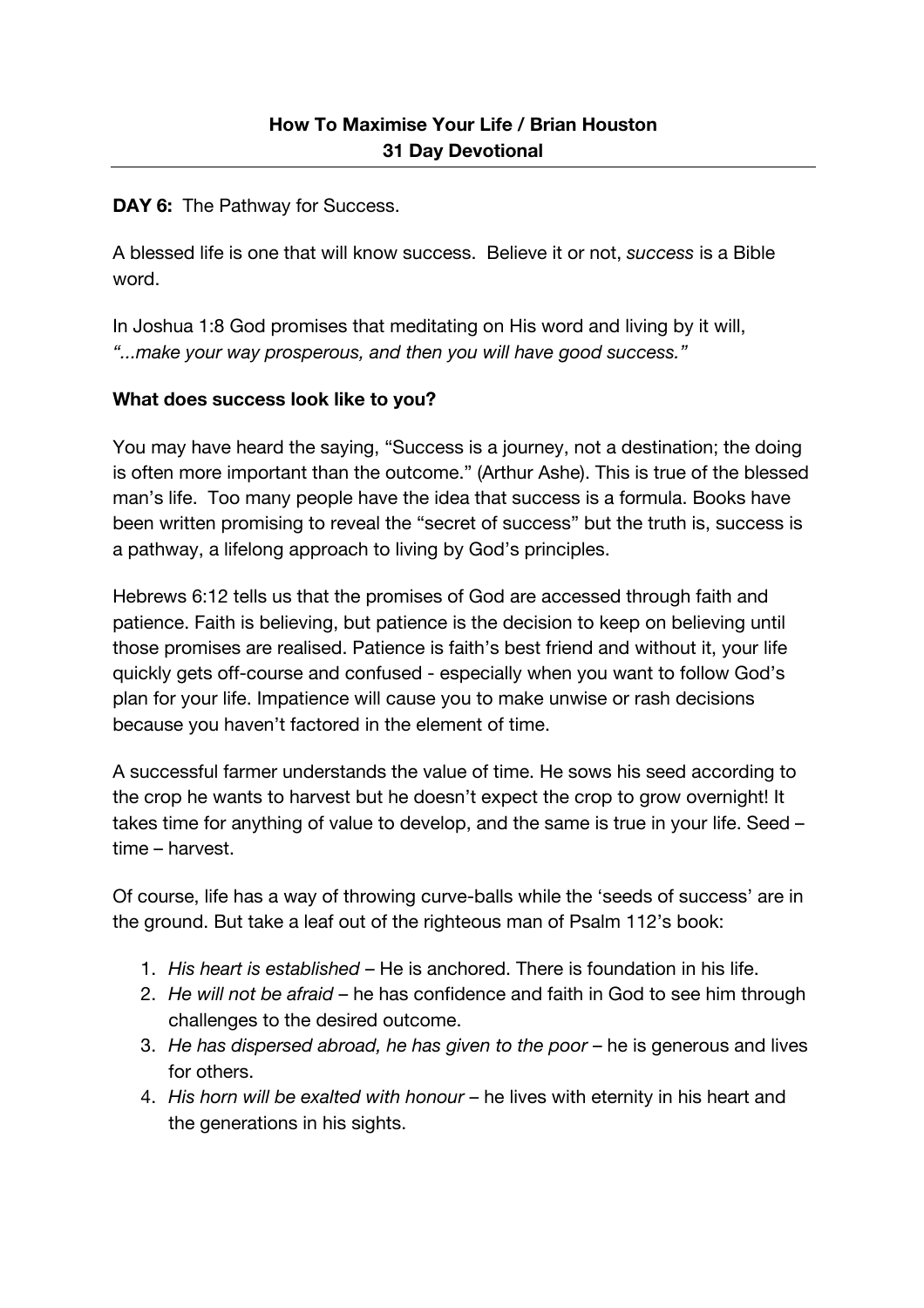Make the daily decision to believe God at His Word, and that His promise for you is for success as you sow the seeds of faith and patience.

### **SCRIPTURE REFERENCE:** Psalm 112:8-9

*"His heart is established; He will not be afraid, until he sees his desire upon his enemies. He has dispersed abroad, he has given to the poor; his righteousness endures forever; his horn will be exalted with honor."*

**PRAYER:** Lord, help me to be patient as I wait for your promises over my life to be fulfilled. Fill my heart with hope and trust, knowing you are a good God and you desire good things for my life.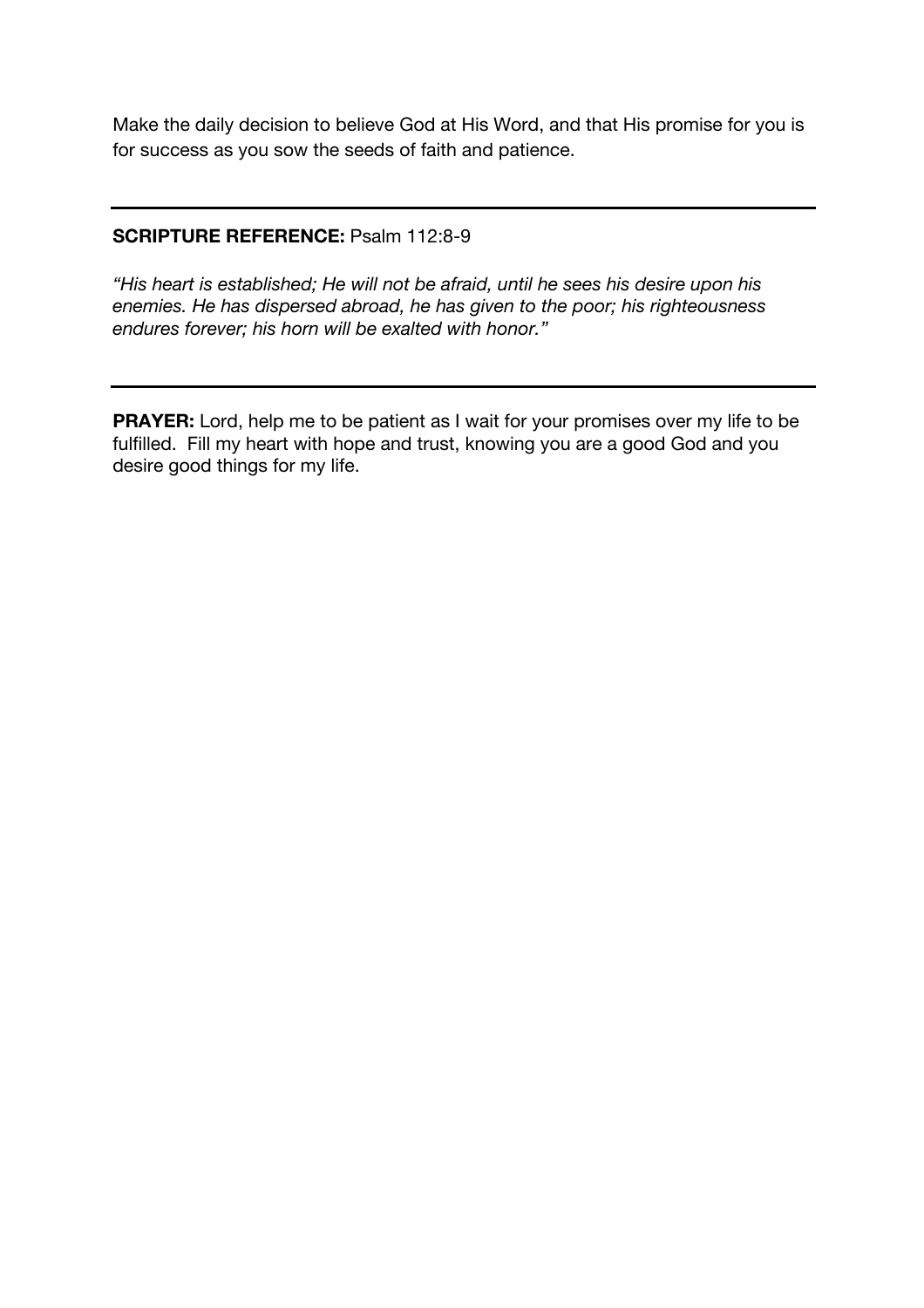### DAY 7: Life Assurance. Pg 40-41

Even the blessed man faces opposition. Even though nobody escapes challenges or hardship in their life, God's Word offers us assurance of protection.

Trusting God and living a life of integrity, righteousness and respect are keys to guarding against the enemy's attack prevailing in our life - that's why our friend in Psalm 112 was able to withstand whatever confronted him; even when wicked men plotted against him, they could not harm him.

Nothing has changed today. The book of Proverbs is full of Godly wisdom that we can apply to our daily lives. It is instruction for life - how to avoid pitfalls and the strategies of the enemy.

*"When wisdom enters your heart, and knowledge is pleasant to your soul, discretion will preserve you; understanding will keep you, to deliver you from the way of evil, from the man who speaks perverse things" (Proverbs 2:10-12 NKJV)*

Weapons will be formed against you and attacks will come, but don't give them an open invitation! Satan will look for any opportunity or permission to wage an offensive against you - he looks for any advantage. But you can cut off his 'angles' of advantage by living like the righteous man of Psalm 112. Flee sin, refuse to take offense, forgive quickly and continue to use wisdom in the daily decisions of your life.

Trusting and living for God isn't insurance against trouble but it does mean that when it comes you can be confident that God will deliver you. Determine not to draw back when difficulties come - don't give the enemy that kind of advantage - "Resist the devil and he will flee from you"(James 4:7). Stay anchored in God's Word, stay in church and be assured of God's good promises over your life.

### **SCRIPTURE REFERENCE:** Psalm 112:10

"The wicked will see *it* and be grieved; he will gnash his teeth and melt away"

### **PRAYER**

Whenever trouble comes, I will trust in you. I believe what Your Word says, that "no weapon formed against me shall remain" and I claim that now in Jesus Name.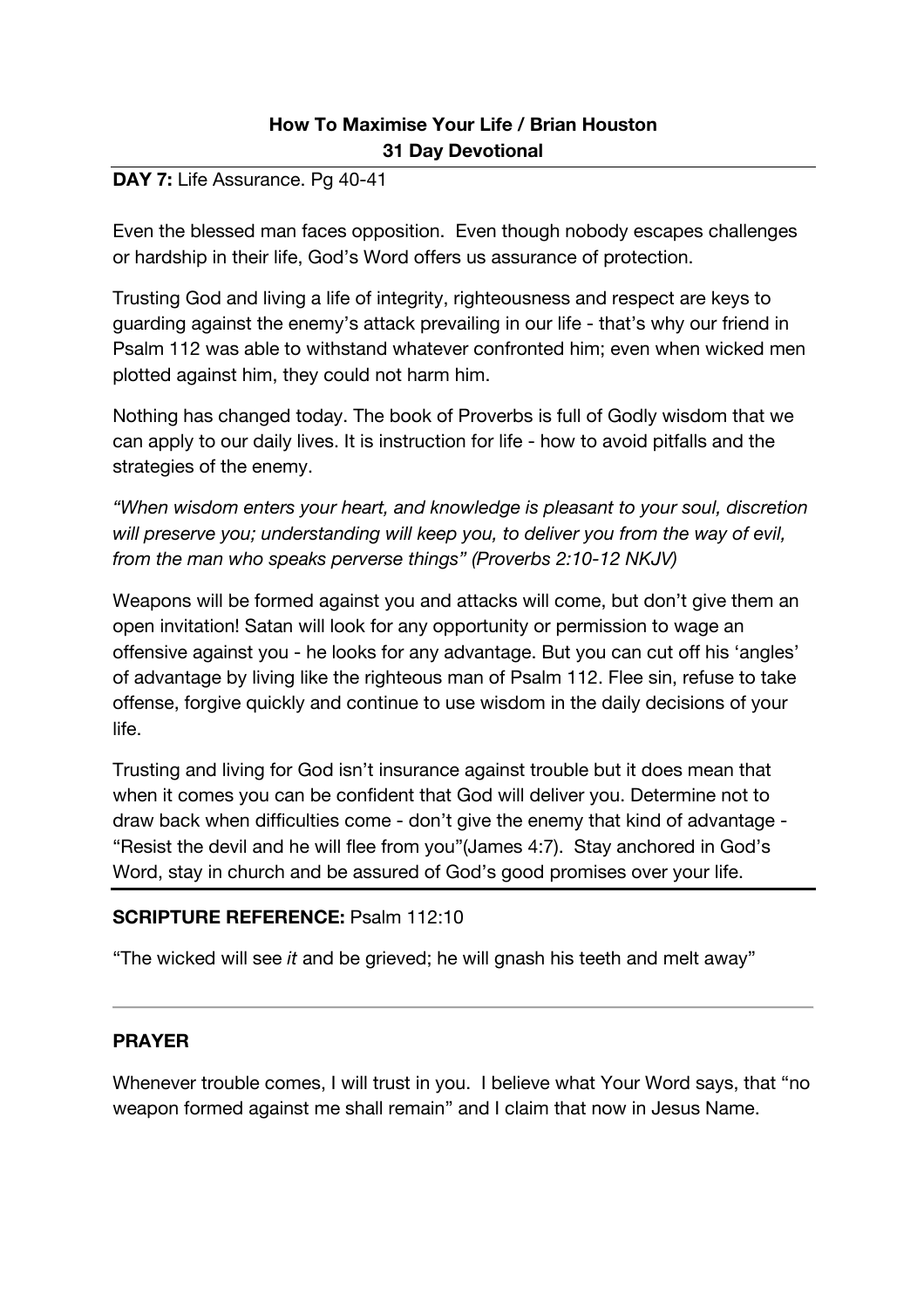### DAY 8: Guaranteed Victory. Pg 42-45

Psalm 112:10 "The desire of the wicked shall perish."

I love how Psalm 112 ends with this statement. What an awesome conclusion to a blessed life! God's purposes for our life will stand in the final outcome. Our victory is guaranteed but it's not something we can be passive about; there is something we must do to make sure we access that victory for ourselves. In yesterday's devotional, we looked at the inevitability of challenges in life and the importance of staying strong through them. Although it is God's desire to complete what He has started in your life, there will be times you are tempted to give up on believing God.

The key is to take on the spirit of an overcomer and 'come over' those mountains that face you. Galatians 6:9 (NKJV) reveals the profile of an overcomer:

*And let us not grow weary while doing good, for in due season we shall reap if we do not lose heart.* 

#### **An Overcomer:**

- 1. Refuses to grow weary.
- 2. Keeps on doing good.
- 3. Recognises their due season is coming.
- 4. Is commited to reaping.
- 5. Does not lose heart.

What specific challenge are you facing today? If you look at this situation through these characteristics of an overcomer, how would it change the way you see things?

An overcomer's perspective is from the top of the 'mountain' instead of the bottom. When you understand that the Greater One lives in you and gives you the power to overcome, you change your standpoint.

Just like the man in Psalm 112, putting God first in your life, applying Godly wisdom and allowing Him to develop Gody character in you is the pathway for a truly blessed life.

Victory is assured when you do this – a promise you'll find many times in Scripture. As you read Rom 8:37, 1 Cor 15:57 and 2 Cor 2:14, meditate on them and see yourself overcoming your challenges and living in the place of victory.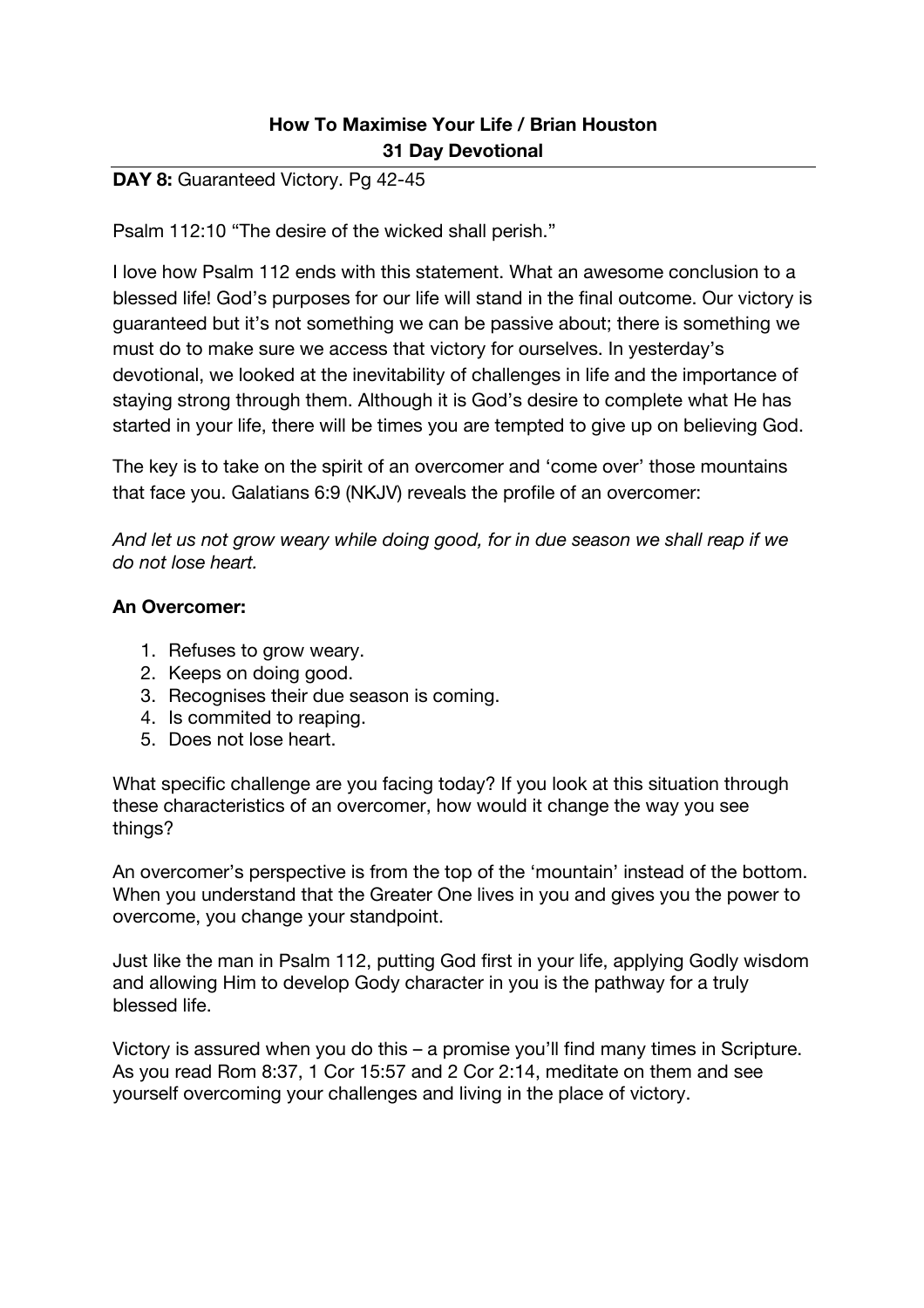**SCRIPTURE REFERENCE:** Philippians 1:6 says, "He who has begun a good work in you will complete *it* unto the day of Jesus Christ."

**PRAYER:** Lord, I desire to live a blessed life - the good life that you have planned for me. Help me always have the spirit of an overcomer as I navigate life with You. Remind me to keep my eyes on Jesus, to not grow weary and lose heart, but to walk in Your victory! The Greater One lives in me and has overcome the world for me.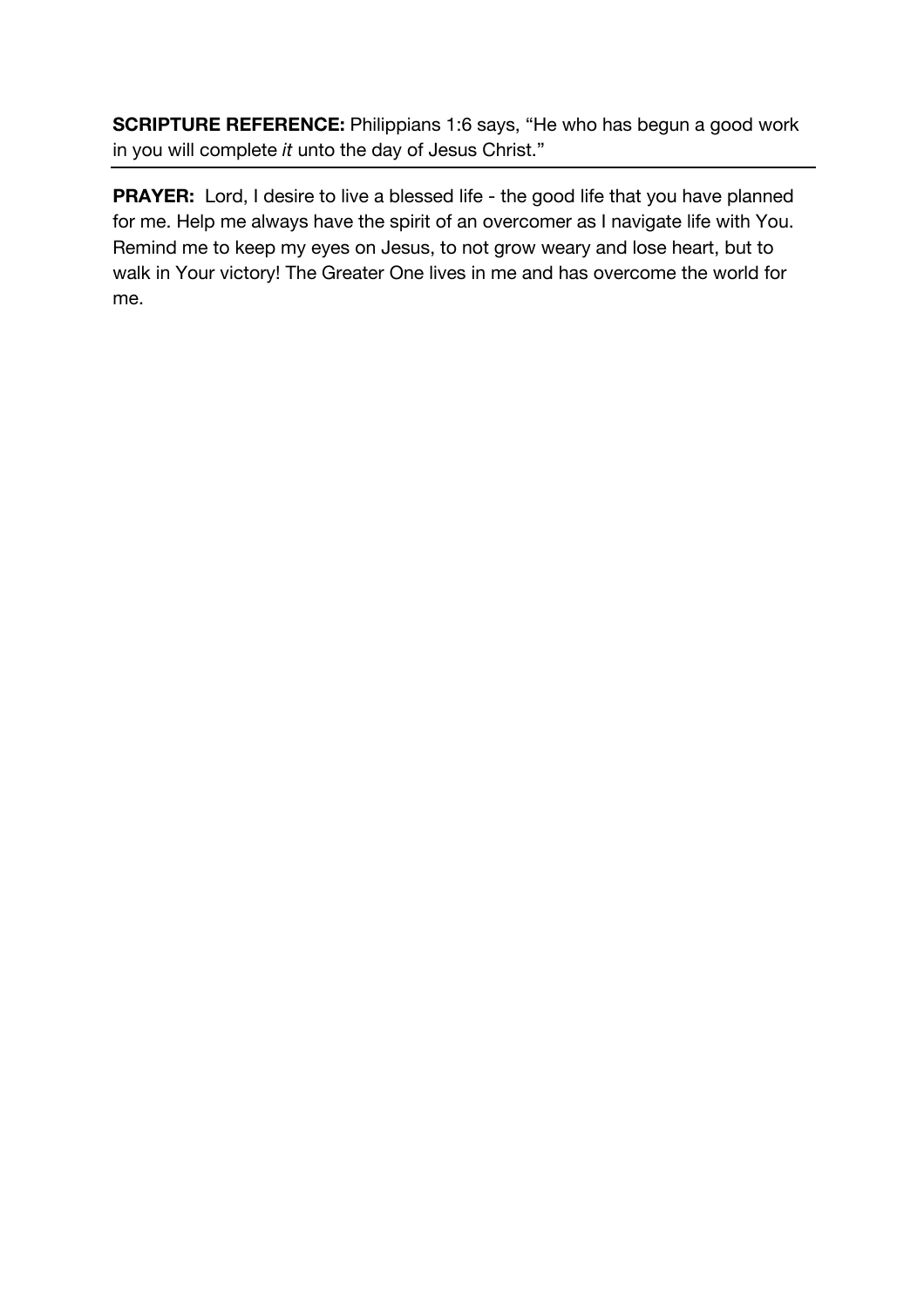#### **DAY 9:** The Power of Great Relationships / pg 49

Relationships are foundational to life, so it's worth spending some time looking at how to develop great ones. Human beings were made for relationship and every connection we have with others has some kind of impact – relationships even have the power to make or break us. We simply can't afford to take them for granted, neither can we expect to have great relationships if we only invest effort into them when something goes wrong...

What words would you use to describe the kind of relationships you would like to build throughout your life? There's a good chance qualities such as faithful, loyal, honest and wise would be right up there on your list. You don't have to think too hard to know why that is so. And yet all of us can probably think of a relationship that has caused us great hurt.

In life, I believe we should look at the foundation of all our relationships in the same way that God does – of the highest value and worthy of our very best.

Apart from Himself, people are the greatest gifts God has given us. When God wants to invest into us and bless our life, he will often use people. The greatest gift He could have given us He gave in His only Son, Jesus. Such an act reveals how measurelessly valuable we each are to God.

Are you experiencing problems in any of your relationships? Maybe in your marriage or with your children or perhaps you are struggling with your boss or employees. Don't despair, God has answers for you that are guaranteed to succeed when you put them to work. The Bible is loaded with advice for building great and lasting relationships in marriage, friendship, parenthood, leadership, employer relations and partnerships.

Remember first that the foundation of all great relationships begins with your own relationship with Jesus. Make investing into that relationship your priority and He will teach you how to nurture and build a life of strong, healthy connections.

### **SCRIPTURE REFERENCE:** Proverbs 13:20

"He who walks with wise *men* will be wise, but the companion of fools will be destroyed."

**PRAYER:** Dear God, I pray that you would bring great relationships into my life. Help me to be the kind of friend to others that you are to me. Bring people into our lives that will build Godly principles and healthy habits into our home.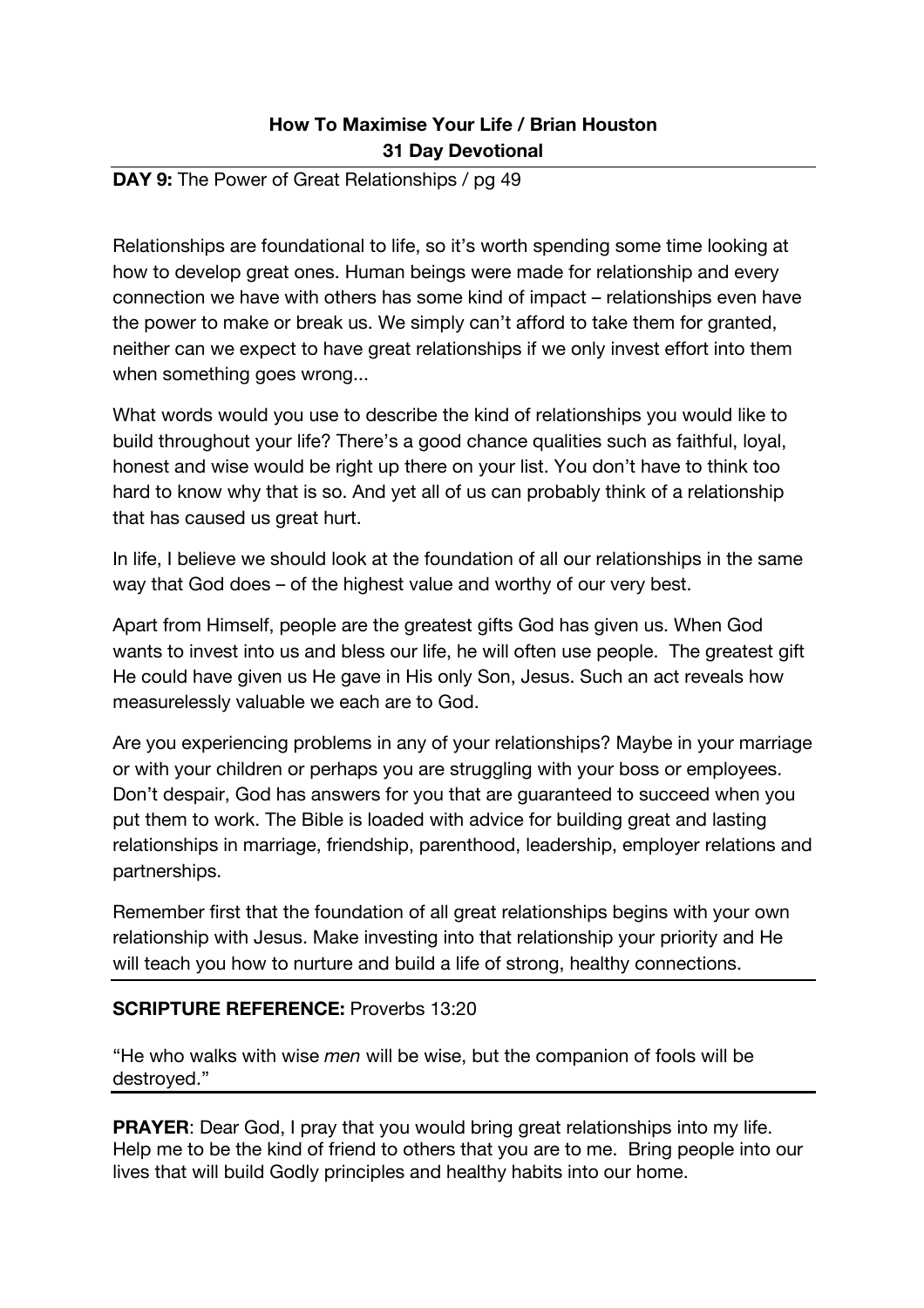### **DAY 10:** The Power of Friendship / Pg 50-56

I consider friendship to be one of the key elements of a blessed life; but to really experience the power of friendship, you must be a great friend yourself. The Bible has quite a bit to say about friendship. Proverbs 18:24 teaches us two important things when it comes to being a friend:

- If we want to have friends, we must first sow friendship.

- If we try to be a friend to everyone then we cannot be a true friend to any.

Like-minded people are drawn to each other and the attitudes of those you spend time with tend to rub off on you. When it comes to friendships, who you keep company with matters a great deal. Who we choose as our friends is so very important. Friends should build us up and take us forward.

A good friend is loyal and has the courage to be truthful with you – always with your best interests at heart. Their honesty helps to keep you on track. Such friends will also help you not to become distracted with things that have the potential to harm or sabotage your future.

Do you have these kinds of friendships? Are you sowing friendship? Are you keeping good company and nurturing the friendships you have? Perhaps there are some friendships in your life that are a negative influence... you may need to leave those behind. Pursue godly friends who will help build your life and take you forward.

#### **SCRIPTURE REFERENCE:** John 15:13-15

" Greater love has no one than this, than to lay down one's life for his friends. You are My friends if you do whatever I command you. No longer do I call you servants, for a servant does not know what his master is doing; but I have called you friends, for all things that I heard from My Father I have made known to you. "

**PRAYER:** Lord God, I ask You to bring a 'provision of fellowship' into my life, or cause the friendships I already have to deepen. I ask for relationships that refresh, fill, encourage and inspire - and that in turn, I would learn to be the type of friend who enriches the lives of others.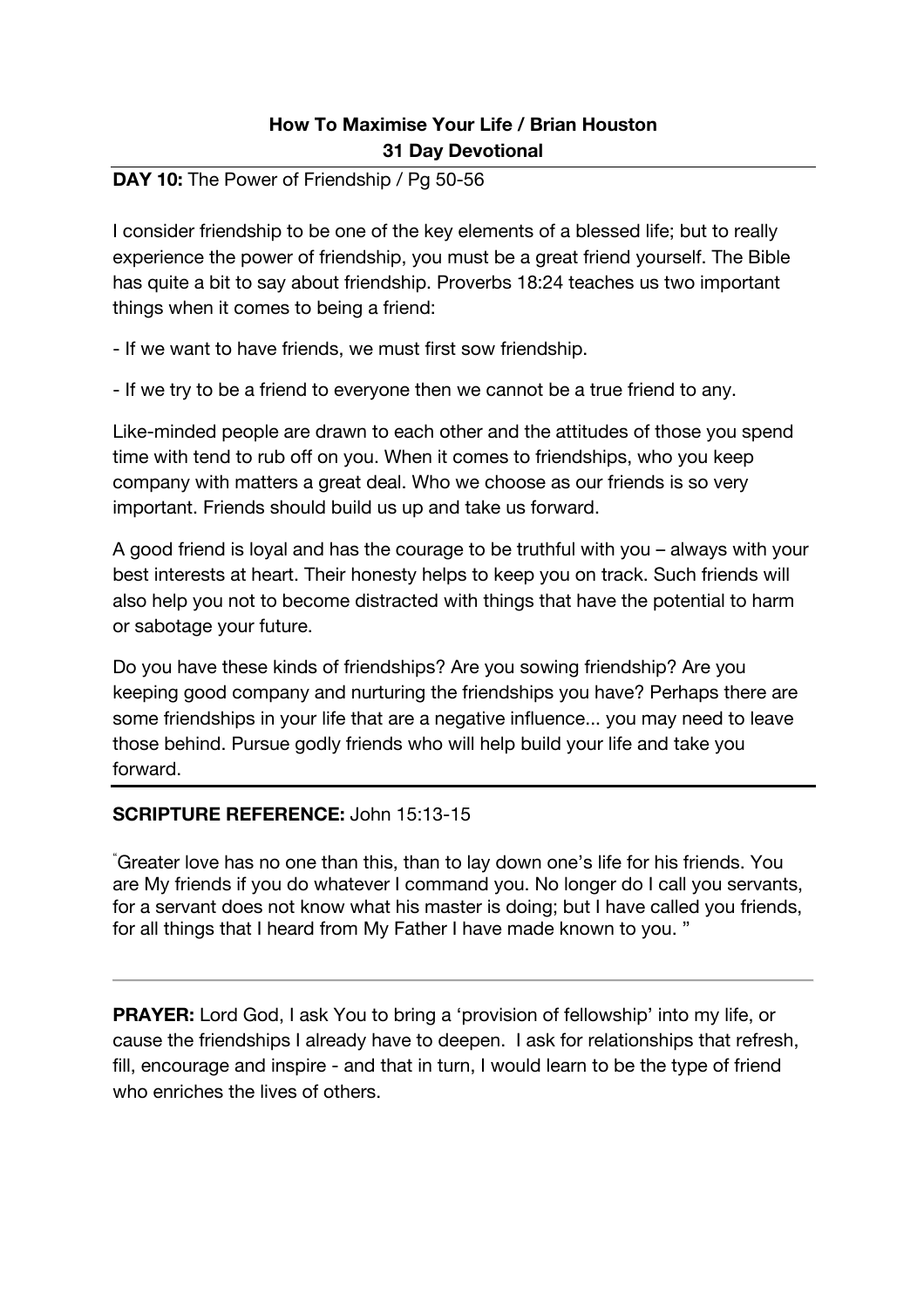### **DAY 11:** The Power of Partnership / Pg 58-67

Why are two are better than one? I can think of a whole lot of reasons why this is so. God Himself said, "It is not good for man to be alone" and went about solving the problem of isolation by creating a companion and "helpmeet" for him. I love that word because it describes beautifully what partnership is all about: connection, help, suitability and joining together. Partnership is working together for a common purpose.

The well-known scripture in Ecclesiastes 4:9-12 brings insight into the benefits of partnership:

**Good reward for their labour –** united in partnership, the impact and productivity of our efforts increases exponentially in our favour to that of our individual potential. Partnership increases our capacity.

**Support –** in times of difficulty and challenge, a partnership shares the load and compensates for an area of lack. In facing tough situations, it is those closest to you who will help you through and lift you up when you are down. When you stand alone you are more likely to be overpowered.

**Companionship and contribution –** The comfort of a loving, caring relationship is truly one of life's great blessings. The benefits of companionship are vast as each contributes to the other...

**Strength in a common cause –** Every partnership has three strands: you, those you are partnering with and the common interest that holds the relationship together. Partnership and purpose go hand-in-hand.

Have you considered the kinds of partnerships and connections you have in your life? It makes good sense to examine the purposes that tie your partnerships together and determine whether they are leading you toward fulfilment or failure.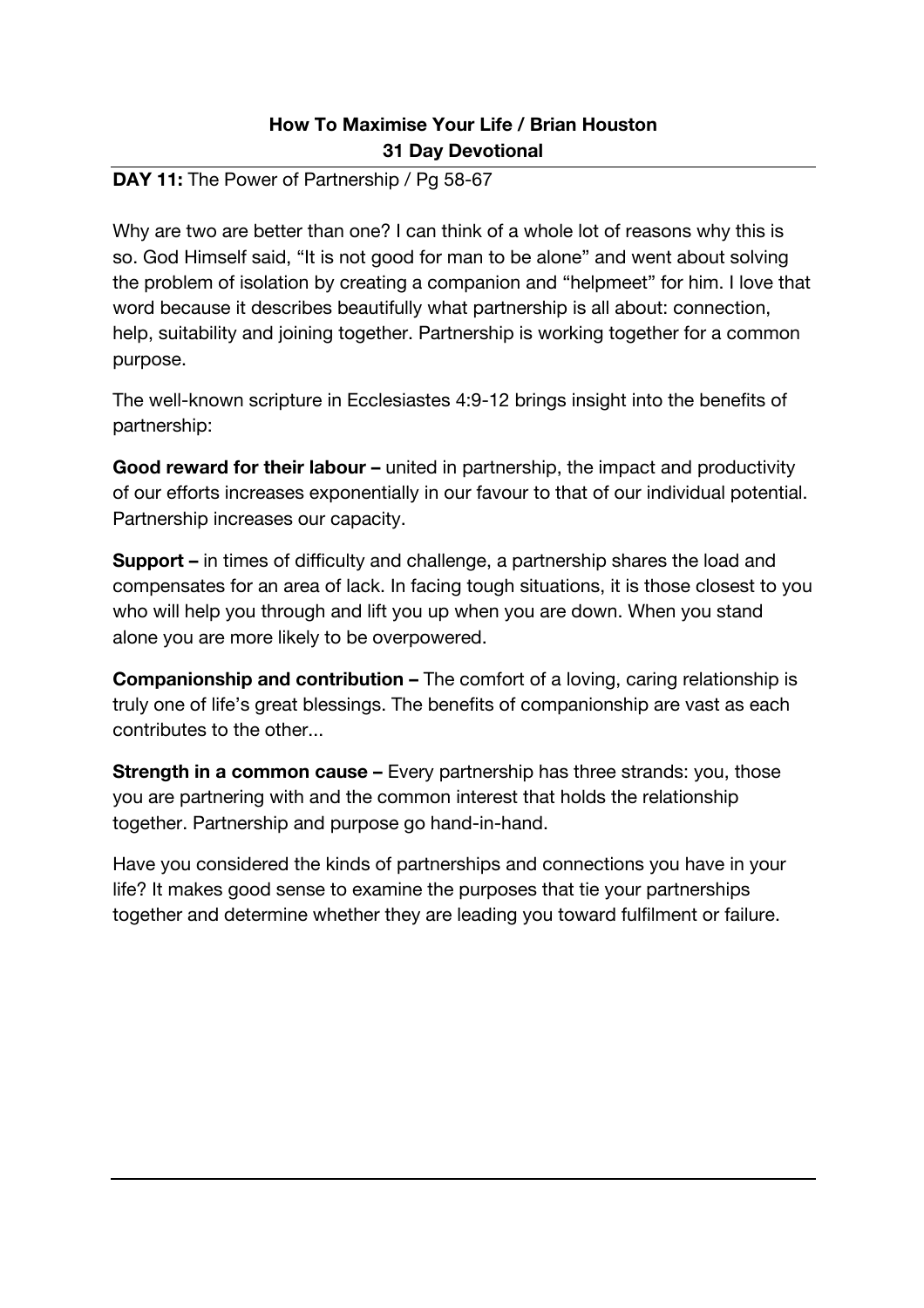### **SCRIPTURE REFERENCE:** Ecclesiastes 4:9-12

Two *are* better than one, Because they have a good reward for their labor. For if they fall, one will lift up his companion. But woe to him *who is* alone when he falls, For *he has* no one to help him up. Again, if two lie down together, they will keep warm; But how can one be warm *alone?* Though one may be overpowered by another, two can withstand him. And a threefold cord is not quickly broken.

*PRAYER: Father, show me which partnerships in my life are leading me on the path of blessing. Help me to grow in my capacity and resilience, to nurture my healthy life-connections and bring you honour in Jesus' Name.*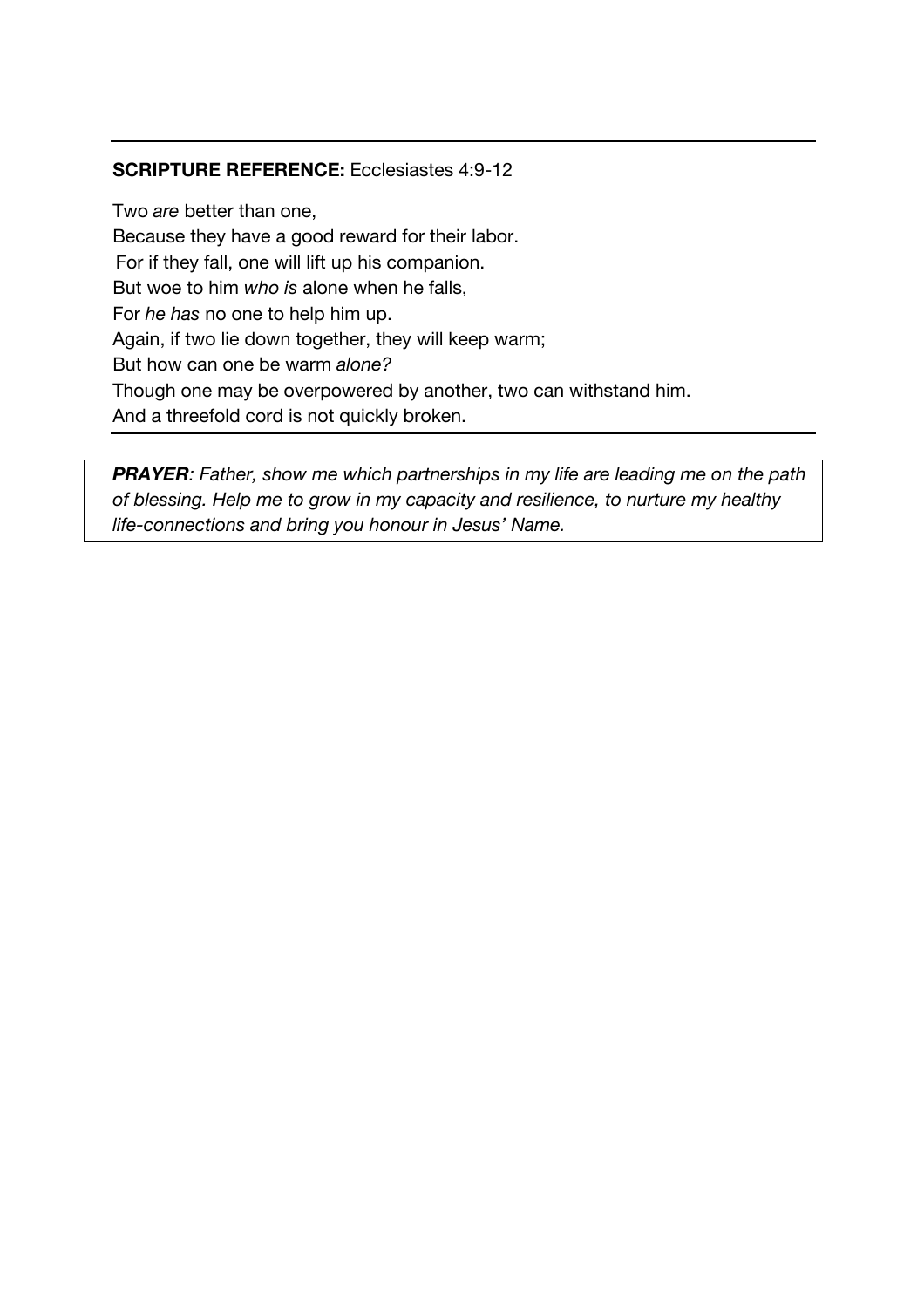#### **DAY 12:** The Power of Marriage / Pg 68-73

Marriage is a covenant relationship ordained by God created to empower and bless us - and when that covenant bond is honoured, marriage has great power.

The definition of marriage is a hot topic lately. Over recent centuries, divorce rates have escalated and generational fallout has been devastating. Many people have become disillusioned with marriage.

If you are married, do you want to strengthen your marriage? Or perhaps you haven't found the right person, yet are nervous about marriage because of the high failure rate. Successful marriage takes commitment and effort but the rewards are great and they are generational.

Building a strong marriage is a daily decision. Resolve to sort out issues of disagreement quickly, speak words of life to one another - don't tear each other down with your words. Finally, be commited to your partner's success because you will reap the benefits. Your support will build intimacy and fulfilment.

One of the main ingredients of a great marriage is unity and agreement. The three key areas are being united in love for one another, love for God and love for His House, the Church.

If you are married, stop for a moment and think about what practical things you can do to strengthen your relationship. Is there some area of disagreement between you? Make the decision to sit down and discuss it calmly together as a united team, not opponents.

If you are thinking about marriage, make a commitment to building a godly character and ask God to help you with your choice for a life partner.

#### **SCRIPTURE REFERENCE:** Gen 2:22-24

Then the rib which the LORD God had taken from man He made into a woman, and He brought her to the man. And Adam said: "This *is* now bone of my bones and flesh of my flesh; she shall be called Woman, because she was taken out of Man." Therefore a man shall leave his father and mother and be joined to his wife, and they shall become one flesh.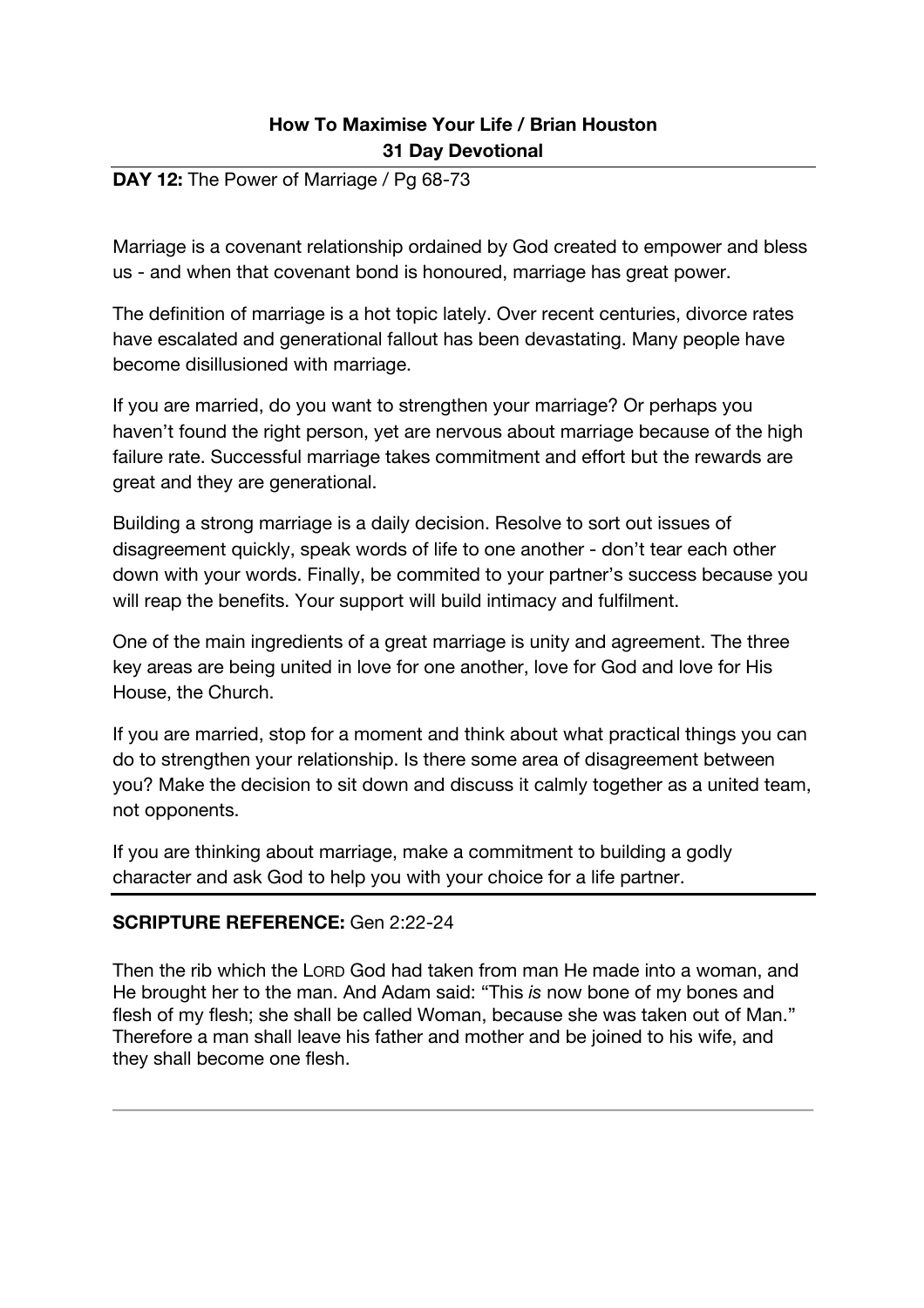*PRAYER: Father God, thank You for marriage. Help me be the best partner I can be and give me the grace to rise above areas of disagreement to find unity, in Jesus' Name.*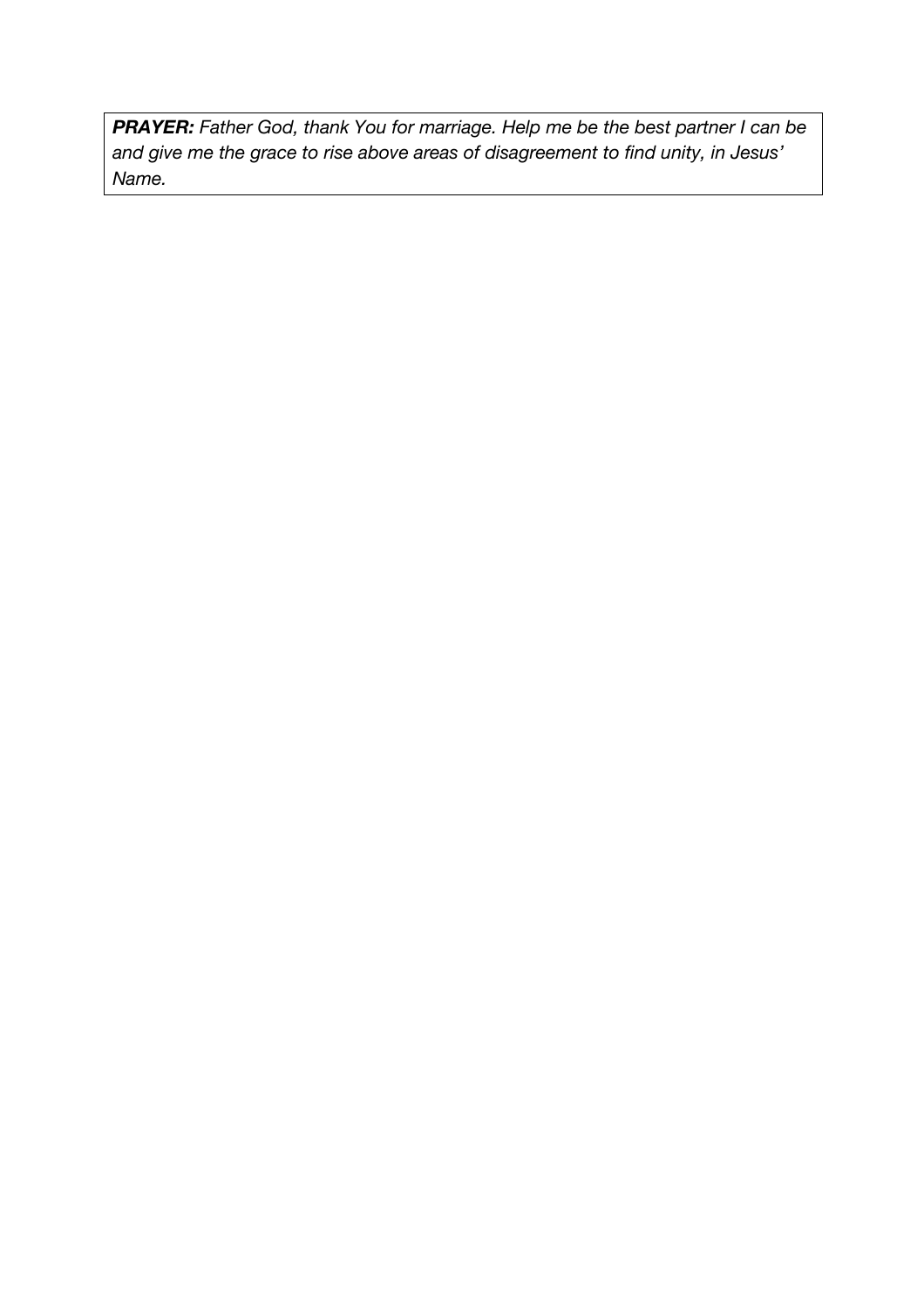#### **DAY 13:** The Power of Family / Pg 74-79

Just like marriage, family is God's idea. God intended family as a place of nurture, guidance, protection, forgiveness and love. However, He knows that in this fallen world, many people do not grow up in families like that... perhaps you are among them.

The good news is that our Heavenly Father has made provision for everyone to experience family as He intended. When we accept Jesus Christ as our Lord, we enter into God's family – we become His children, sons and daughters of the Most High.

Psalm 68:6 says, "God sets the solitary in families"*,* a beautiful picture of His heart for the alone and the rejected. The power of any healthy family lies in its unconditional embrace. For the lonely, the grieving or the abandoned the embrace of family brings healing and wholeness. Our churches are a family, created to accept "whosoever will may come" (Rev 22:17). Building relationships within our churches is a wonderful way to experience the benefits of family connection.

When you were born, you became a part of someone else's family but when you become a parent, you will create a family of your own. As parents, we long to provide the very best we can for our children.

You may look at your family and be discouraged or you may be at a loss to know what to do to help your children. Take heart - your Heavenly Father has provided you with a wealth of wisdom and counsel in His Word, an 'open-all-hours' access to Him through prayer and a church family offering love and support.

#### **SCRIPTURE REFERENCE:** Psalm 68:6

God sets the solitary in families; He brings out those who are bound into prosperity; But the rebellious dwell in a dry *land.*

*PRAYER: God, You are my Father. Thank You for the gift of family. I ask You for the wisdom and understanding to appreciate and nurture my own family and to strengthen and support other families in my world. In Jesus' Name.*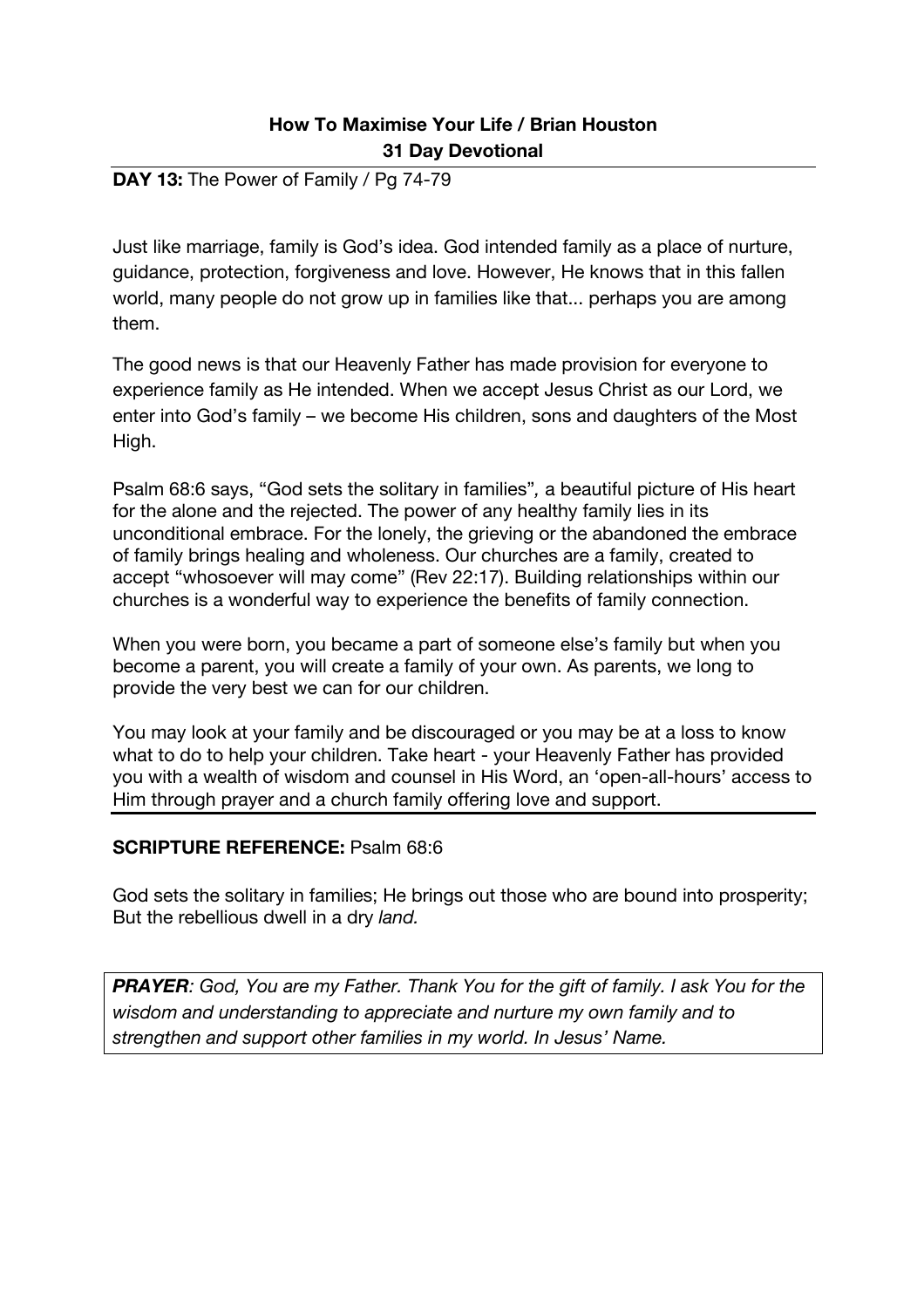### **DAY 14:** Building Great Relationships / Pg 80-85

Do you remember we talked about how relationships are foundational to life? The most important of them all is your relationship with God. This has the power to impact every other relationship in your life, but if you know God and put Him first, then the potential for all your other connections to be a strength and blessing to you is greatly increased.

Whatever you prioritise in your life will be strengthened. So when you put your relationships first then they will prosper.

Psalm 84:5 reminds me that there is a link between our relationship with God and the road to a full and overcoming life. God created us for intimate relationship with Him. Once sin entered, that potential was all but lost. Yet God took personal responsibility to restore our chance for intimacy with Him by sending His precious Son – Jesus.

Acknowledging who Jesus is and what He did is the key to restoring your connection with God and to building great relationships in your life.

How is your relationship with God today? Does it take first place in your life? Perhaps the busyness of daily life has crowded it out of your thoughts and time. Set aside a few moments each day to spend time in His presence and build the most important relationship you will ever have.

### **SCRIPTURE REFERENCE:** Psalm 84:5

Blessed are those who find strength in you. Their hearts are on the road that leads to you. (GW)

*PRAYER: Father God, help me to put You first in my life so that all of my relationships can grow from strength to strength. Help me to sow friendship, companionship and faith across the entire spectrum of my life so that I can both experience and be a channel of Your blessing.*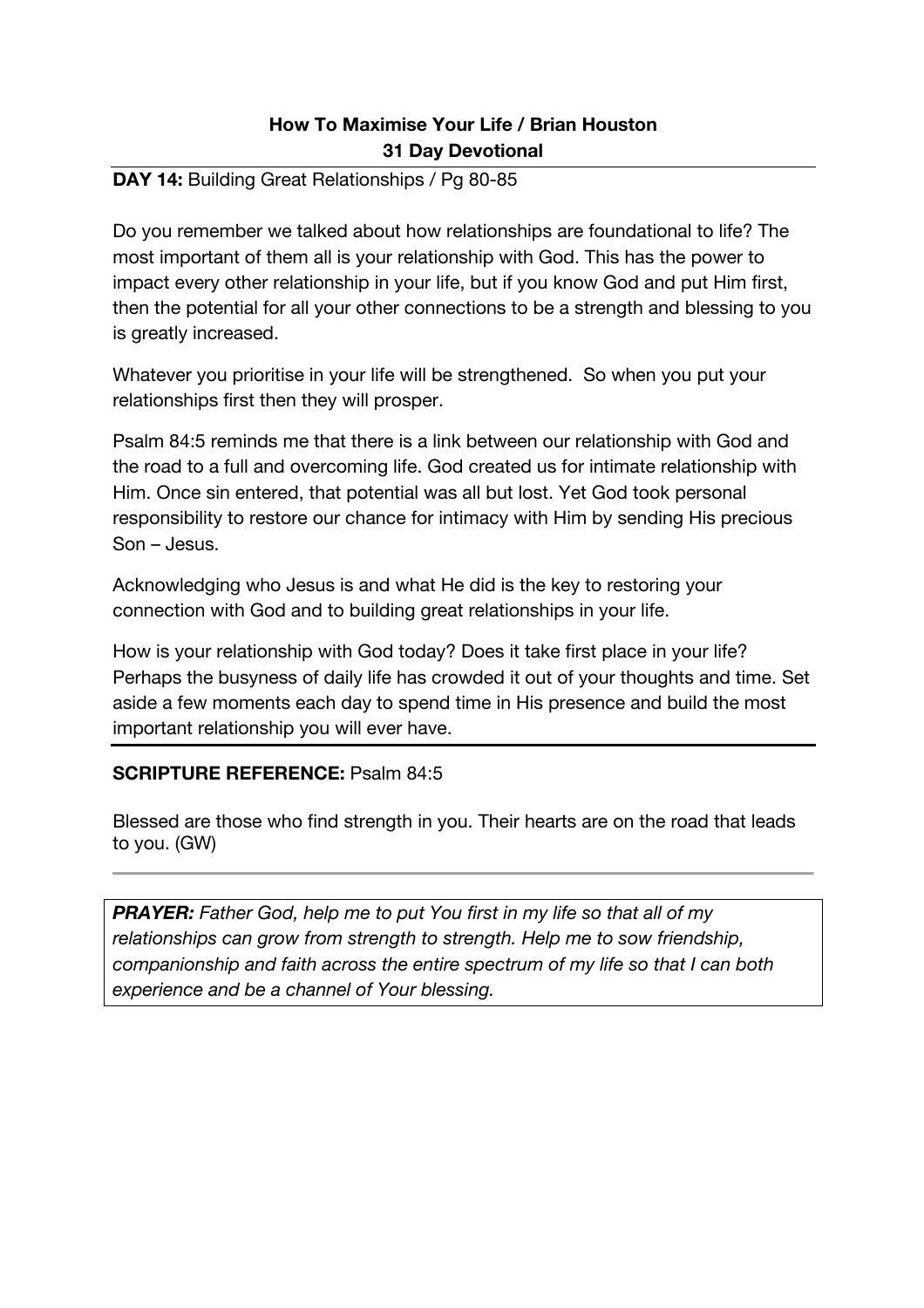### **DAY 15:** How to Flourish in Life / Pg 113-117

The decisions you make will determine whether your life can flourish or not. A flourishing life is a blessed life. Jeremiah likens it to a tree planted by waters something that flourishes is alive, healthy and growing

Jeremiah 17:8 says, "For he shall be like a tree planted by the waters, which spreads out its roots by the river..."

Jeremiah 17 draws a clear contrast between a person who trusts in the Lord and one who does not. Through His Word, God has laid out an obvious distinction between the consequences of following Him and following our own way. At the foundation of both is a decision. In Deuteronomy 30:19 this decision is laid out in black and white, "life or death, blessing or cursing...therefore choose life so that you and your descendants may live."

### **Are you planted?**

Just like the tree, if we are to flourish and produce fruit we have to have our 'roots' down in order to receive regular nourishment. Are you established in a local church where you can receive guidance, encouragement and thrive in your gifts and talents?

### **Are you easily uprooted?**

If you continually uproot and replant a tree, it won't be long before that tree begins to wither and die. It's important to be connected with others in your church and to invest your time and energy there – putting your roots down deep.

### **Can you handle the weather?**

Are you resilient through good times and bad or do you have a tendency to uproot and run away from challenges? When the heat is on or storms come, stay planted.

If something is stopping you from flourishing, "choose life" and position yourself for blessing.

#### **SCRIPTURE REFERENCE:**

Psalm 92: 12-13 (KJV) The righteous shall flourish like the palm tree: he shall grow like a cedar in Lebanon. Those that be planted in the house of the LORD shall flourish in the courts of our God.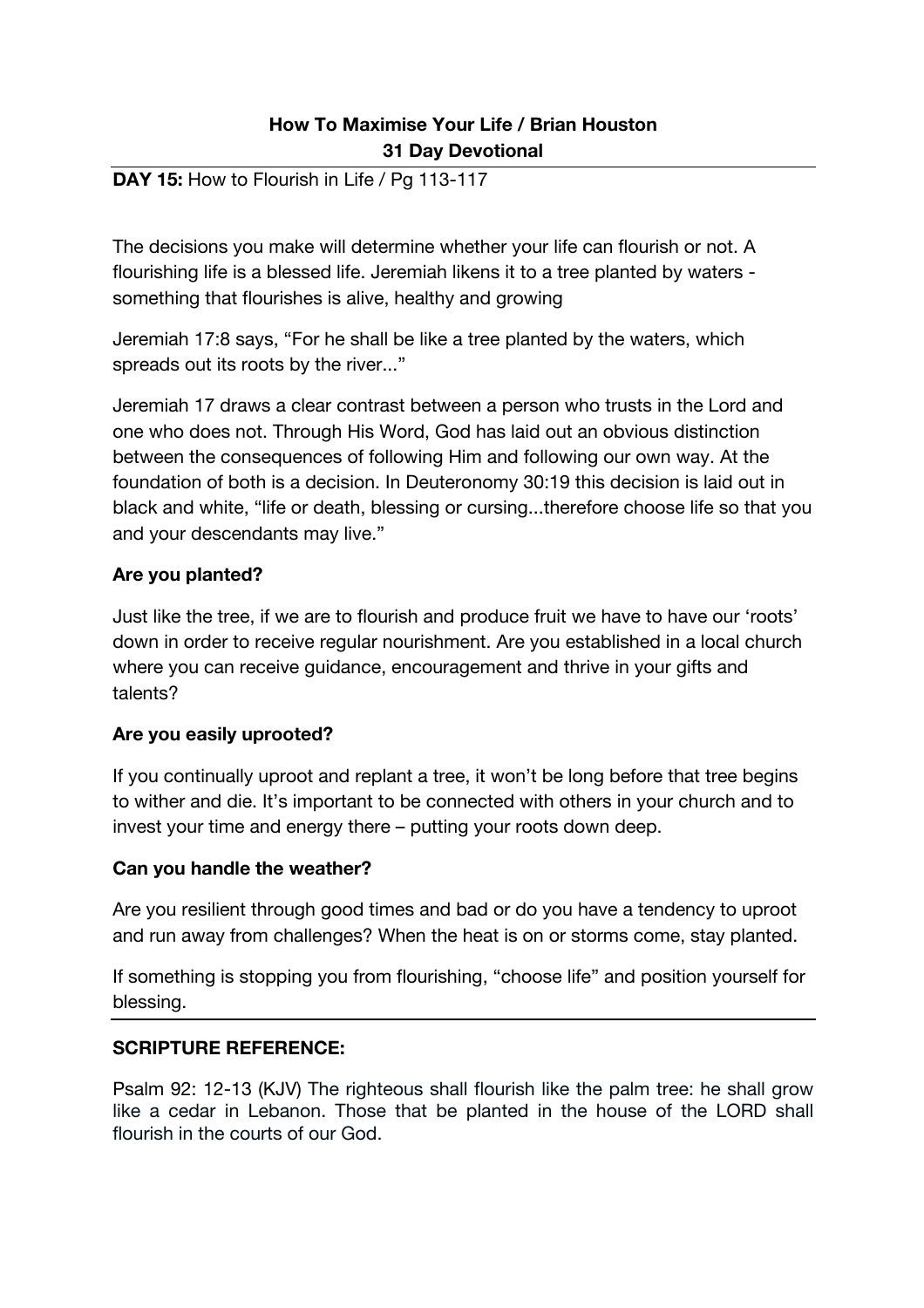**PRAYER:** Father God, today I choose life. I choose to follow you and obey Your Word so that my life and the life of my family can truly flourish. In Jesus' Name. Amen.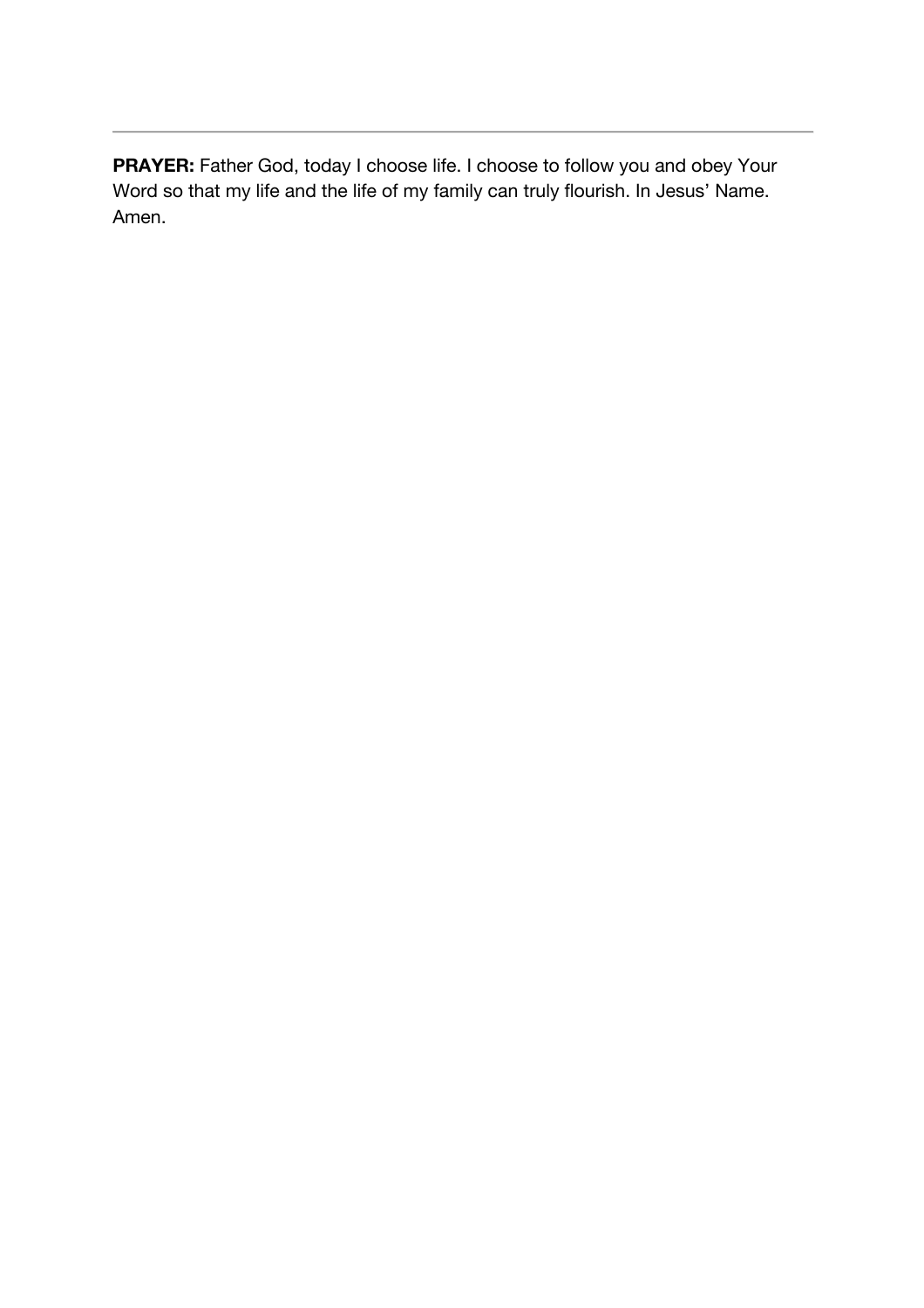## **DAY 16:** The Profile of a Flourishing Life / Pg 95-100

It is not difficult to recognise a flourishing tree. Its roots are planted in good soil with signs of growth; healthy foliage, fruit, flowers and seeds are abundant.

Like the tree, a flourishing life is a fruitful life; it will show signs of growth and health with plenty of nourishing fruit. A flourishing life grows like a "cedar in Lebanon" (Psalm 92:12), becoming strong and resilient, rising above the storms of life to provide shelter for others.

A fruitful life is the result of sowing good seed into healthy soil. So, how can you know if you are sowing your life into something that will prove fruitful and productive on the scale of eternity? Ask yourself:

## **What am I sowing my life into?**

Your priorities reflect your values. Jesus said, "...on this rock I will build My church, and the gates of Hades will not prevail against it." Jesus made it clear that He is sowing into His Church and that not even Hell itself can come against it! Make God's House a priority and you will build your life on an unshakeable foundation. When you do, it will also position you sow your life into other things of true value – eg. family and friendship, integrity and generosity.

### **Is the soil of my heart healthy?**

.

To live a flourishing life, you must also continue to confront attitudes and mindsets that pull you away from the purposes of God. For example, selfishness, unforgiveness, unbelief and fear will sap the God-life from you. God is ready to help you confront these internal challenges. Submit yourself to Him and His Word and resist the work of the enemy in your life, and your life will begin to flourish.

**SCRIPTURE:** Matthew 6:33 in the NLT promises this - " Seek the Kingdom of God above all else, and live righteously, and he will give you everything you need".

**Prayer:** Father, I want my life to flourish and be a source of hope and help to others. *Teach me how to put You first in everything and to confidently trust You for all I need. I ask this in Jesus Name, Amen.*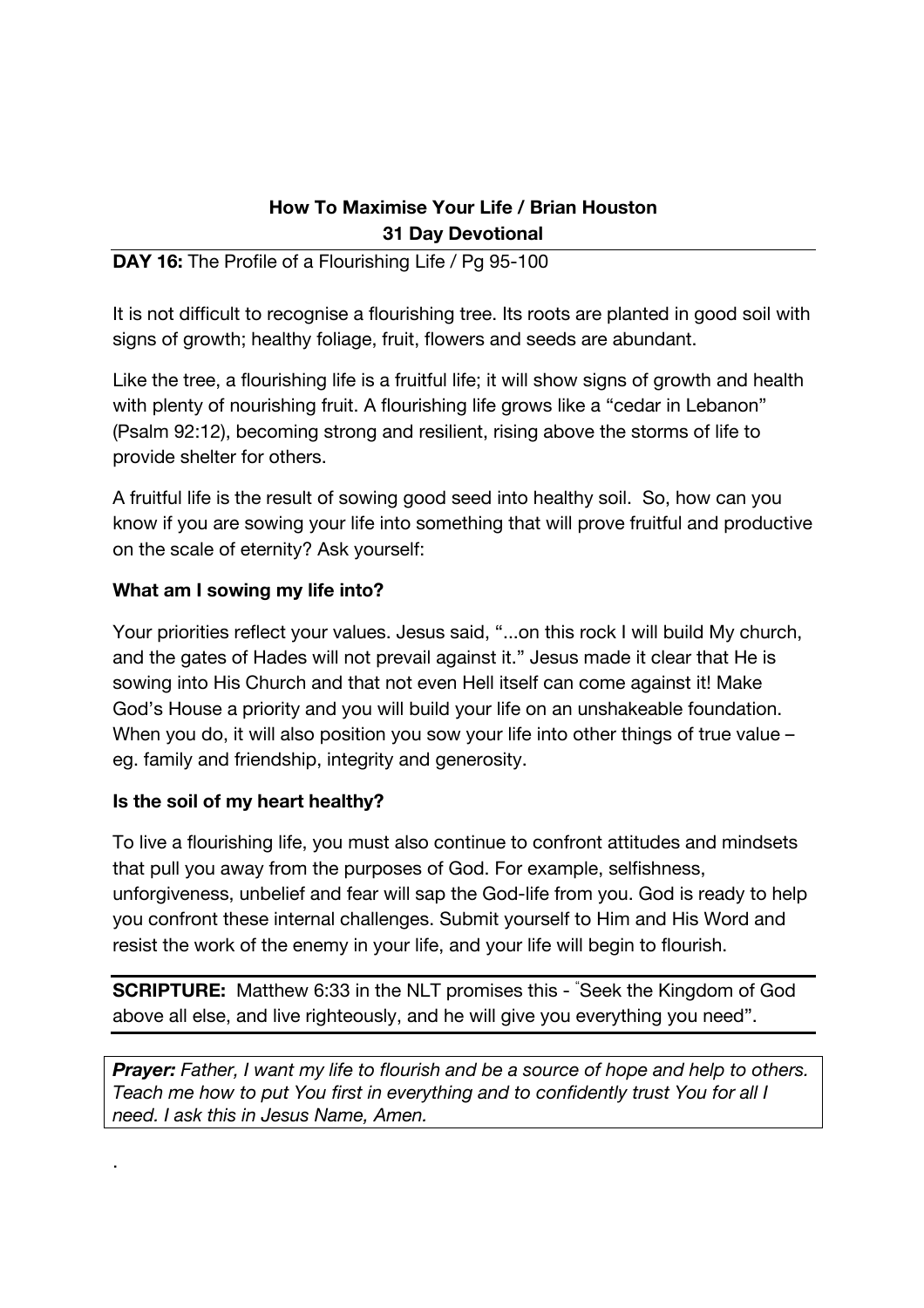# **DAY 17:** Building a Flourishing Church / Pg 101-105

Church should be an environment where people can grow and flourish in life. In Paul's letter to Timothy, he describes four stages in the growth and maturity of a Christian's life that contribute to building a healthy church.

"Command them to do good, to be rich in good deeds, and to be generous and willing to share." 1 Timothy 6.18

- 1. **Enjoyment –** A new Christian's life is marked by the joy of salvation and the excitement of sharing it with others. A flourishing church will have a healthy proportion of newly saved people and will reflect happiness and joy. I have always believed that church should be enjoyed, not endured!
- 2. **Servanthood –** A willing heart committed to serving in God's House will flow out of your enjoyment and sense of belonging.
- 3. **Giving –** Enjoyment and a servant heart lead to a desire to contribute. It's a revelation of Matthew 10:8, "Freely you have received, freely give."
- 4. **Sharing the Load –** An earmark of a mature Christian is that they willingly sacrifice their time, money and effort, beyond what may seem logical to an outsider. They willingly take ownership and share the load of their church and the Cause of Christ in the earth.

"Beloved, I pray that you may prosper in all things and be in health, just as your soul prospers."

3 John 2 describes how prosperity and health are the result of a prosperous soul. Those who are planted in God's House and share the load, constitue the healthy soul of a church. Your commitment and contribution to your local church not only allows you to thrive, but it causes your church and the Church as a whole to flourish.

# **SCRIPTURE:** Eph 4:12 (AMPLIFIED)

His intention was the perfecting *and* the full equipping of the saints (His consecrated people), [that they should do] the work of ministering toward building up Christ's body (the church)...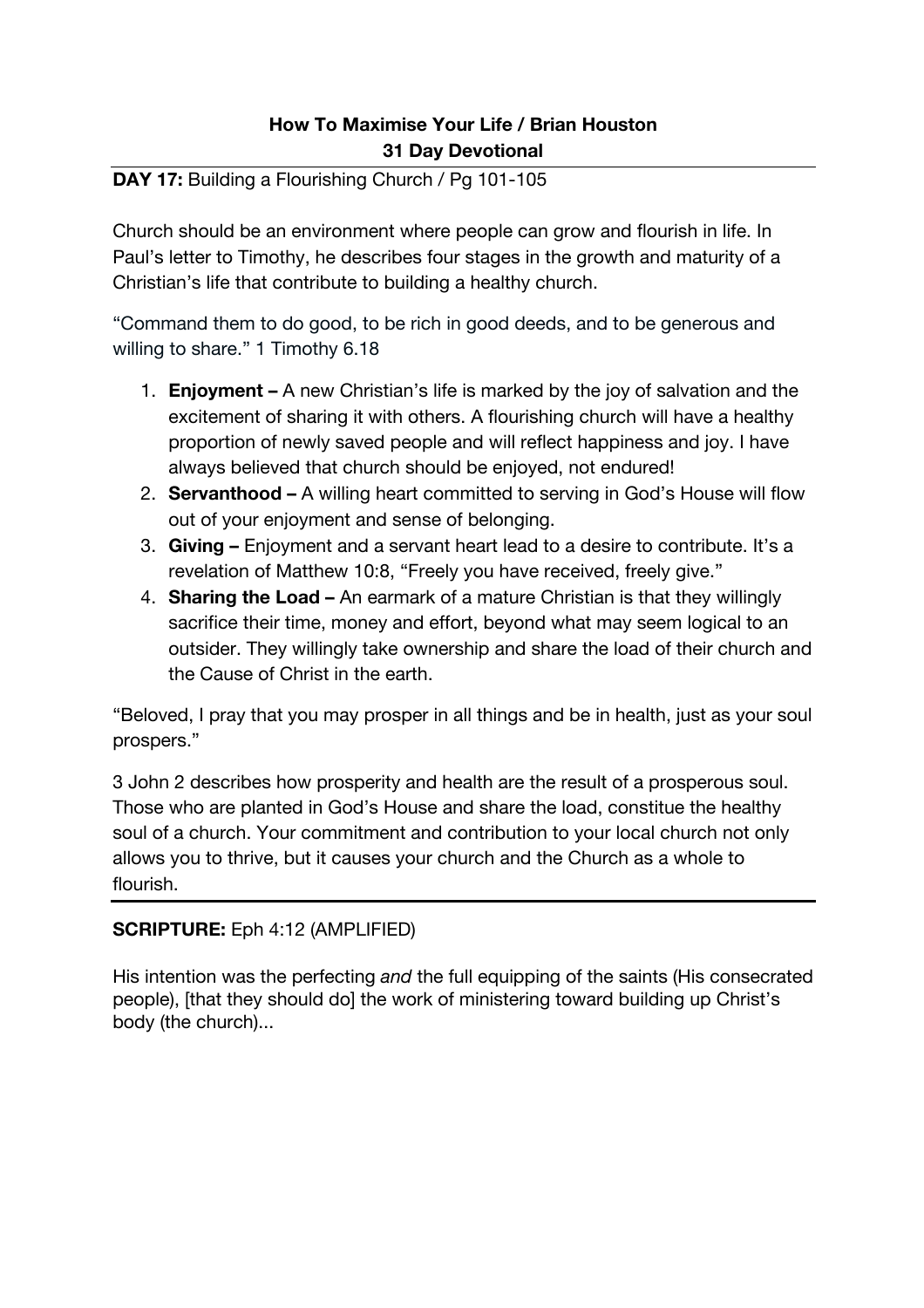# *PRAYER:*

*Lord, I want to truly grow and mature in my Christian life and to be a source of strength and support to the Church You so greatly love. Grant me a prosperous soul so that I can live a full and productive life in Your House. Amen.*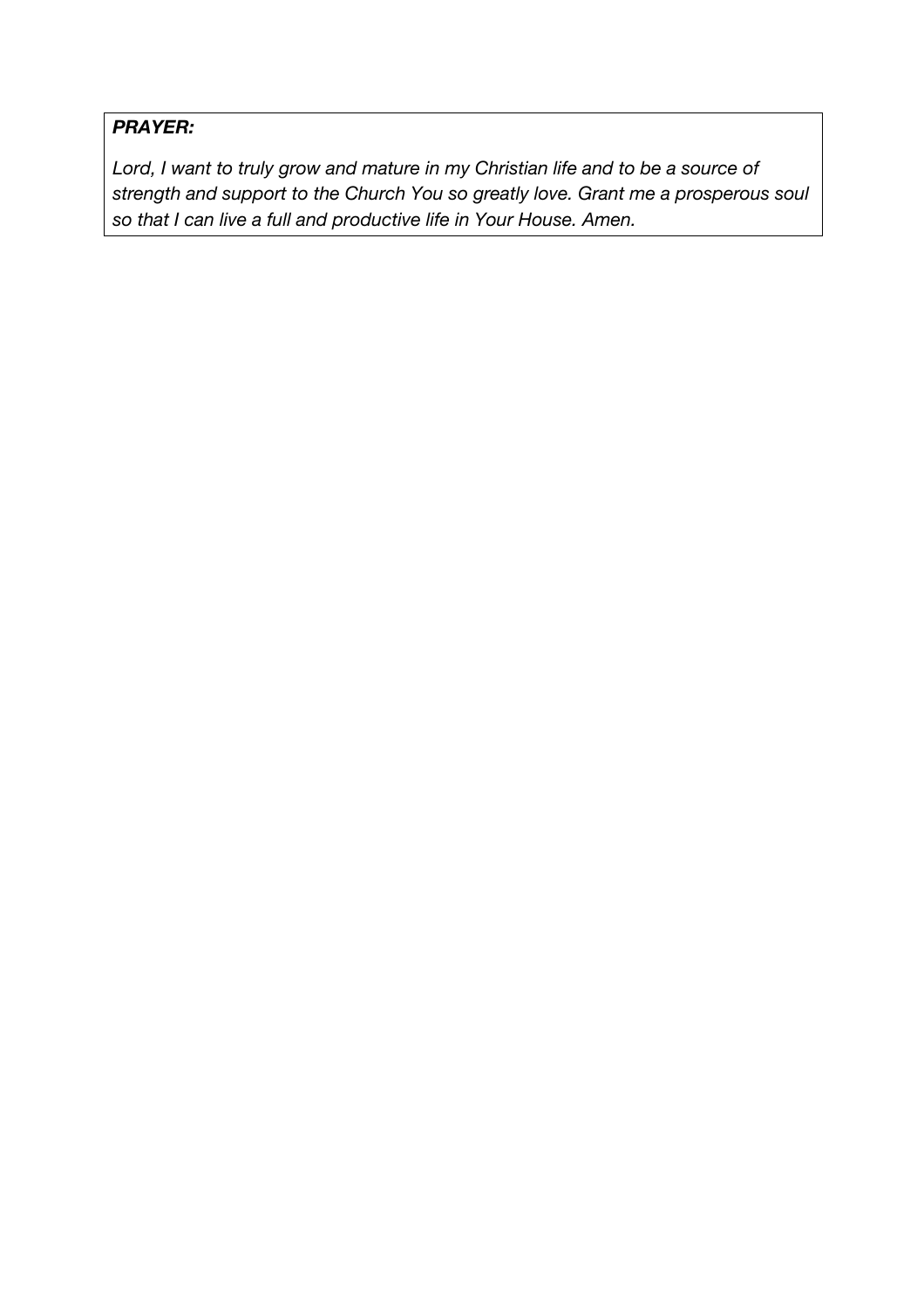### **DAY 18:** A Resilient and Healthy Mind / Pg 107-112

For the weapons of our warfare *are* not carnal but mighty in God for pulling down strongholds, casting down arguments and every high thing that exalts itself against the knowledge of God, bringing every thought into captivity to the obedience of Christ. (2 Cor 10:4-5)

What you allow to occupy your thinking has a powerful impact on who you are and what you become. If you want your life to flourish and prosper, start by looking at what is going on in your thought-life.

Negativity, criticism, apathy, fearfulness, offense and so on, are like poison to your life. Likewise, yielding to temptation sets you on a deadly course. Left unchecked, such thoughts take root in your heart and sabotage your future.

James 1:14-15 in the NLT says, "Temptation comes from our own desires, which entice us and drag us away. These desires give birth to sinful actions. And when sin is allowed to grow, it gives birth to death."

Are you struggling with your thoughts? The Bible has answers to help you overcome in every area of life. Start by acknowledging the problem and come to God for forgiveness and help. Open your Bible and begin to fill your mind with God's promises – meditate on them, speak them aloud and feed your mind with godly thinking, strengthening your soul.

Paul's advice in Philippians 4:8 is so powerful: "Finally, brethren, whatever things are true, whatever things *are* noble, whatever things *are* just, whatever things *are* pure, whatever things *are* lovely, whatever things *are* of good report, if *there is* any virtue and if *there is* anything praiseworthy—meditate on these things."

When opposition comes in whatever form, focus your thoughts and your heart on God and receive His grace to endure and overcome. Practise this daily and you will build a healthy mind, resilient to troubles.

**SCRIPTURE:** "For as he thinks in his heart, so *is* he." Proverbs 23:7

*PRAYER: Oh Lord, forgive me for my wrong thinking and teach me through Your Word how to renew my mind and have a healthy and positive thought-life. Let the words of my mouth and the meditation of my heart to be acceptable in your sight, in Jesus' Name. Amen.*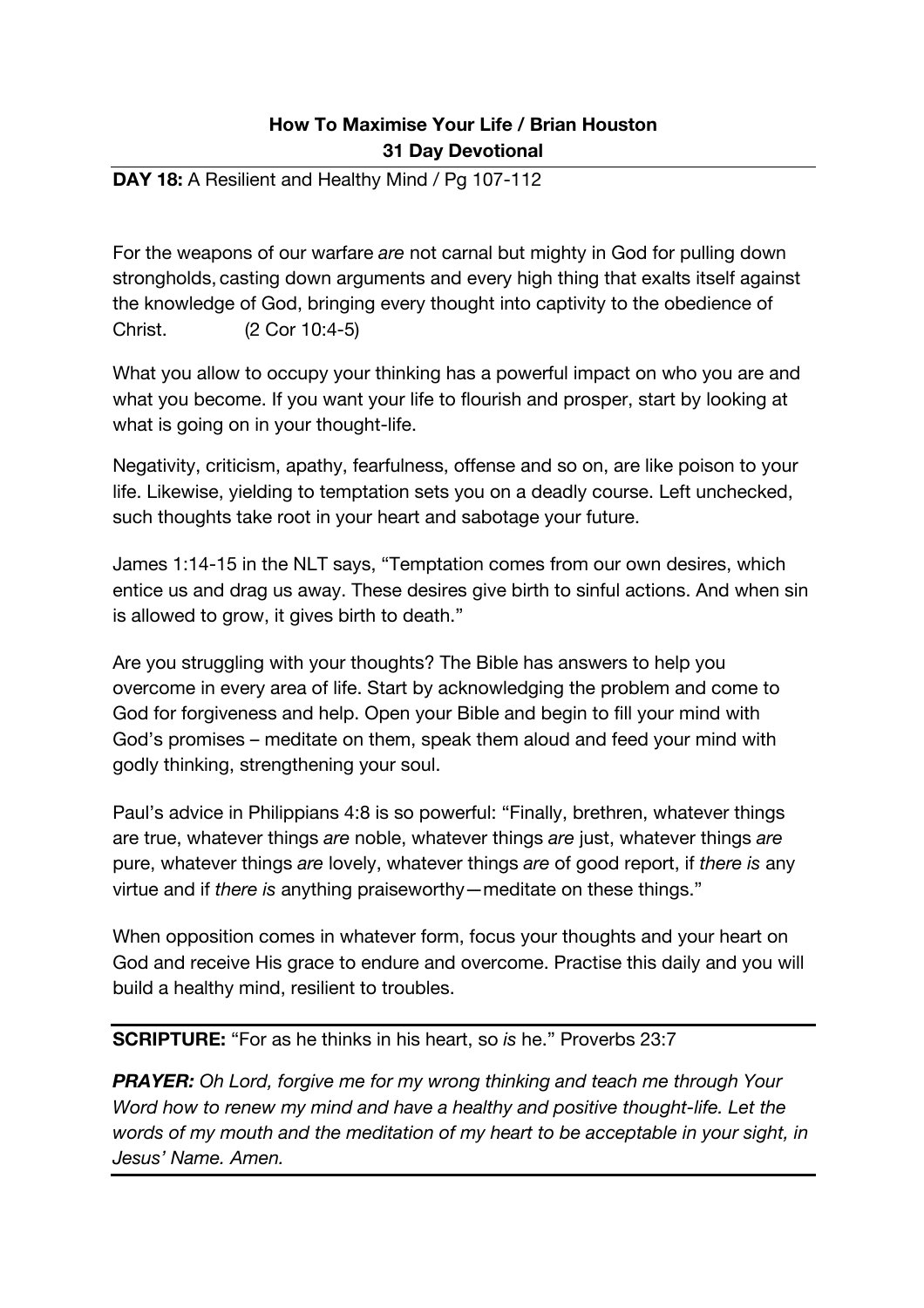### **DAY 19:** Making Wise Choices / Pg 121

King Solomon wrote the book of Proverbs to instruct it's readers in the art of living. In Proverbs 1:7, he connects reverence for God with the ability to live with "knowledge" and "wisdom". Throughout Proverbs, Solomon contrasts the path of life for the wise to that of a fool - the person who doesn't believe God or value His Word.

When you love and respect someone, you will value and trust their word. Likewise, if you love and respect God then you will value and trust His Word – the Bible.

### **Simply put, wisdom is applying God's Word to your everyday life.**

If you want to live a blessed life, the pathway is found through making wise choices every day. The most important decision you will ever make is to love and honour God and accept Jesus as your Lord. You are then in prime position to receive the wisdom to navigate your life as God's Word becomes your principal source of direction.

At times, we all 'fall short' and can make unwise choices. We know however, that God is a loving God full of grace, mercy and forgiveness. However, as we read the Word and are transformed into His image, we will obtain wisdom in every area of life.

Is there something you are facing today that you don't know how to deal with? Perhaps you need some guidance concerning your job or a relationship, or maybe your life just needs a change in direction. God has your answers and He is ready to show you. Making wise choices for your life is the daily decision to prioritise God's Word and apply it in any and every circumstance.

"If any of you lacks wisdom, let him ask of God, who gives to all liberally and without reproach, and it will be given to him." James 1:5

**Prayer:** Father, Your Word promises if I ask You for wisdom, You will give it to me. *Thank you for the wisdom to carry out my responsibilities and in the decisions I must make today.*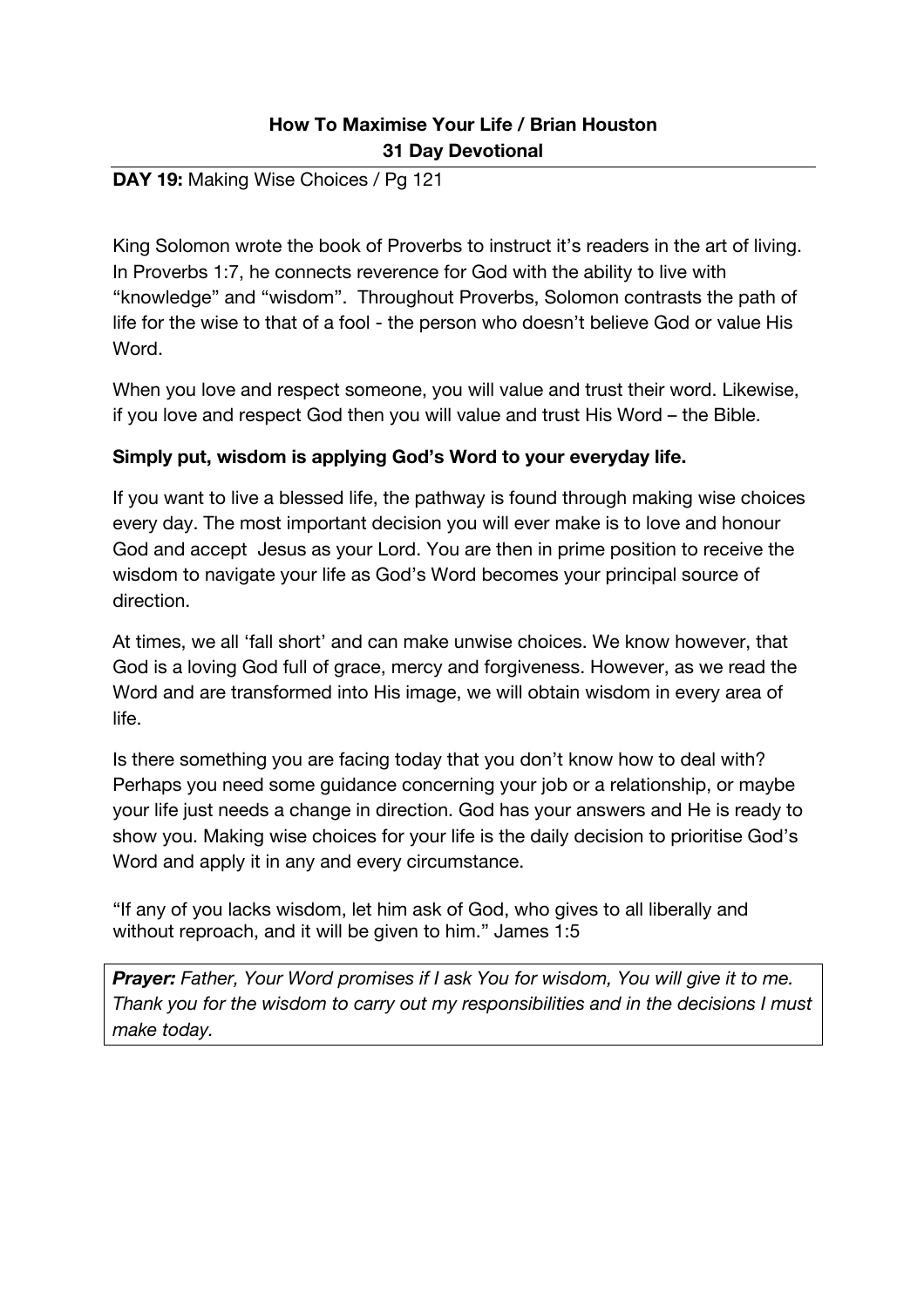### **DAY 20:** Finding Wisdom / Pg 122-128

A litmus test for how much you value and believe the Word of God is how much you prize and seek after obtaining godly wisdom.

According to Proverbs 8:11 wisdom is the most valuable thing anyone can acquire. "Wisdom *is* better than rubies, and all the things one may desire cannot be compared with her."

Proverbs 4:7 tells us, "Wisdom is the principle thing; therefore **get wisdom**"! If we are told to GET WISDOM, that means it is available to us. It also means we have to do something if we want it. When a mother calls out at dinnertime, "Come and get it!" it doesn't mean your meal will arrive in your lap without a move. She's telling you to get up from what you are doing and go and get your meal. In the same way, if you want to find wisdom you have to be deliberate about getting it, about seeking after it.

Are you standing at a crossroad in your life wondering which way to go? How do you make your decision? Have you asked God for His wisdom in the situation?

Jesus spoke about two gates that lead to two different destinations – a narrow and a wide gate. One leads to life, the other to death. This is where wisdom is pivotal to your future.

1Cor 1:30 tells us that God made Jesus to be wisdom for us. Wisdom is available to us whenever we seek it and it is found in Jesus and His Word. In John 14:6 Jesus said, "I Am the Way, the Truth and the Life".

Take a moment to meditate these verses about wisdom and make it a habit to seek after Godly wisdom each and every day: Eph 1:15-21, 1 Cor3:18-23, James 1:5, James 3:13-18.

#### *Prayer:*

Father God, Wisdom is found in You. Give me the spirit of wisdom and revelation so I can truly know You in ever-increasing measure and discover Your path for my life.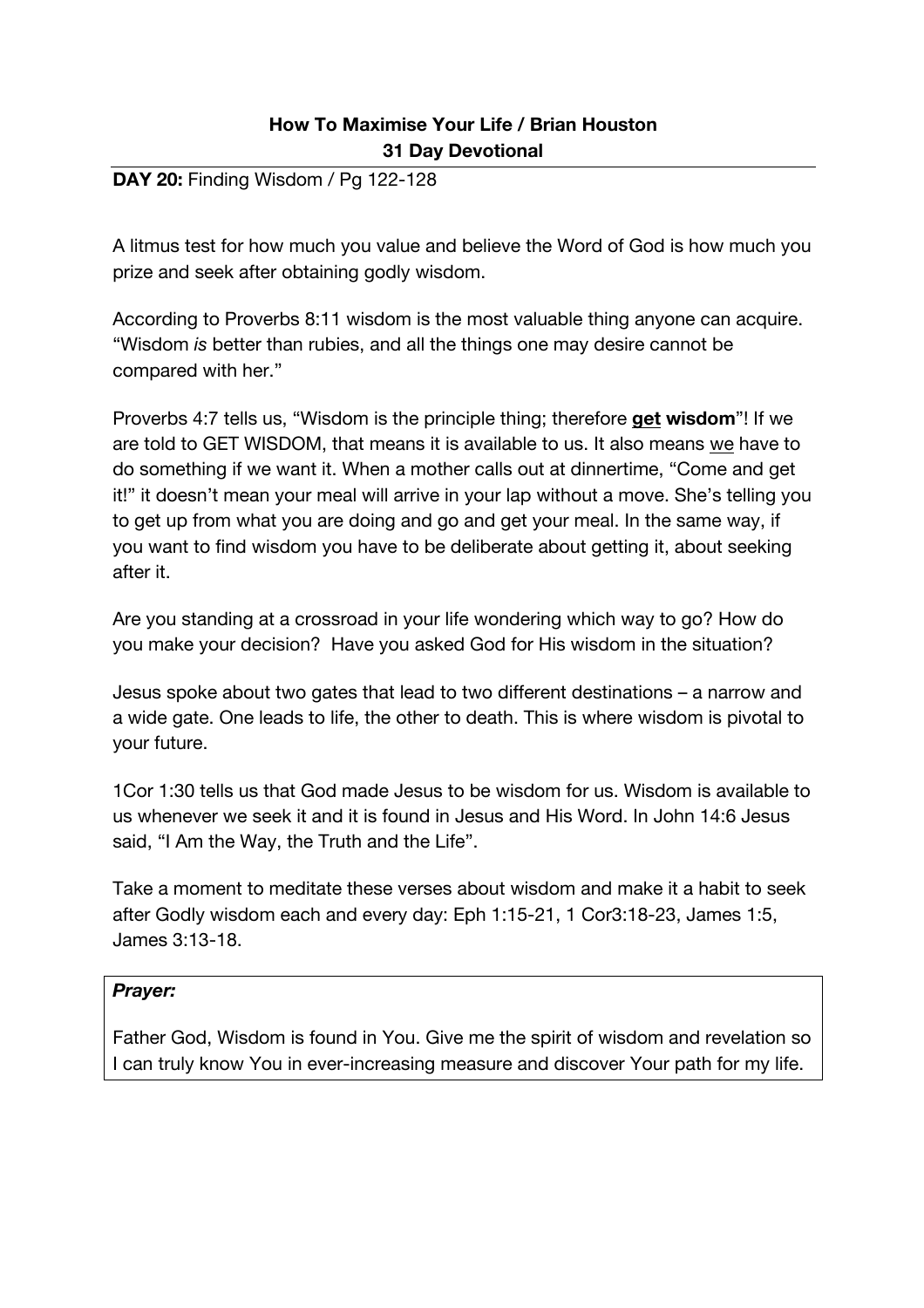### **DAY 21: Applying Wisdom to Your Life / Pg 130-142**

Building something that lasts is not a process of guesswork but of careful planning. If you want to build a resilient and successful life it won't happen using a 'hit-ormiss' approach. We are all in the process of building our lives, so what plans are you following?

Previously, I spoke about why some people come through tough times and others don't depending on the foundation they have built their lives upon. When you apply the wisdom of God to your life you will not only have a blessed life but you will have what it takes to keep going through trials and set-backs.

Far too many people ignore wisdom because either they don't want to hear it or they don't recognise it when they do. Wisdom has to be sown into your life before it can produce fruit.

One of the first indicators of wisdom is your words. What is inside you will come out. If you haven't fed your soul with God's wisdom then wisdom won't come forth from your lips. Proverbs 10:21 says, "The lips of the righteous feed many, but fools die for lack of wisdom."

In the same way, if you keep company with wise people, receiving their advice, you will gain wisdom. Proverbs 13:20 says, "He who walks with wise *men* will be wise, but the companion of fools will be destroyed."

Stop and think for a moment - are you 'feeding' on wisdom? What kind of words are you speaking regularly? Are your words feeding others or are they pulling down?

Make a decision today to 'lean in' to wisdom. Receive wisdom from wise people, feed on God's wisdom every day. Positioning yourself to receive and apply positive, life-giving words is an essential key to building a blessed and productive life.

**Scripture Reference:** Proverbs 2:1 NLT *My child, listen to what I say, and treasure my commands.*

#### **Prayer:**

*Lord I ask You for ears to hear and a heart to receive Your wisdom for my life. Help me to recognise Your voice in others and may my voice be one that feeds many.*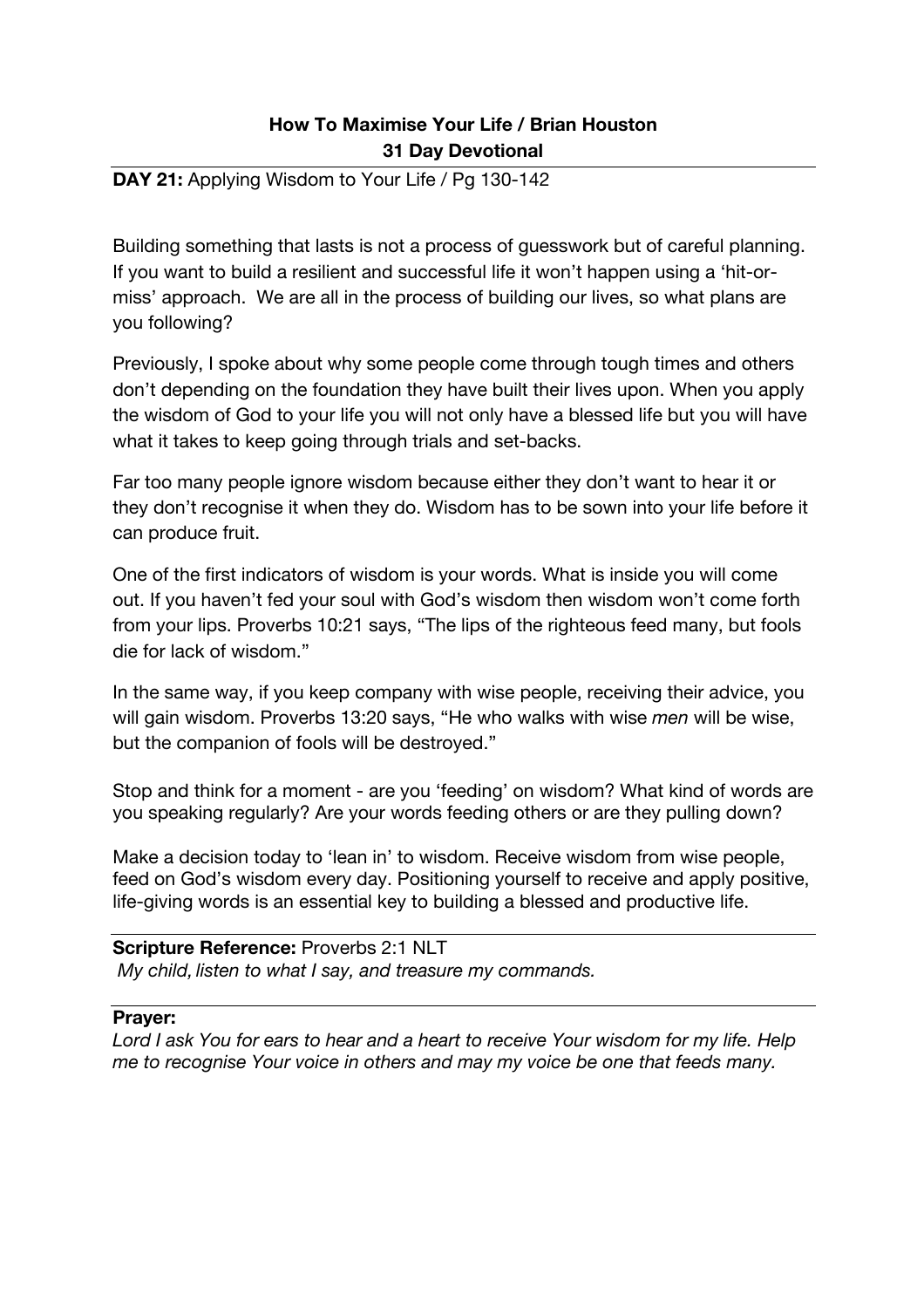**DAY 22:** The Benefits of Wisdom / Pg 144-149

Remember in Proverbs 8:11, we are told that wisdom's worth is incomparable. Proverbs 3:14 says, "For her proceeds *are* better than the profits of silver, and her gain than fine gold."

Some 400 years before Christ, the Ancient Greek playwright Sophocles – himself a man of means - wrote, "Wisdom outweighs any wealth."

Why is wisdom so valuable?

When you apply wisdom to your life, a wealth of benefits will connect to you. Proverbs 3 and 4 describe some of the benefits wisdom will add to your life:

Happiness (3:13) Long life (3:16) Riches and honour (3:16) Peace (3:17) Safety (3:23) A stumble-free walk (3:23) Anxiety free (3:24) Sweet sleep (3:24) Protection (3:25) Confidence (3:26) Promotion (4:8) Healing and health (4:22)

I don't know of anyone who wouldn't enjoy all of these benefits – me included! What about you? The great news is that we can, simply by daily and consistently applying God's freely available wisdom to our lives.

It may sound obvious, but we can never run out of room for wisdom – God makes it available in unlimited supply and ever-increasing measure if you continue to pursue it throughout your life. No matter how full of wisdom you think you are, there's *always* room for more!

Benjamin Franklin once said, "The doors of wisdom are never shut." Wisdom is always crying out wherever you are and in whatever circumstance you find yourself. Perhaps you can hear wisdom's voice competing for your attention right now. Are you in the process of making a decision between what you want and what you know is best? Wisdom is crying out to you "Choose me!" If you do, the benefits are a guarantee.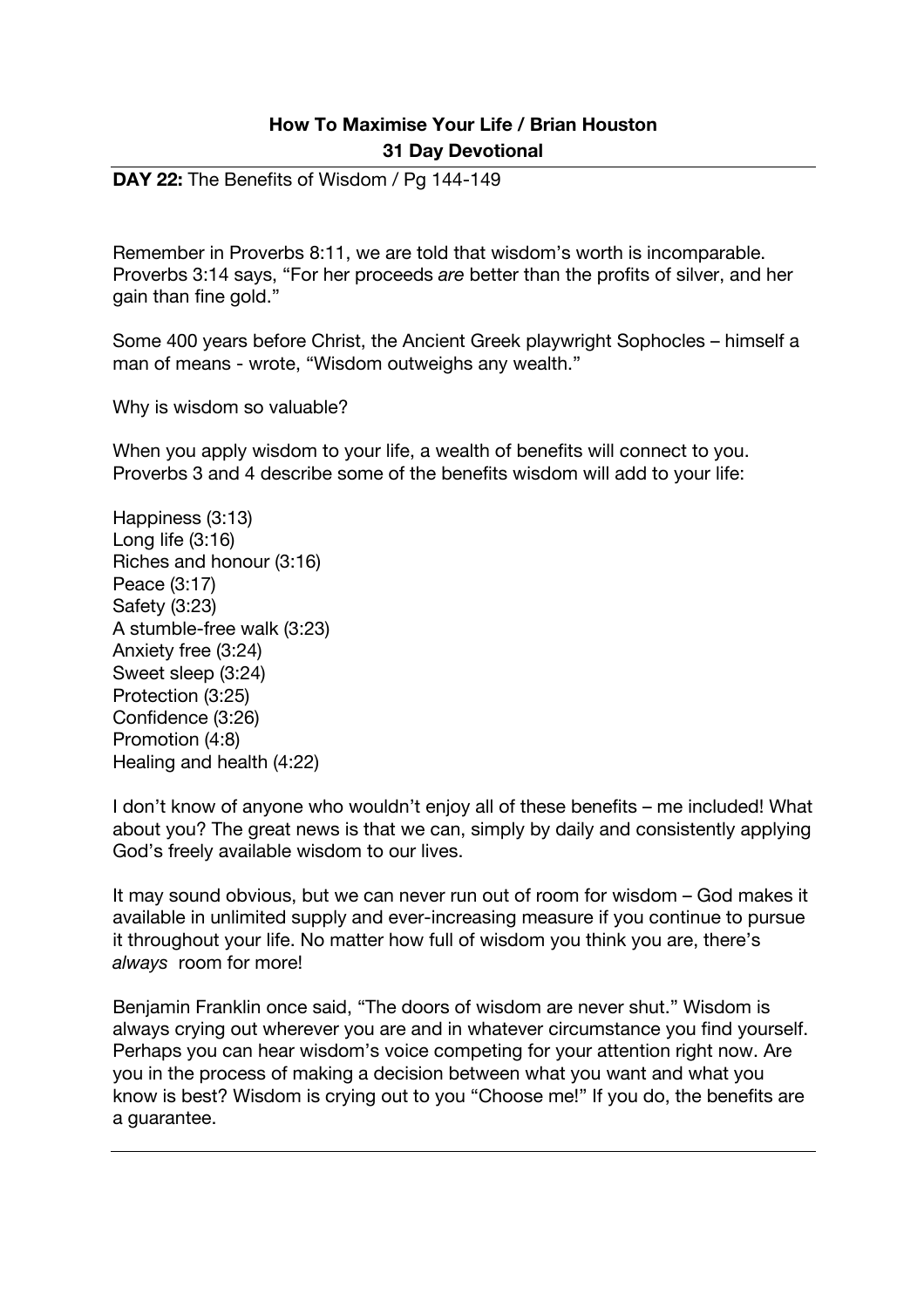## **SCRIPTURE REFERENCE:** Proverbs 3:14-15

For her proceeds *are* better than the profits of silver, and her gain than fine gold. She *is* more precious than rubies, and all the things you may desire cannot compare with her.

## **PRAYER:**

*Today Lord, help me to recognise the voice of Your wisdom and apply it to my life so that I can enjoy all the benefits You have planned for me. I ask You also that I will grow daily in Your wisdom and be a source of godly wisdom to others.*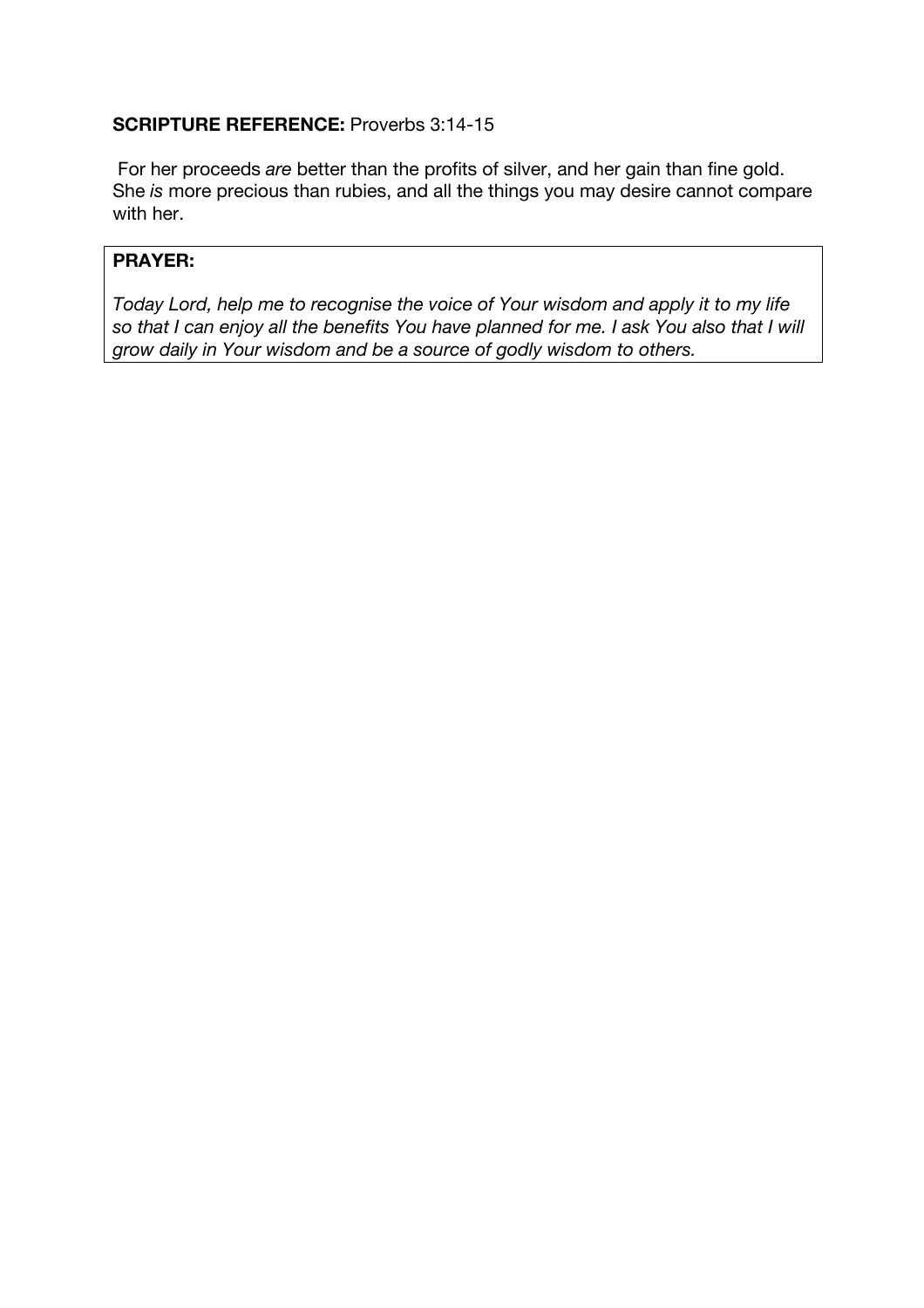#### **DAY 23:** Wisdom for the Long Haul. Pg 151

Wisdom is the key to the kind of life you dream about living. God is the source for everything that has to do with life and blessing and that especially includes wisdom which, as we have seen, is on constant and abundant supply for anyone who desires it. It is simply a matter of tuning your ear to it and applying it to your life.

The Bible contains a wealth of godly wisdom for every conceivable circumstance you will face in your life including matters of family and relationships, finances and career – and is the key to finding inner peace.

Wisdom is the road to a truly blessed life and wisdom is what will keep you there. No wonder Solomon urges us to "keep her [wisdom], for she is your life" (Proverbs 4:13).

I trust you can see more clearly why wisdom is beyond price and to be desired above anything else this life can offer. It is found only in God and is readily available in the Bible – His Word – our instructions for life.

I encourage you to take a moment and think about how wisdom can take your life forward. The fact is that the wisdom of God provides the answers to your impossible questions and is the key to unlock your destiny and blessing. All you have to do is ask.

#### **SCRIPTURE REFERENCE:** Prov 4:18 (NIV)

The path of the righteous is like the morning sun, shining ever brighter till the full light of day.

#### **PRAYER:**

Father, above all else, I desire the wisdom that comes from You and Your Word. Give me ears to hear and eyes to see so that I will recognise Your wisdom when it comes, and the strength to choose her path every day – no turning back.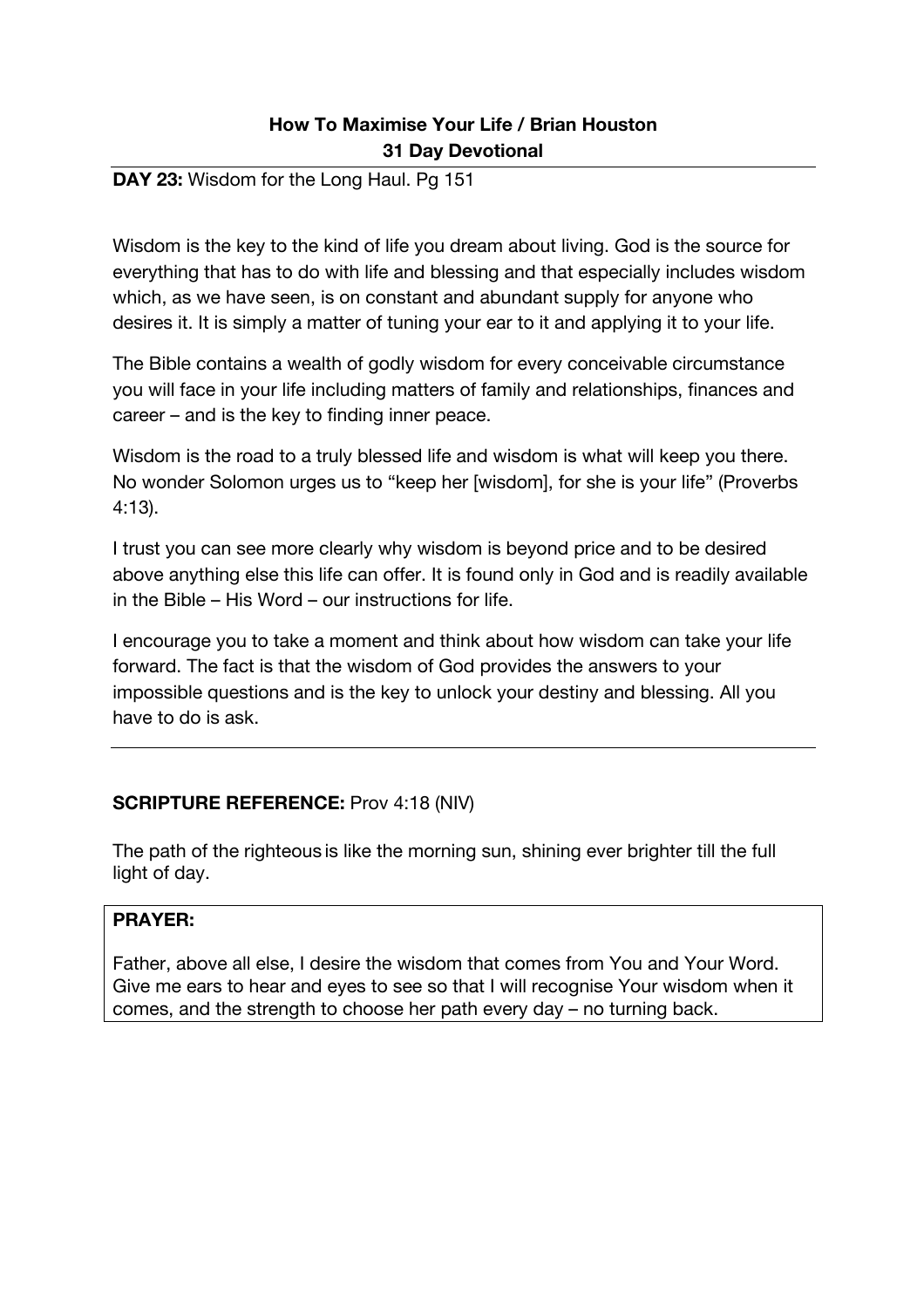#### **DAY 24:**Living in Health and Wholeness / Pg 201

God has provided everything we need to live a life of health and wholeness. The Bible teaches us that we are a spirit, we have a soul and we live in a body.

When we are born again, our spirit comes alive. At that point, our mind begins the process of renewal as we feed on God's Word. In relation to this, our body or 'flesh' should begin to cooperate rather than compete with God's Word. This is how we work out our salvation in Christ (Phil 2:12) - it is a process, not an event - a journey, not a destination.

When Jesus came to earth and lived as a man, Luke 2:40 tells us he "became strong in spirit" and in Hebrews 5:8 that, "though He was a Son, *yet* He learned obedience by the things which He suffered."

No matter who you are, or how many years you've been a Christian, everyone will come up against challenges and trials at times. But it is in these times you discover the strength of your spirit and the health of your soul – especially when dealing with sickness or physical issues. That's not to say that we don't recognise such things take a toll, and that we look to both God and people for comfort, but the Bible tells us not to let the troubles of this world devastate you. Proverbs 18:14 in the Message says, "A healthy spirit conquers adversity, but what can you do when the spirit is crushed?"

Are you committed to going the distance in your life with God? Taking care of your earthly body is God-glorifying. Don't allow yourself to 'burn out', don't push your mind, soul and spirit to the breaking point - instead, listen to the Word of God and apply godly wisdom and good parameters that will develop your sense of wellbeing.

#### **SCRIPTURE REFERENCE:** 1 Thessalonians 5:23

Now may the God of peace Himself sanctify you completely; and may your whole spirit, soul, and body be preserved blameless at the coming of our Lord Jesus Christ.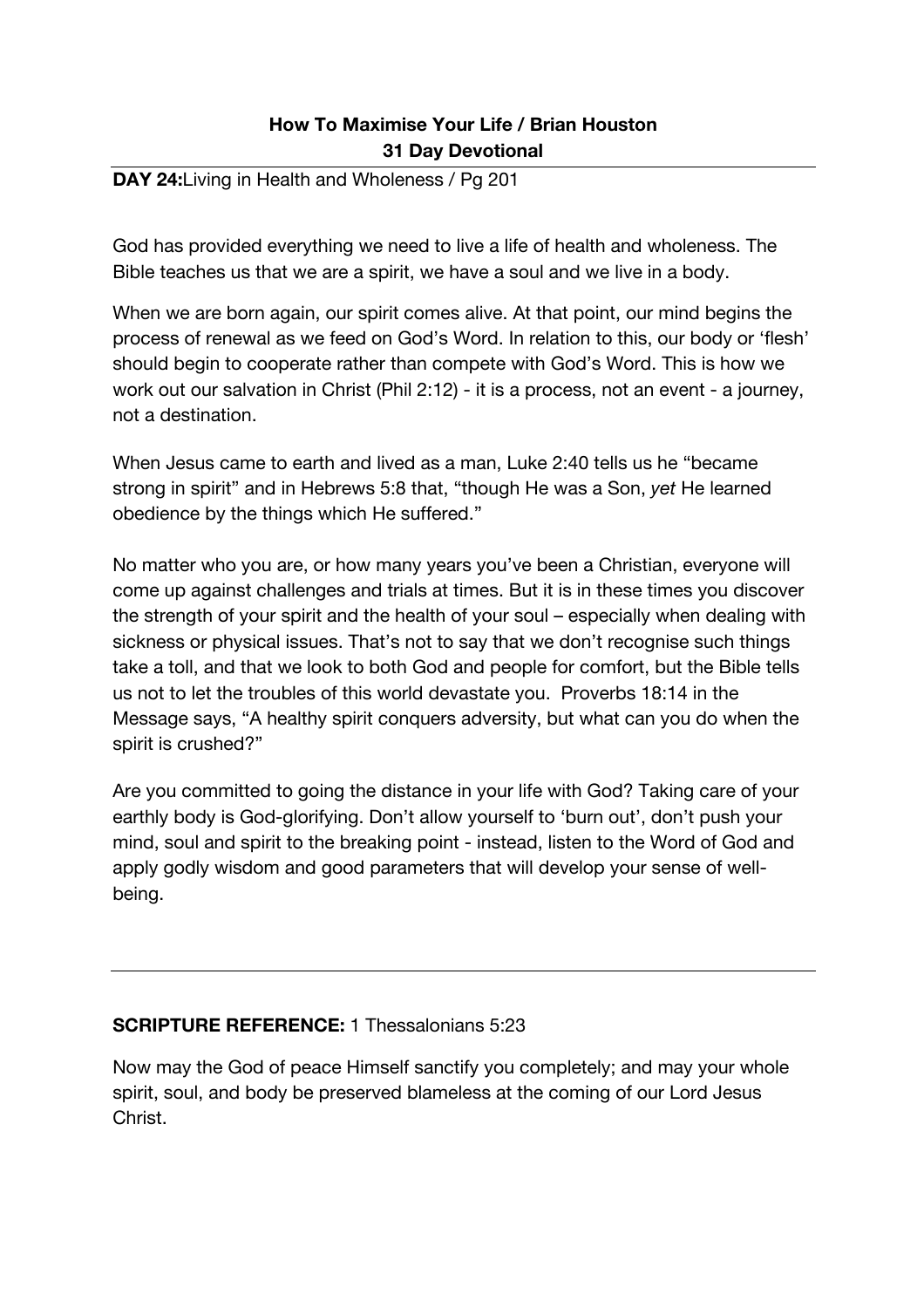# **PRAYER:**

*Thank You for Your Word, which is life and health to me. Help me to live in health and wholeness. I receive the prayer that John prayed that I would prosper and be in health even as my soul prospers.*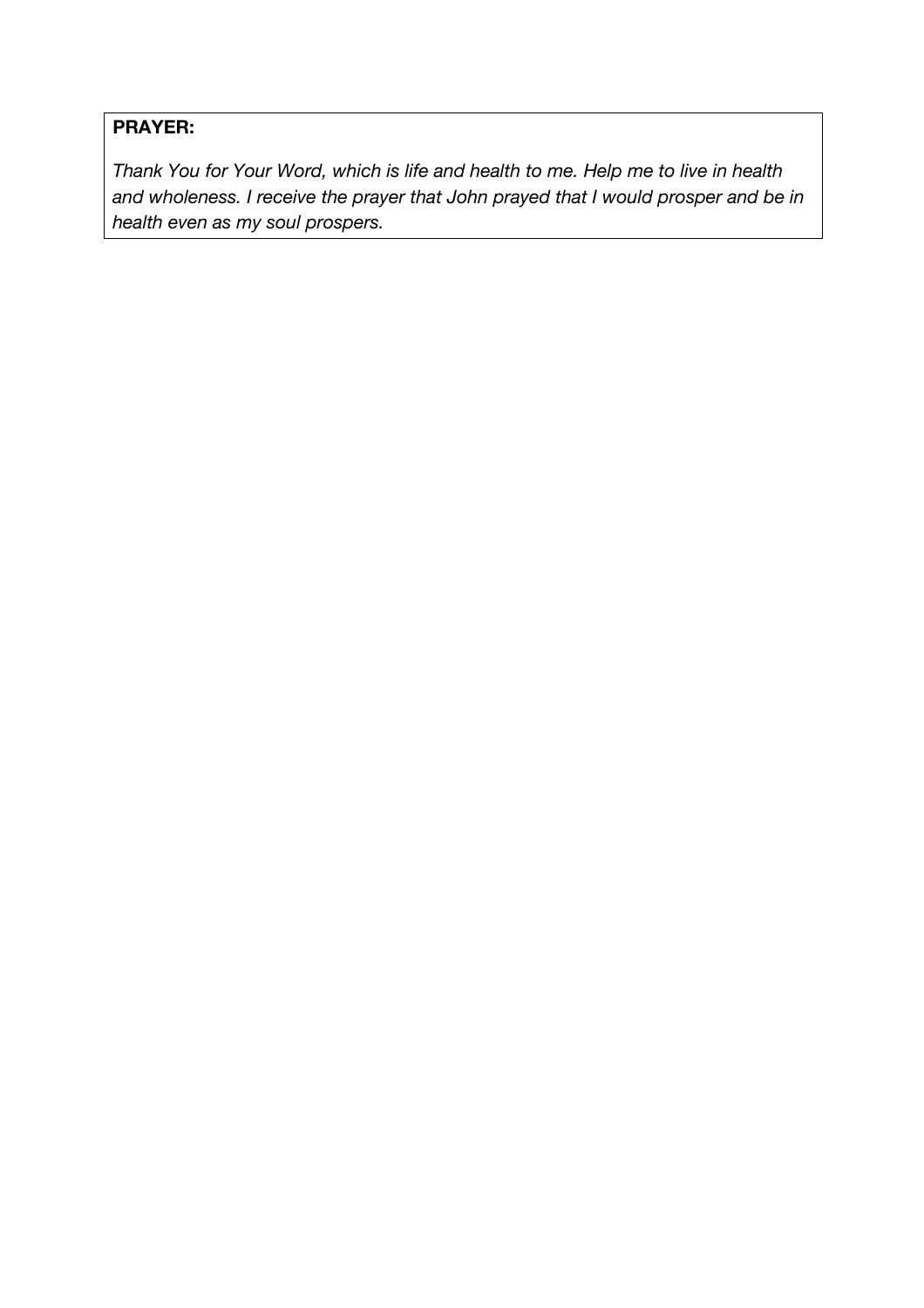### **DAY 25:** Healthy / Pg 154-159

The Bible is a comprehensive manual, filled with God's Divine wisdom for health and wholeness. Living a healthy life goes well beyond our physical body. It involves every aspect of our life including building healthy relationships and attitudes.

Do you believe good health is God's will for your life? I most definitely do! Good health has been a very real friend to God's plan for my life. It was only just a few years ago when I realised that not taking care of my own body would interfere with the purposes of God for me. How much value do you place on your health and wellbeing?

God's will for you is health, not sickness. However, when you are sick God is your Healer. To be honest, I don't know of anybody who hasn't had to deal with physical sickness and challenge. And despite this fact, the prevailing truth is that we have a Name which is *far* above every other name (Eph 1:21). At the Name of Jesus, the name of cancer, depression, heart disease, mental illness, diabetes, chronic conditions, addiction and any other illness must bow.If you are fighting some kind of sickness or disability, the wonderful news is that God is on *your* side! His will is for your health and wholeness and His desire is that you settle for nothing less. I encourage you today; don't allow physical or emotional deficiency to overwhelm you. God is your true source of healing and His Word is full of 'medicine' for your recovery. Take your medicine today by meditating on scriptures that will infuse life into your body as you feed on them in your soul.

Here are some to get you going: Isaiah 53:5, Psalm 100:3, 139:14, Prov 17:22, Matthew 12:15, John 10:10

### **SCRIPTURE REFERENCE:** Proverbs 4:20,22

Give attention to my words; incline your ear to my sayings... for they *are* life to those who find them and health to all their flesh.

#### **PRAYER:**

*I speak the Name of Jesus over sickness and disease. I choose life, not death blessing not cursing. I declare by faith in Your Word and the work of the cross that I am made whole, now and forever.*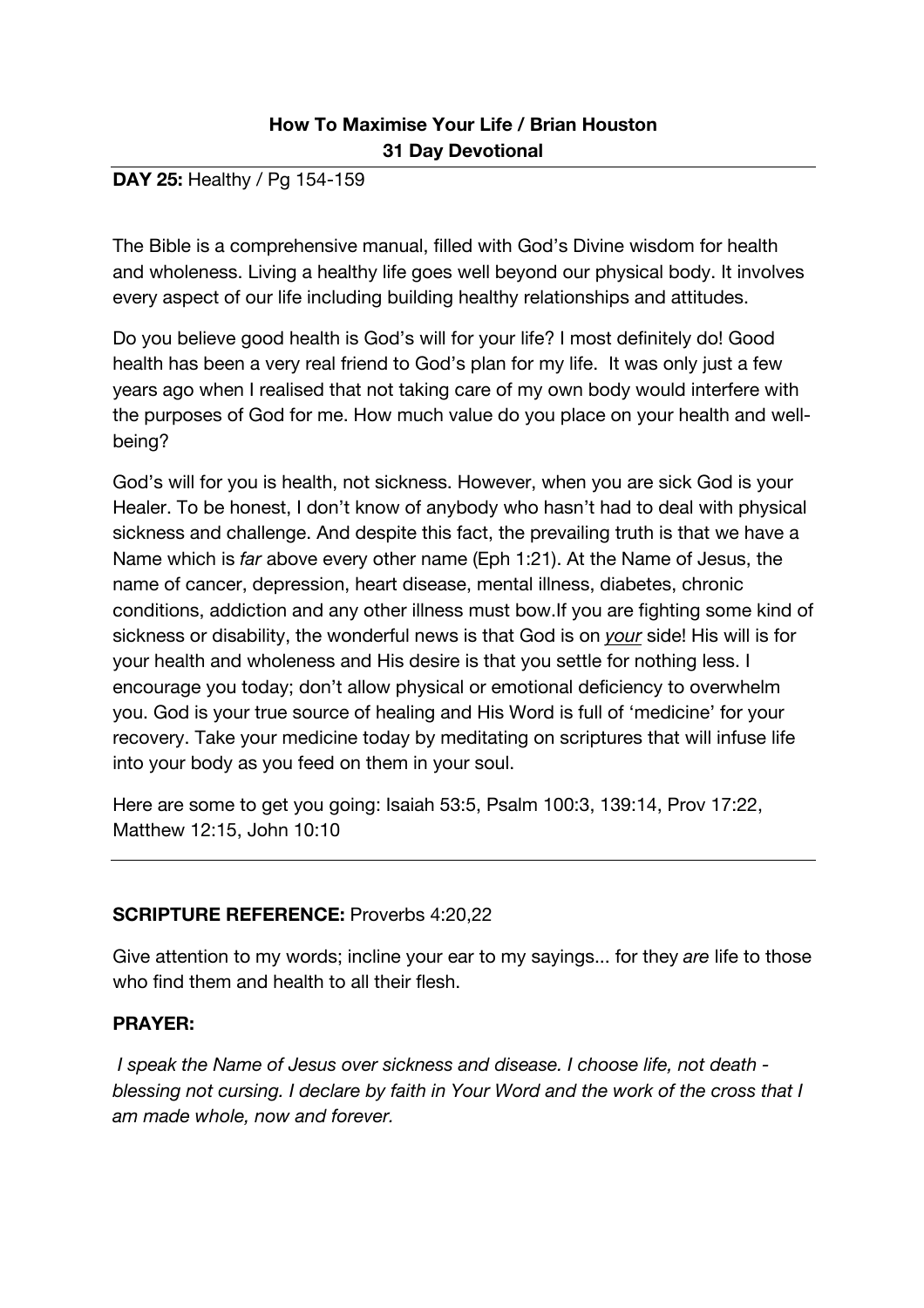#### **DAY 26:** Healed / Pg 162-168

Do you believe that God is *your* healer? It saddens me that so many people – especially Christians – do not have this revelation. Many categorise sickness as God's teaching tool or the consequence of sin, but if this were true we'd all be sick and dying!

Job is an interesting study on the question of sickness. The accusation and actions of Satan, the kindness of God, the experiences of Job and the advice of so-called 'comforters', play out in this Shakespearean-like story of sudden and devastating loss

Job's friends had differing ideas about why all the ruin had come upon him. One declared that Job's sickness was his own fault - otherwise, God would have healed him. Another attempted to persuade him that the sickness was God's will.

Neither of these are the truth when it comes to healing and God. Among His many names is "Jehovah Rapha" - the Lord that Heals. Exodus 15:26 declares, "I *am* the Lord who heals you"- God's will for us is healing and wholeness; nothing missing, nothing broken.

Job refused to lower his beliefs to the level of his experience, choosing instead to stand firm on who he knew God to be. The outcome for Job was total healing and the restoration of all he had lost, twice over.

Remember, John 10:10 says that Satan comes ONLY to steal, kill and destroy but Jesus gave us a better covenant – not law, but grace. Jesus provided a life of abundance to enjoy in overflowing measure. Sickness is part of the curse (Deut 28); health and wholeness belong to the blessed life.

Are you sick? Have you received a negative health report? I have great news! Your healing is at hand - the hand of *YOUR* Healer. Allow God's Word to restore your body as you lean into His everlasting arms.

### **SCRIPTURE REFERENCE:** Malachi 4:2

The Son of Righteousness shall arise with healing in His wings.

### *PRAYER:*

*Father, You are my Healer. I know that You can do everything, and that no purpose of Yours can be withheld from You. Just like Job, I look to You for my healing and trust that You will take care of me - spirit, soul and body.*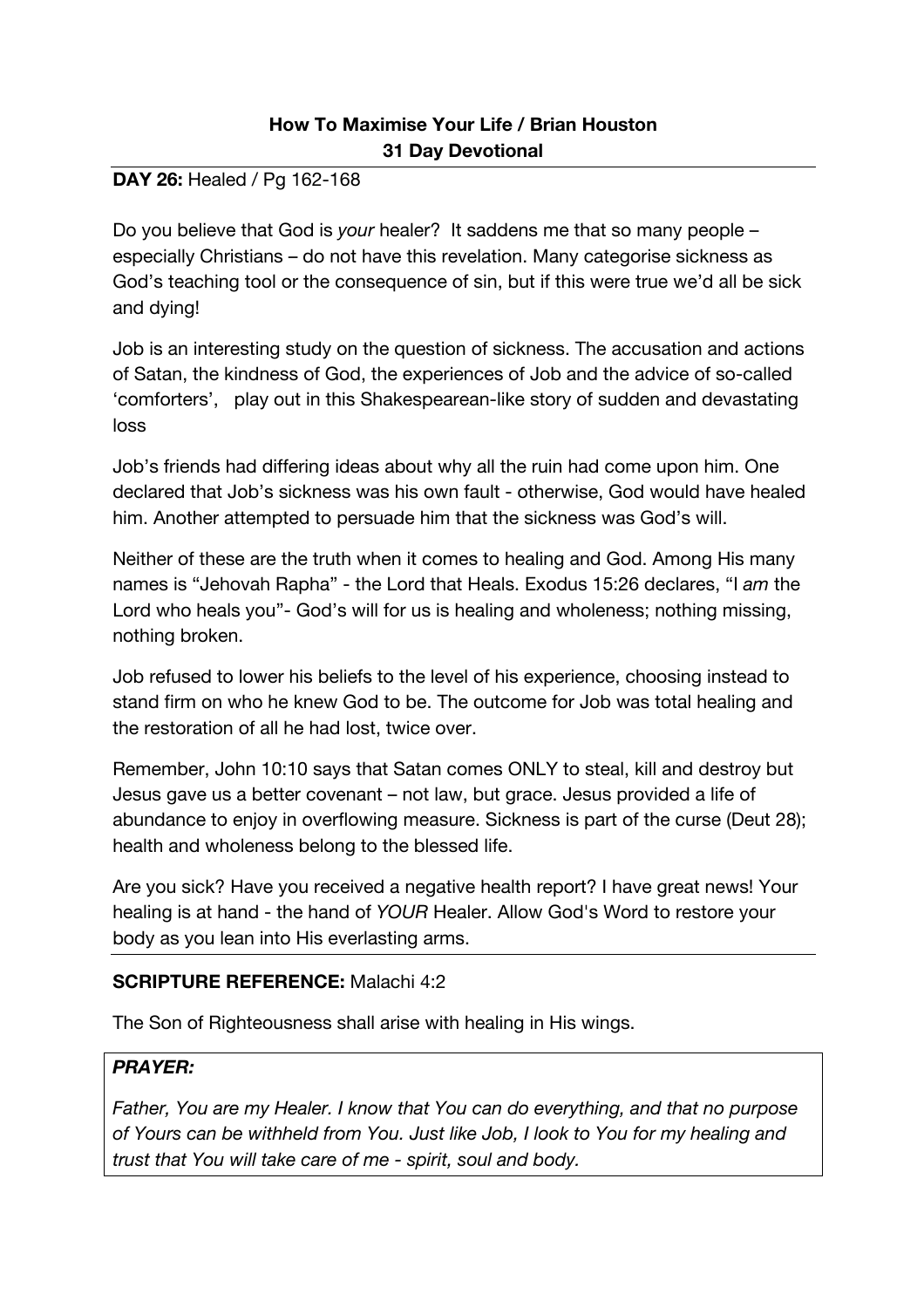**DAY 27:** Whole / Pg 170-175

"Do you want to be made whole?"

Jesus asked this very question to the invalid at the Pool of Bethesda. Have you ever wondered why Jesus asked this question to a man who had suffered his affliction for thirty-eight years?

Perhaps the question was about more than just physical healing. I think what Jesus was actually asking was, "Do you want to be complete? Do you really know what wholeness will mean, and the responsibility it will bring?"

Yes, God is our Healer but His desire is for us to be whole – body, soul and spirit. Along with needing physical healing, many of us have emotional brokenness and spiritual issues that prevent us from living in the fullness of God's blessing. As humans, we tend to focus on and react more to the things that are going on around us but pay little attention to what is going on inside us.

When something is broken, it doesn't function properly and when you are broken on the inside, you are much more vulnerable. Wholeness comes when you are willing to take on the responsibility to change on the inside and deal with the attitudes and mindsets that can hold you back from living a blessed life.

Proverbs 18:14 in the Amplified Bible says, "The strong spirit of a man sustains him in bodily pain *or* trouble, but a weak *and* broken spirit who can raise up *or* bear?"

How is your inner man? Are you hiding brokenness that you are too ashamed or overwhelmed to deal with? Do you want to be made whole?

In my book *How To Maximise Your Life*, pages 170-175, I give you some practical steps to changing the condition of your soul and opening up the doorway to becoming whole. To begin with, take a moment to meditate on Psalm 139:14.

#### **SCRIPTURE REFERENCE:** Psalm 139:14

I will praise You, for I am fearfully *and* wonderfully made; marvelous are Your works, And *that* my soul knows very well.

### **PRAYER:**

*Father, there is no limit to the wholeness you bring. Help me to find the courage of*  faith to trust You with the areas of my inner life that need renewing so I can live a life *of wholeness.*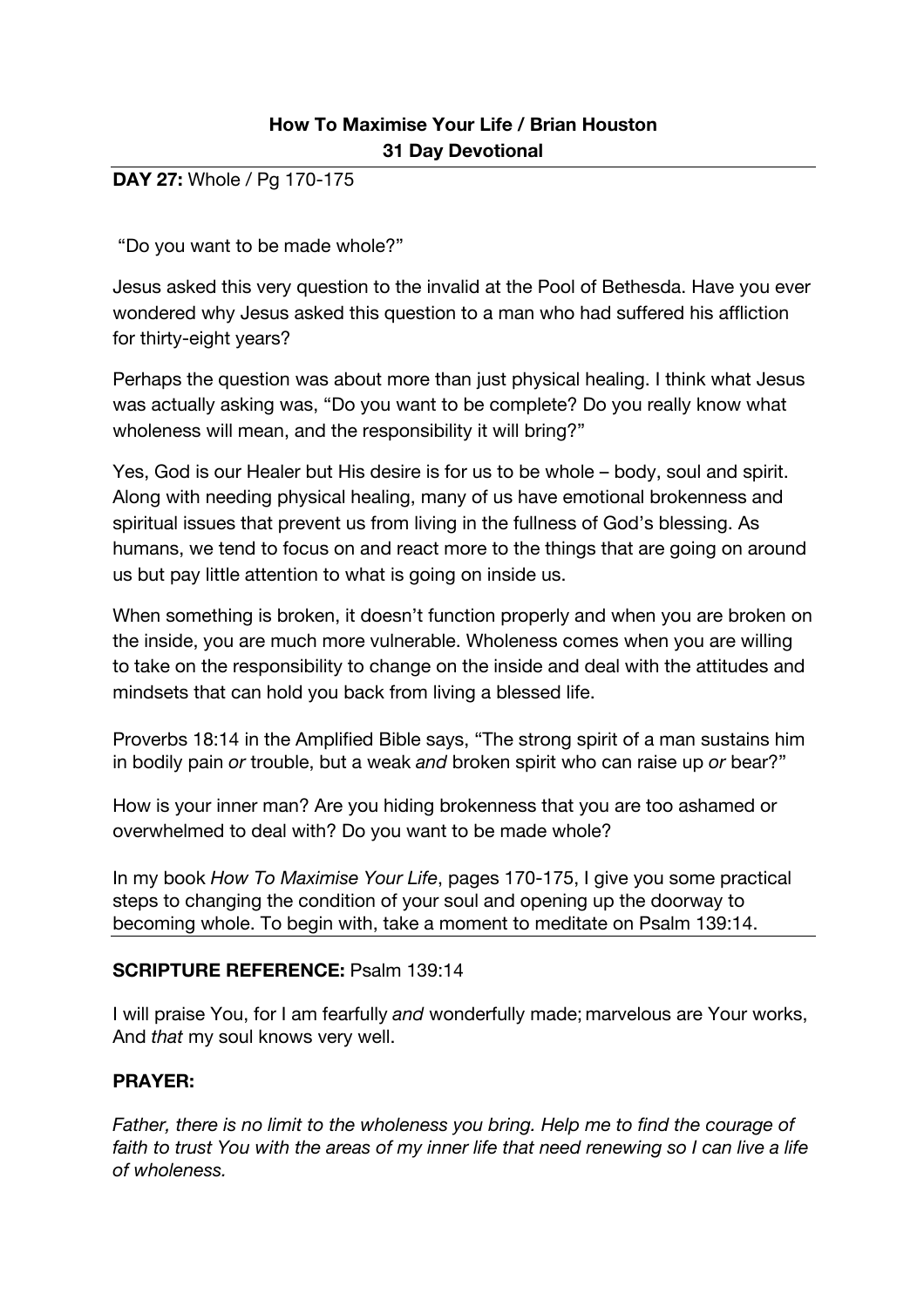### **DAY 28:** At Peace / Pg 178-185

Peace is something everyone aspires to in some degree. Whether it's a working mum who longs for a moment of "peace and quiet" or whether two powerful allies are working through the intricacies of political negotiation, the idea of peace is living in a state of contentment and tranquillity – of security, freedom and social harmony.

You've probably heard of the expression "Is the glass half empty or half full?" This is a way you can measure a person's perspective. What do *you* see when you look at the glass? Do you focus on what you have or what you don't have? What you focus on in life determines whether or not you will experience peace in your heart.

The Bible gives us clear instructions about finding and living in a place of peace, as well as what takes away our peace:

### **What a worry worry is!**

Anxiety and worry work in opposition to inner peace. When you are worried or anxious about something, you do not have peace. In fact, worrying is a genuine health-hazard! Proverbs 12:25 says "Anxiety in the heart of man causes depression". The New Living Bible says, "Worry weighs a person down; an encouraging word cheers a person up."

Worrying is about trusting in your own ability but Philippians 4:6-7 says,

"Be anxious for nothing, but in everything by prayer and supplication, with thanksgiving, let your requests be made known to God; and the peace of God, which surpasses all understanding, will guard your hearts and minds through Christ Jesus."Peace cannot be earned, but it can be found. The key is to turn worry into thanksgiving.

Romans 5:1 teaches us that because we are justified by faith in Jesus, we have peace with God. The grace of God means you don't have to earn peace, it comes through faith in Jesus, relying on and believing in His Word.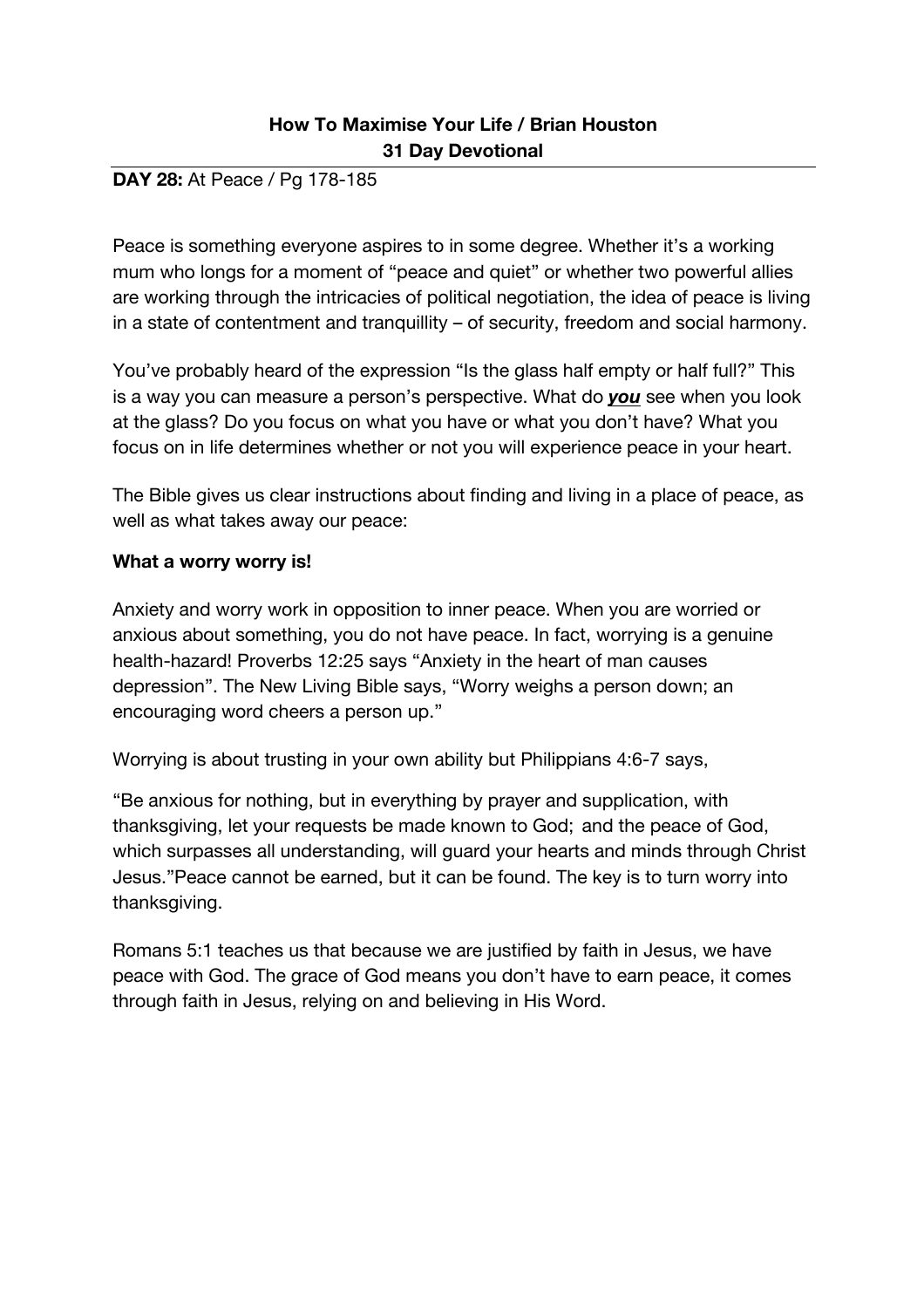## **SCRIPTURE REFERENCE:** Colossians 3:15

Let the peace of God rule in your hearts, to which also you were called in one body; and be thankful.

# **PRAYER:**

*Father I desire to live in peace. Help me to trust You with the challenges I face and to focus on all that You have done in my life with a thankful heart.*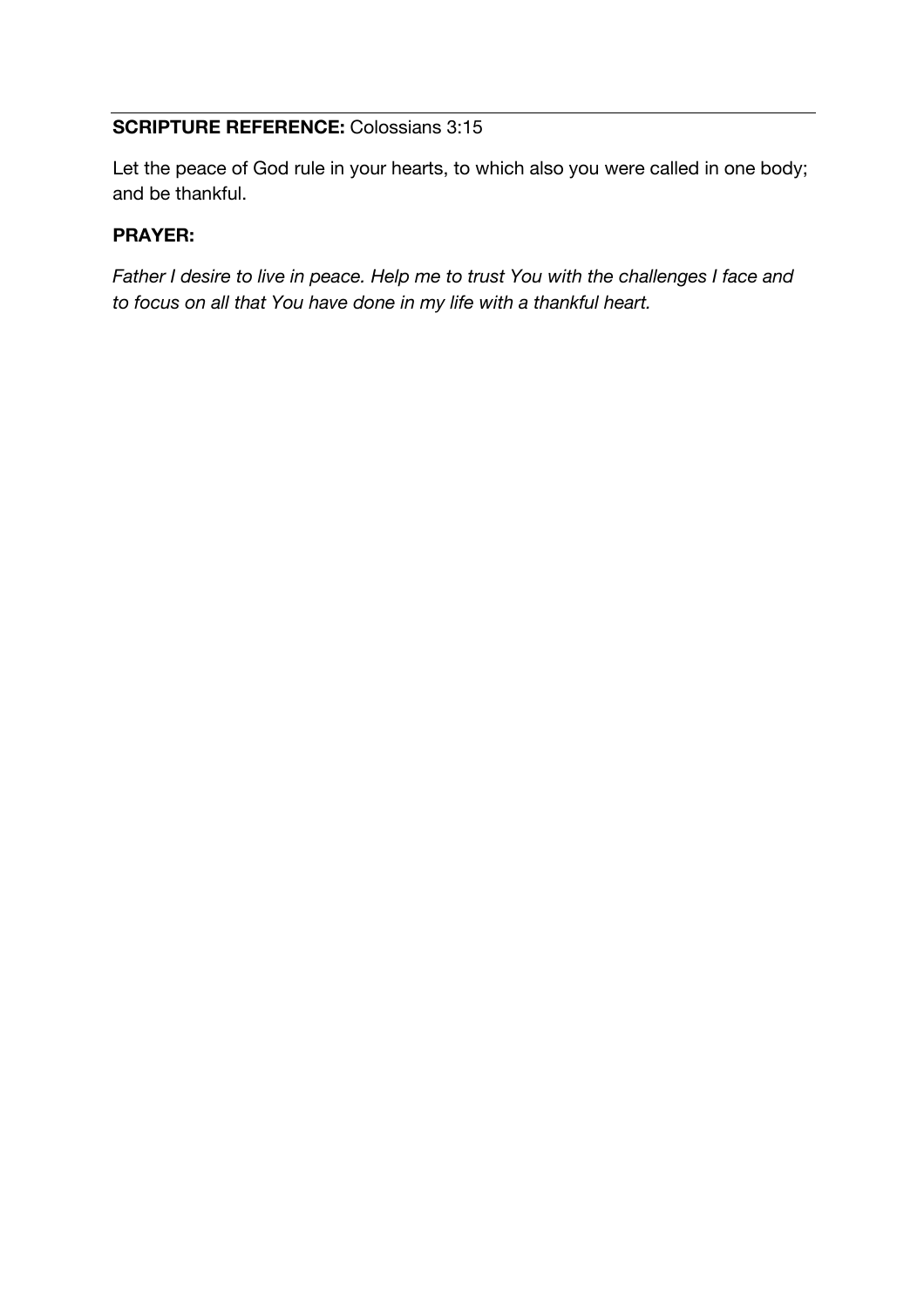### **DAY 29:** A Balanced Life / Pg 188-197

Have you ever considered how something that is good for you can also be bad for you? How could this be?

Proverbs 25:16 says, Have you found honey? Eat only as much as you need, lest you be filled with it and vomit.

Health and harm can come from the same source when it is out of balance. Some may think living a balanced life is to live a boring, neutral and unemotional life, but nothing could be further from the truth. Balance is what keeps our life on track, secure and moving forward; it means making wise choices concerning every area of life. Living with balance is like riding a bike - as you get your momentum up, the experience is easier and feels more natural.

As the proverbs suggests, enjoy the things that bring you pleasure, but be careful not to overdo it. Too much of something good can hurt you. It's good to exercise regularly, but if you overdo it your body will suffer. "Overtraining" is a common problem with athletes and weight training; when an individual's exercise exceeds their capacity to recover, they stop progressing and they can begin to lose strength and fitness. On the other side of the balance scale, too little exercise will also cause problems such as increase of body fat, reduction in muscle mass and other health concerns.

The lesson for us all is to avoid excess – too much of anything is not good for you and it carries over into every area of life - work and rest, career and family, sleep and activity and so on.

Remember the principle of sowing and reaping. If you sow balance by making wise choices, you will reap a long, happy, healthy and blessed life.

# **SCRIPTURE REFERENCE:** 1 Peter 5:8 (AMP)

"Be well balanced (temperate, sober of mind), be vigilant *and* cautious at all times; for that enemy of yours, the devil, roams around like a lion roaring [in fierce hunger], seeking someone to seize upon *and* devour."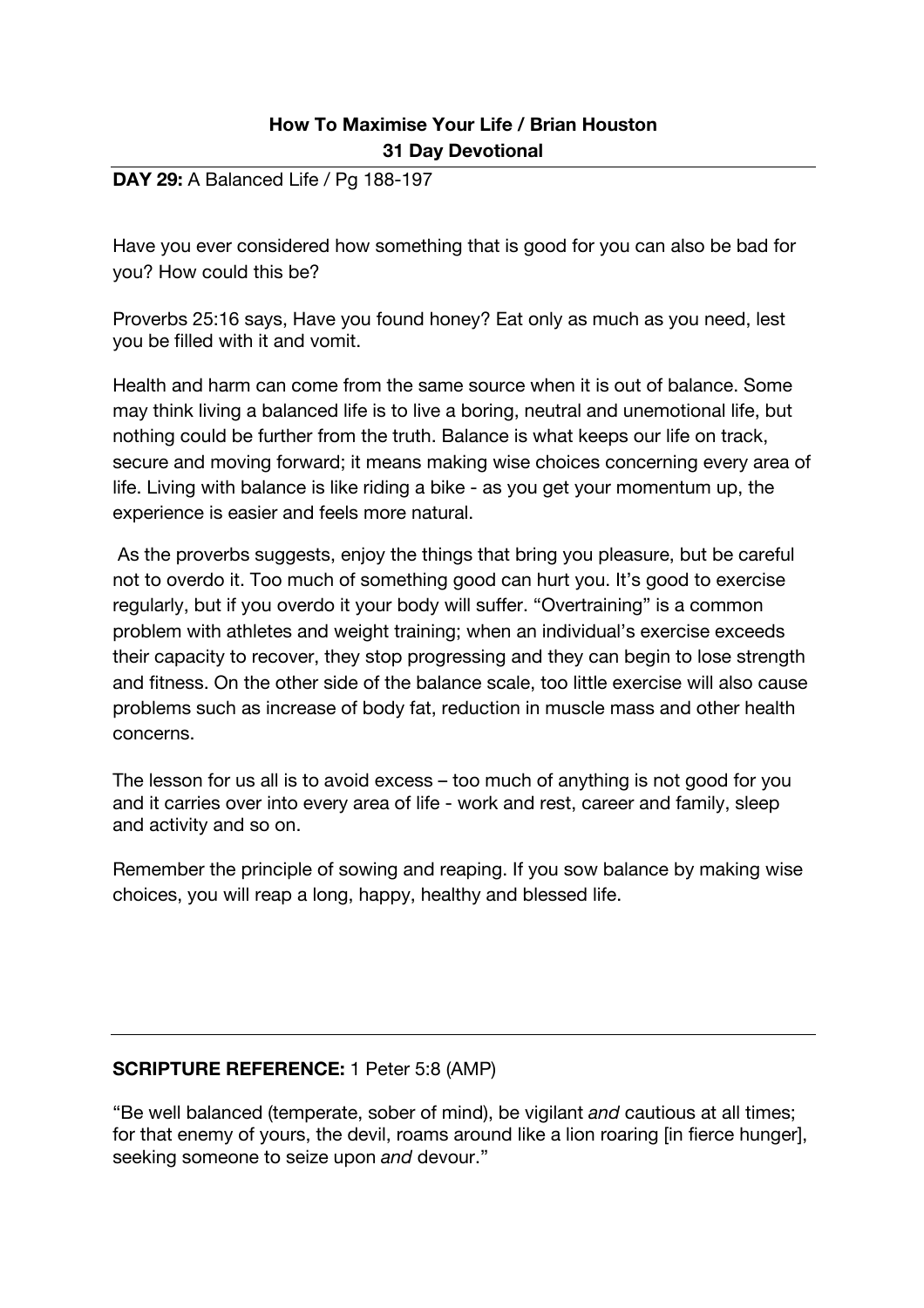### **PRAYER:**

*Lord, help me to live with balance. Show me where I need to change my habits and behaviour and give me the grace to sow good seed in my life so I can reap happiness and health.*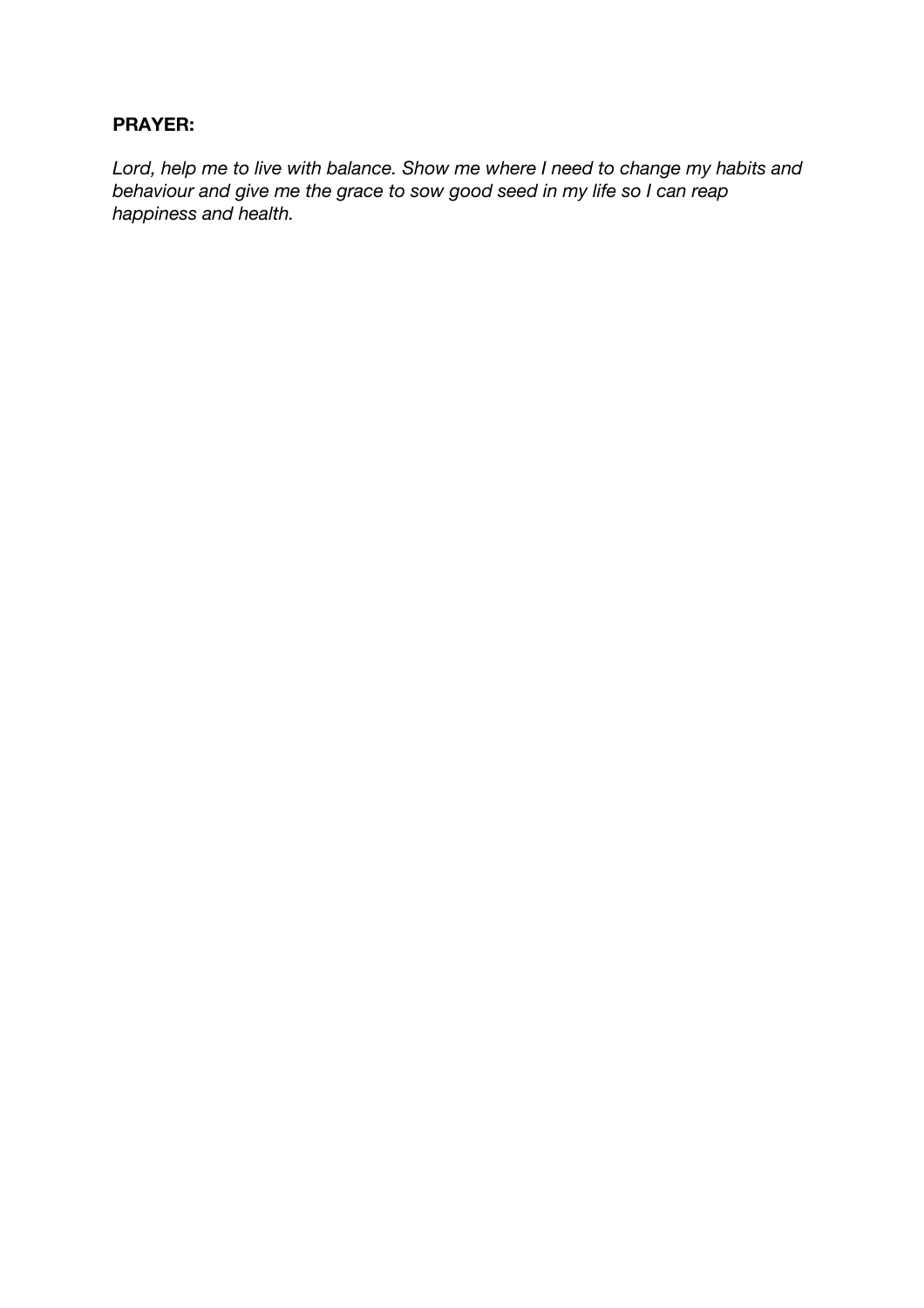# **How To Maximise Your Life / Brian Houston 31 Day Devotional for email and PDF download**

**DAY 30: Maximising Your Life** 

Oscar Wilde once said,"To live is the rarest thing in the world. Most people exist, that is all."

Life is a gift from God, given to be lived and enjoyed. Jesus did not leave His home in Heaven to endure the cross and overthrow the powers of darkness so that we could merely exist.

John 10:10 in the Amplified Bible says, "I came that they may have *and* enjoy life, and have it in abundance (to the full, till it overflows)."

Too many people spend their life in pursuit of happiness but the only source of true joy and fulfilment is found in Jesus Christ – nowhere else.

The Bible is our roadmap to a full and satisfying life – it contains the wisdom and principles to rescue us from the clutches of hopelessness and death and to put us on the pathway of an overflowing and fruitful life. Everything you and I need to maximise our life, to reach our full potential, to see our dreams become reality, to be a part of this earth's solution rather than it's problem, is discoverable within God's Word and relationship with Jesus.

1 Timothy 6:17 reminds us that God gave us all things richly to enjoy – not endure. If you find yourself wondering why your life isn't what you want it to be, your answers begin with relationship with Jesus. If you already know Christ as Saviour and yet you are unhappy with your life, run to Him – He is the source of life and the answer to every conceivable lack you may be experiencing.

God is not legalistic, He is gracious and He has given us everything needed to live life well. Through the Bible, we have the wisdom and instruction to develop a positive attitude and a productive life.

### **SCRIPTURE REFERENCE:** Psalm 16:11

You will show me the path of life; In Your presence *is* fullness of joy; At Your right hand *are* pleasures forevermore.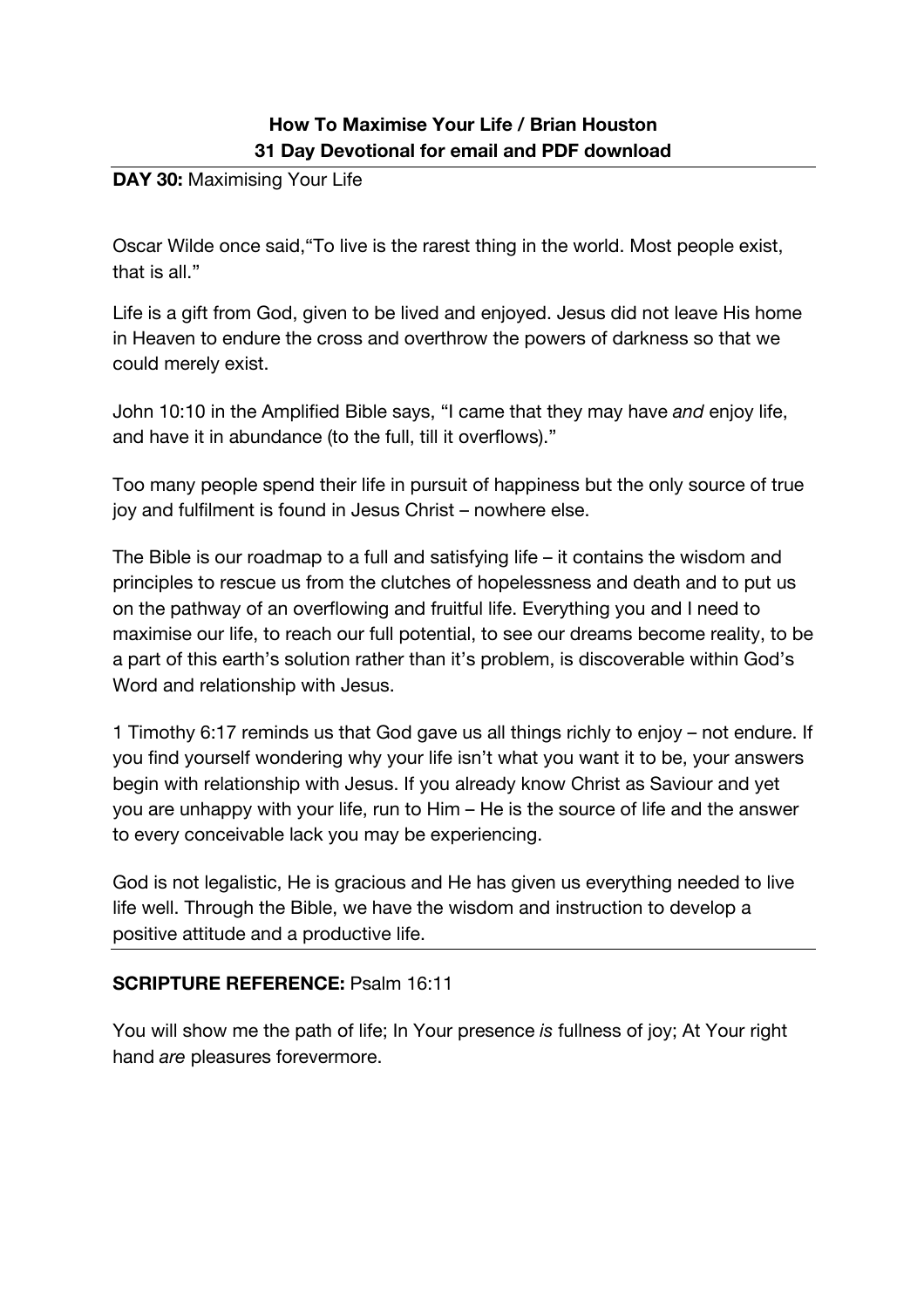### **PRAYER:**

*Father, You sent Jesus so that I can have and enjoy my life to the full until it overflows. That's the kind of life I desire. Thank You for sending me Your Spirit to show me the path to a genuinely maximised life.*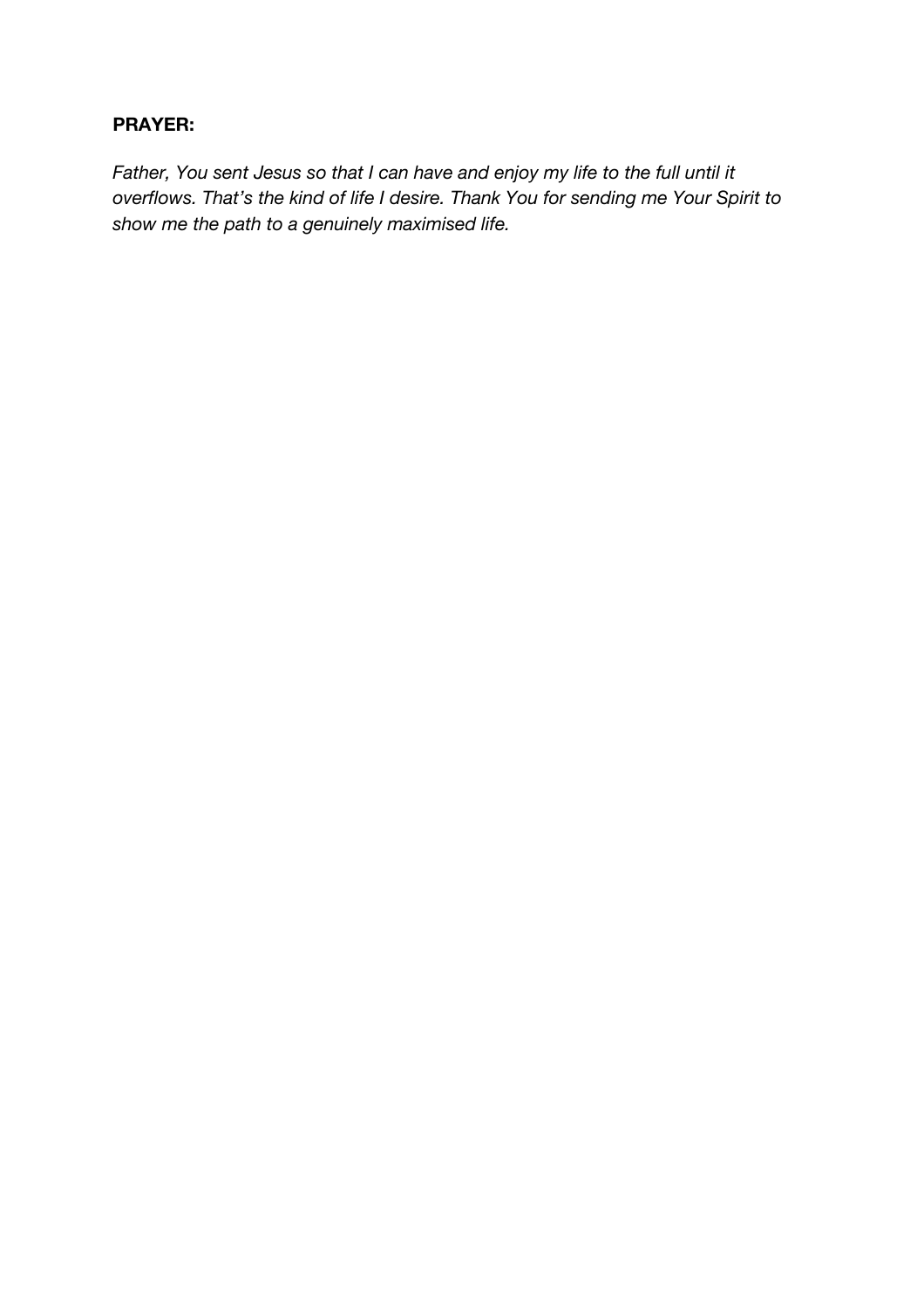#### DAY 31: Heaven and Home

Heaven is our home - our destination - but I think all too often, we forget this ultimate detail in the day-to-day of life, I know I do.

From time to time, I like to 'take stock' to see that the 'heading' of my life is set on eternity and that I am tracking on course. This means I have to evaluate and consider: What have I been prioritising? Have my decisions been aligning me with God's plan for the future? Am I considering the consequences of my decisions before I make them?

I believe this is an important thing for all of us to do. It's just too easy, especially in Western and affluent cultures, to focus on the here and now, the next big deal or acquisition, the promotion or achievement. Yet, far too often, these things rob us from investing into the things that truly matter.

"His love has the first and last word in everything we do." Rev 21:14 Msg

Have you ever asked yourself, "What does God value most?" The Bible makes it very clear: Above all, God highly prizes Jesus, His Church and the lost. The evidence of this is clear in the sacrifice of His Best to ensure we have a secure home with Him both on earth and eternally.

When you live with the understanding and awareness that Heaven is your home. your priorities, decisions, relationships and future will come into alignment with God's unique plan and purpose for you.

Proverbs 4:18 says, "The path of the just *is* like the shining sun, that shines ever brighter unto the perfect day."

Live with Heaven in your sights, eternity in your heart and your focus on God and people. That is truly a blessed life. And *always* remember - the best is yet to come!

# **SCRIPTURE REFERENCE:** Revelation 21:3-5 (The Message)

God has moved into the neighborhood, making his home with men and women! They're his people, he's their God. He'll wipe every tear from their eyes. Death is gone for good—tears gone, crying gone, pain gone—all the first order of things gone." The Enthroned continued, "Look! I'm making everything new."